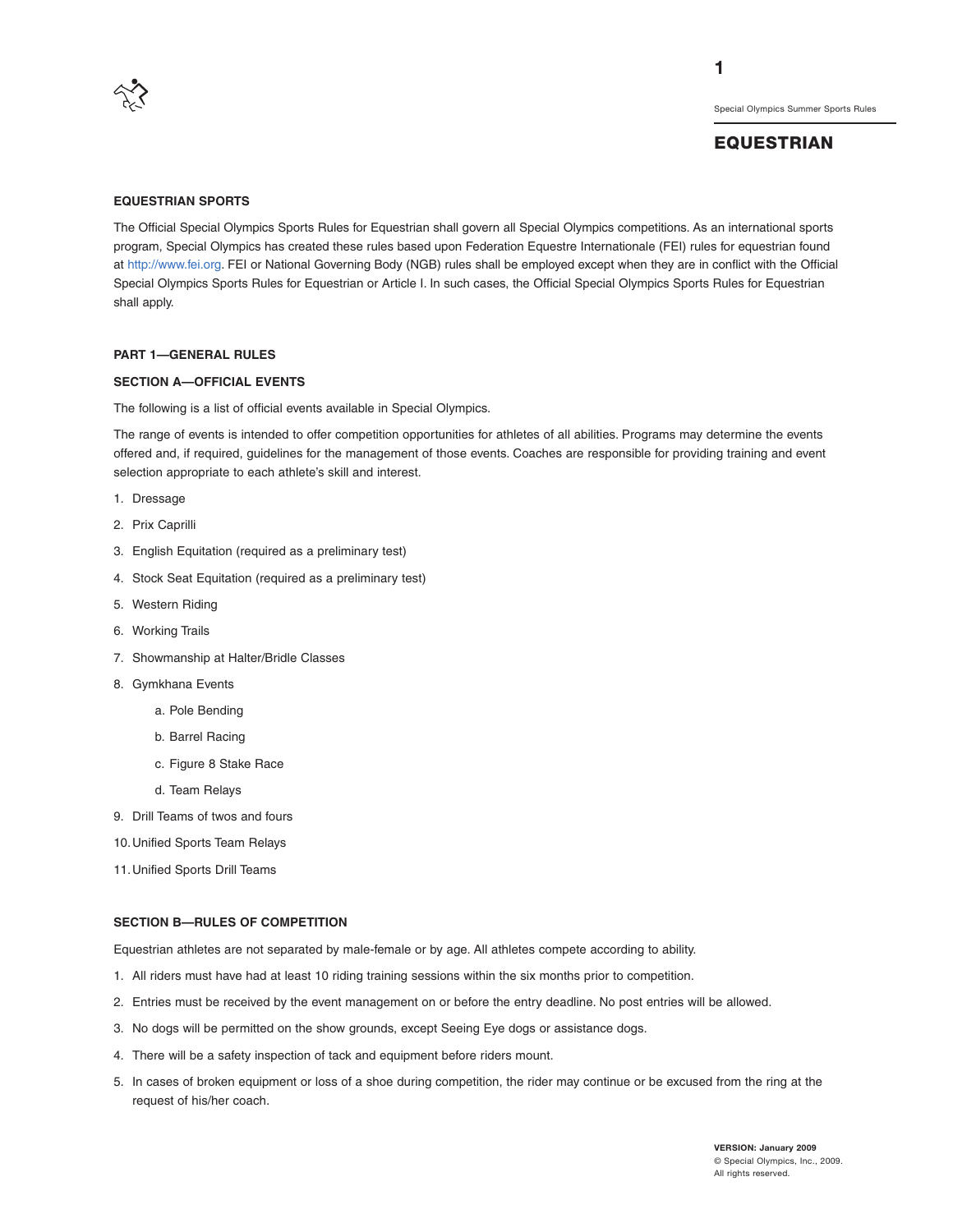**2**

Special Olympics Summer Sports Rules

#### **EQUESTRIAN**

- 6. Spotters, appointed by the event director, will remain in strategic places in the competition area to act in case of emergency for unassisted riders. Other attendants are not allowed in the competition ring except at the request of the judge(s) or when specified in the event requirements.
- 7. Outside assistance (rail side coaching) will be penalized at the judge's discretion. Electronic communication devices used for the purpose of communicating between riders and individuals outside the ring are prohibited.
- 8. Cue cards may be used for hearing impaired athletes. In order for the cues to be universal, they should be designated as follows: 1=Walk, 2=Sitting Trot/Jog, 3=Posting Trot, 4=Canter/Lope, 0=Reverse, Universal Stop Sign=Halt
- 9. During the World Games, all tasks assigned by a judge must be translated into a rider's native language. Commands are given by a coach or a person authorized by a coach.
- 10.During World Games, all athletes will compete on horses provided by the organizing committee.
- 11.In competitions where riders do not bring their own horses, adequate time must be set aside to determine suitability of the rider to the horse.
- 12.In competitions where riders provide their own horses, the event director may require proof of a negative Coggins test.
- 13.A rider must use the same horse in all events during the entire competition.
- 14.Only two riders are allowed to compete on one horse. If two riders share one horse only one of them can be A level.
- 15.Change of horse is only allowed for safety reasons or if a horse is sick or unsound.
- 16.The official veterinarian's decision, if called by the judge, as to the serviceable soundness of a horse will be final for the purpose of awarding medals and ribbons in the class for which the vet was called. Otherwise, the judge(s) and the equine director will make the final decision regarding a horse's ability to compete.
- 17.Unsoundness does not penalize a competitor unless it is sufficiently severe to impair the required performance. In such cases, the imposition of a penalty is at the judge's discretion.
- 18.In case of a grievance, the event director will consult the judge(s), competition steward and/or the Equestrian Sports Rules Committee. Their decision will be final.

#### **SECTION C—ATTIRE**

- **1. Clothing must be workmanlike and neat.**
- **2. Boots:**
	- a. All riders must wear heeled boots.
	- b. Riders who must wear other footwear as the result of a physical disability must have a physician's statement submitted with their Rider Profile. In this case safety stirrups are obligatory.
		- 1) English tack style riders must use Peacock safety stirrups, S-shaped stirrups or Devonshire boots
- 3. Helmets: All riders must wear protective SEI-ASTM or BHS approved helmets with full chin harness which must be fastened at all times when the riders are working around horses.
- 4. Number: Competitors must wear their assigned number prominently displayed on their backs during competition, practice at the competition and while in the competition "holding area" (stage).
- 5. During practice, athletes must adhere to the helmet, boots and long pants rule, but may wear short-sleeved shirts without riding coats.

For guidelines about attire appropriate or for different tack styles, refer to the English and Western sections of the rulebook.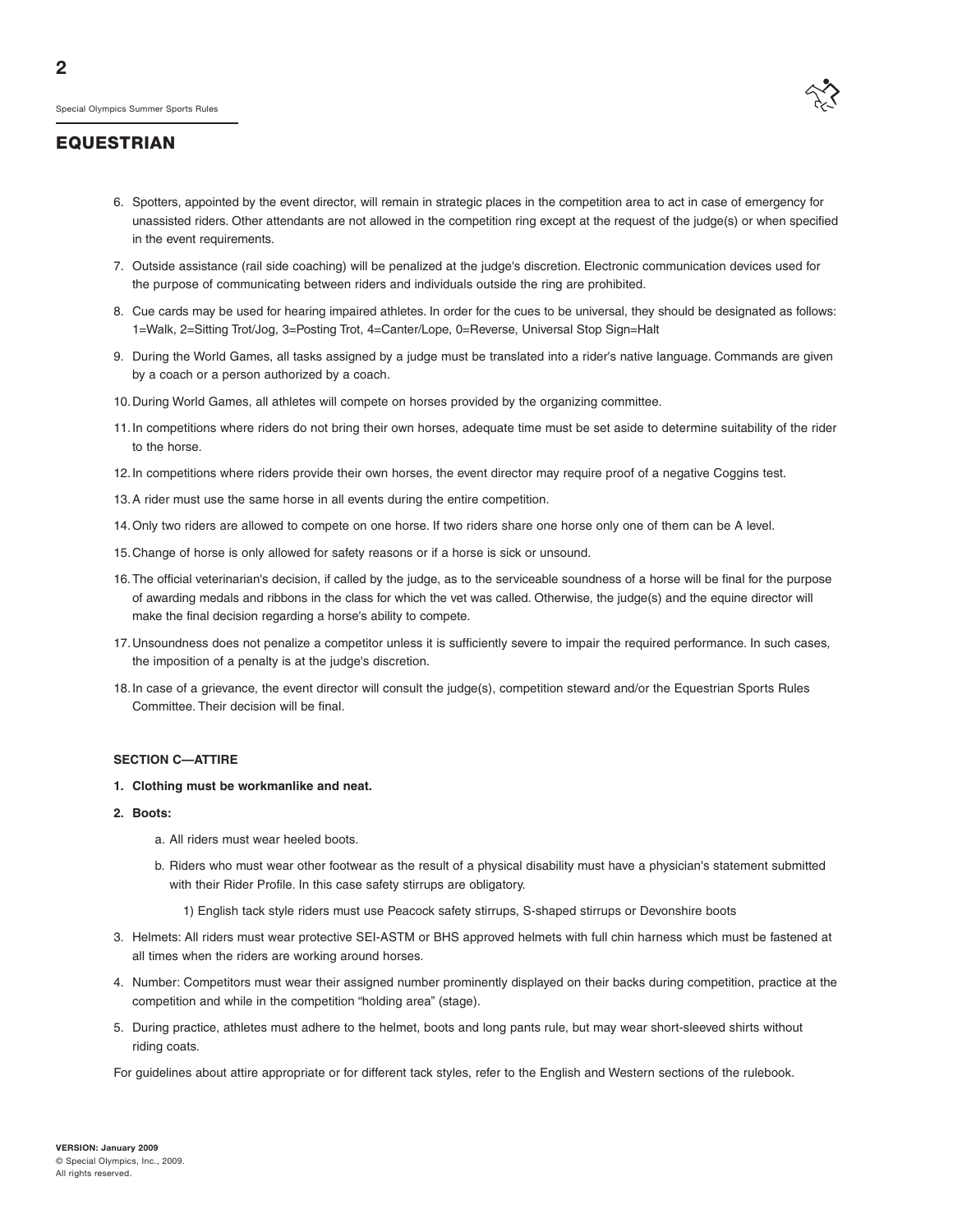

**3**

#### **SECTION D—TACK**

- 1. Saddles must fit the horse. Appropriate equipment is provided by the competition management in agreement with the horse owner.
- 2. An athlete may use his/her own saddle only if it fits the horse he/she is riding. If a rider plans to use his/her own saddle, it must be declared in the Rider Profile.
- 3. Adapted and personally owned saddles must be approved by the event director and horse owner prior to the competition.
- 4. Bridles must be appropriate to the class entered and meet the rule requirements. In International, National and Chapter competition, it is mandatory to have the bits dropped and inspected on all horses prior to competition.
- 5. Halters are required for all supported classes. A lead line must be attached to the halter and not to the bridle. The halter may be over or under the bridle as long as it doesn't interfere with the use of the bit or the reins.
- 6. Riders may use adaptive equipment without penalty. (Note: Riders may in no way be attached to the horse or saddle.) Adaptive equipment must be declared on the Rider Profile.
- 7. Prohibited Tack and Equipment (applies to warm-up as well as competition):
	- a. Bearing, side or running reins.
	- b. Seat covers—If an athlete needs a seat cover, it must be declared on the Rider Profile.
	- c. Boots and bandages, except where specifically approved as appropriate for a class. Boots may be used only if the horse is always ridden with boots and the owner insists on them.
	- d. Blinders
	- e. Nose covers

For guidelines about tack appropriate for different riding styles, refer to the English and Western sections of the rulebook.

#### **SECTION E—JUDGING**

- 1. The following points (where appropriate) have equal consideration in judging all classes:
	- a. Rider's balance
	- b. Rider's seat
	- c. Use of aids
	- d. Ability to follow directions
	- e. Ring etiquette and safety
	- f. Sportsmanlike conduct
- 2. Results as shown by the performance of the horse are not to be considered more important than the method used in obtaining them.
- 3. Unauthorized assistance from horse handlers and side walkers will result in penalties.
	- a. Side walkers may not give verbal commands or extra physical prompting, except in case of emergency.
	- b. Special consideration will be given to riders with visual or auditory impairments or severe physical disability.
	- c. Coaches may not act as horse handlers, side walkers or spotters for their own athlete anytime while that athlete is being judged.

For guidelines about judging specific events, refer to the English and Western sections of the rulebook.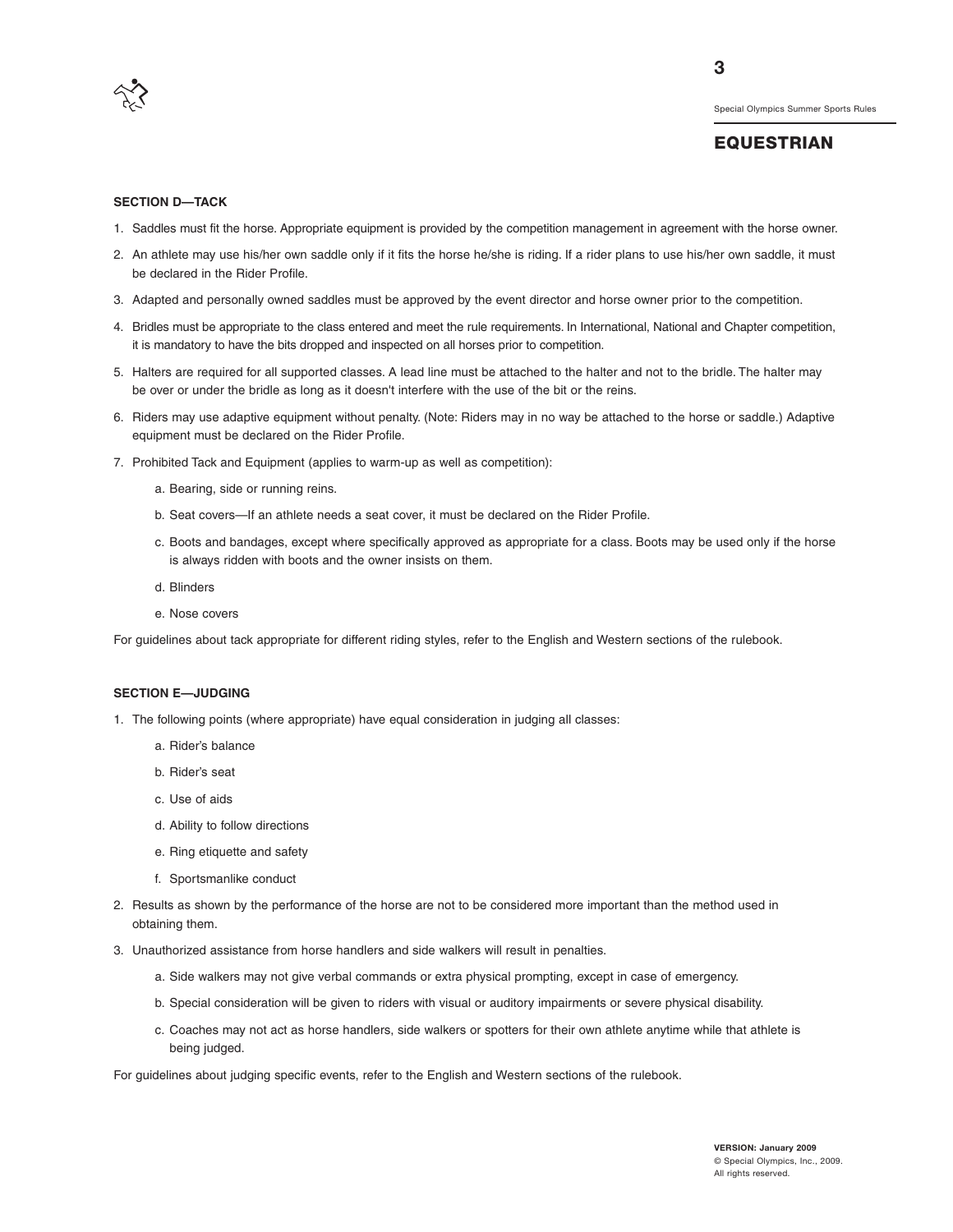

#### **PART 2—HOSTING A COMPETITION**

#### **SECTION A—FACILITY AND EQUIPMENT REQUIREMENTS—GENERAL REQUIREMENTS FOR ALL EVENTS**

- 1. A sound system.
- 2. A portable fencing system for crowd control and designating other restricted areas.
- 3. A designated spectator area located well away from in and out gates of the arena/ring.
- 4. During competition, an exercise/warm-up ring located far enough from the competition ring so as not to interfere with athletes who are being judged.
- 5. Solid ramps or stairs for horse mounting.
- 6. Arenas with sturdy fencing and solid gates, good drainage, and suitable level footing with the following minimum dimensions:
	- a. Prix Caprilli—min. 70 x 30 meters
	- b. Gymkhana Events, Dressage, Western Riding and Drill Teams—50 x 30 meters
	- c. Working Trails, Showmanship, Equitation—30 x 25 meters
	- d. Warm-up Arenas—40 x 20 meters, or any combination that equals 35 meters of overall rail space with no less than 20 meters in length for the short wall.

#### **SECTION B—ORGANIZING A COMPETITION**

#### **1. Invitations and Entries**

- a. The competition management sends out the invitations with information about the date, time, venue, deadline for sending applications, events and other important data.
- b. Persons interested in participation in a competition should submit the Entry Form and thoroughly completed Rider Profile before the deadline.

#### **2. Head Coaches' Meeting**

- a. Before the beginning of the competition, the event management appoints the day and time of the Head Coaches' Meeting, where the participants have the opportunity to get acquainted with the facilities.
- b. The event management is responsible for giving the participants all the crucial information necessary to ensure a proper course of a competition.
- c. The event management is obliged to answer accurately and in detail all the questions that participants might have.
- d. If necessary, the event management appoints the date of another Head Coaches' Meeting.

#### **3. Matching Horses**

a. An important characteristic of Special Olympics is the fact that horses are provided by the event management. Matching horses is the first and one of the most important stages. The organizer suggests a horse to a rider on the basis of the information included in the Rider Profile. That's why it is extremely important to fill out this form with utmost care and attention. This is the coach's responsibility.

#### **4. Practicing**

- a. If riders do not bring their own horses, adequate time must be set aside to determine suitability of the rider to the horse.
- b. Every rider is entitled to exercise the elements of the event he/she competes in. Therefore, the event management is obligated to provide access to: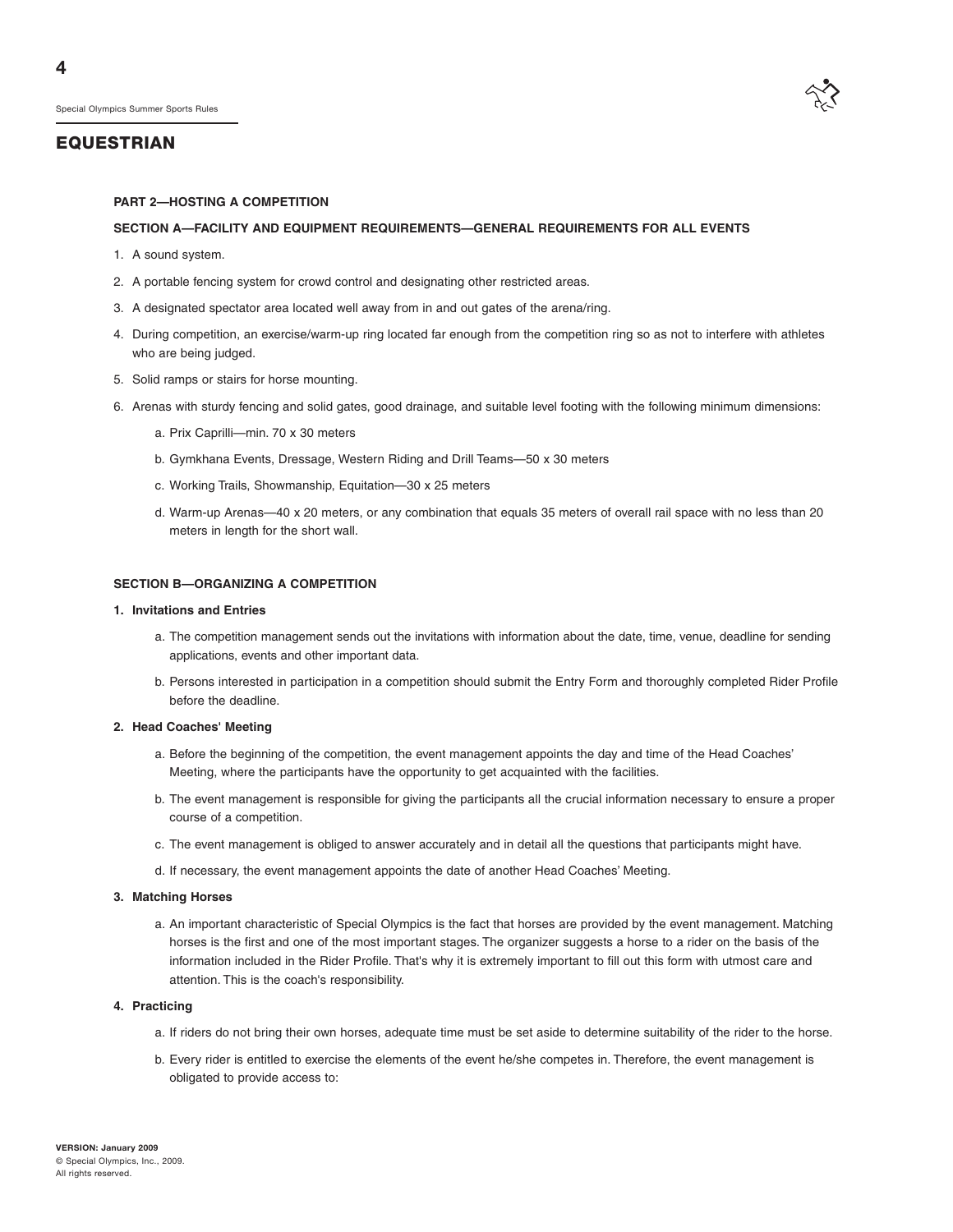

#### **EQUESTRIAN**

- 1) Training ring.
- 2) Dressage arena—for riders competing in Dressage and Prix Caprilli.
- 3) Some difficult elements of Working Trail—for riders participating in this event.
- 4) Elements of Gymkhana events.

Important for coaches! During practice, you must establish, ultimately and undoubtedly, whether a horse is suitable for a rider. Changing horses for safety reasons is still allowed at this stage. After preliminary tests, changing of horses is possible only when a horse is sick or unsound.

#### **SECTION C—DIVISIONING**

It should be noted that all riders compete according to ability. Equestrian athletes are not separated by gender or by age. According to the Special Olympics Sports Rules, divisions should consist of 3–8 riders.

#### **1. Definitions**:

- a. Support (S)—Rider needs the physical support of one or two side walkers and/or the presence of a leader. Any help in the arena is considered "supported."
- b. Independent (I)—Independent riders may not be helped while competing.
- c. Physical limitations (P)—Riders who are unable to post the trot or sit the jog. Information about their disabilities must be recorded in the Rider Profile. If there are 3 or more riders with (P) on a particular division level, they should constitute a separate division.

#### **2. Division Levels:**

- a. A Level: Walk, Trot/Jog, Canter/Lope. Independent only. Rider is expected to compete with no modifications to NGB rules.
	- 1) A—Can perform any class requirements.
	- 2) AP—Riders that have a physical disability prohibiting them from posting the trot or sitting the jog.
- d. B Level: Walk, Trot/Jog
	- 1) BI—Independent, can perform any class requirements.
	- 2) BIP—Independent riders that have a physical disability prohibiting them from posting the trot or sitting the jog.
	- 3) BS—Supported, can physically perform any class requirements.
	- 4) BSP—Supported riders that have a physical disability prohibiting them from posting the trot or sitting the jog.
- c. C Level: Riders will ride at the walk only.
	- 1) CI—Independent.
	- 2) CS—Supported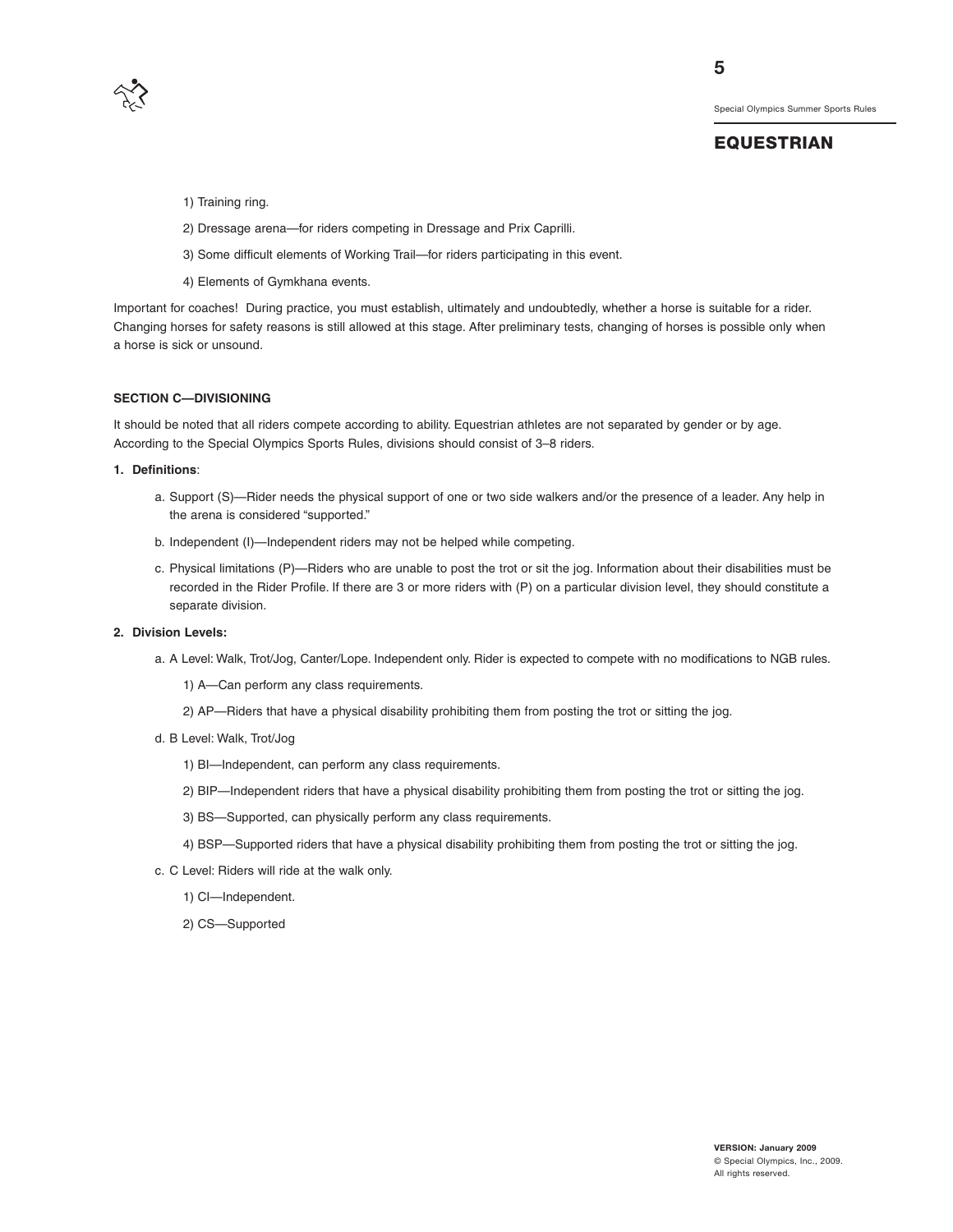#### **Rider's Division Level**

| <b>Events</b>                | $\overline{\text{cs}}$ | CI                 | BS<br><b>BSP</b>   | вı<br><b>BIP</b> | <b>AP</b> |
|------------------------------|------------------------|--------------------|--------------------|------------------|-----------|
| <b>English Equitation</b>    |                        |                    |                    |                  |           |
| <b>Western Equitation</b>    |                        |                    |                    |                  |           |
| <b>Working Trail</b>         |                        |                    |                    |                  |           |
| <b>Team Relays</b>           |                        |                    |                    |                  |           |
| Drill Team of 2 or 4         |                        |                    |                    |                  |           |
| Showmanship at Halter/Bridle | No                     |                    | $\overline{N_{0}}$ |                  |           |
| <b>Dressage</b>              | No                     |                    | $\overline{N_{0}}$ |                  |           |
| <b>Prix Caprilli</b>         | No                     | No                 | No                 | No               |           |
| Pole Bending                 | $\overline{N_{0}}$     | $\overline{N_{0}}$ | $\overline{N_{0}}$ |                  |           |
| <b>Barrel Racing</b>         | <b>No</b>              | <b>No</b>          | <b>No</b>          |                  |           |
| Figure 8 Stake Race          | $\overline{N_{0}}$     | No                 | $\overline{N_{0}}$ |                  |           |
| <b>Western Riding</b>        | No                     | No                 | No                 |                  |           |

The first step in divisioning:

Riders are assigned to a division level (CS, CI, BS, BSP, BI, BIP,A) according to their ability to negotiate safely any movements required in the event. The ability is indicated by a Rider Profile, which is completed by the Special Olympics coach prior to competition and submitted with the athlete's entry form.

Rider Profiles must indicate the following information:

- d. Physical inability to post the trot—supported by a physician's statement.
- e. Physical inability to sit the jog—supported by a physician's statement.
- f. Physical inability to wear boots with a heel—supported by a physician's statement.

For event management—These conditions must be marked on the judge's forms and on the numbers on the rider's back. Riders may enter any or all events from their division, but may not cross enter division levels.

The second step—preliminary test:

- g. Obligatory for all riders.
- h. English Equitation or Stock Seat Equitation test will be used to separate riders into proper ability divisions.
- i. After horse matching and practice, all riders participate in preliminary equitation tests.
- j. All tests are adequate to division levels declared in the Rider Profile.
- k. All preliminary tests must be announced before competition. (At the Head Coaches' Meeting, in the Coaches' Handbook, etc.)
- l. The role of the judges is crucial at this stage! Based on their results, competitors will be assigned to appropriate divisions, and order to compete with riders of similar abilities. It is very important for the judges to assess the abilities of the riders accurately, to distinguish between poor, average and very good performances.

#### **PART 3—ENGLISH STYLE EVENTS**

#### **SECTION A—GLOSSARY**

1. "On the bit"—A horse which is "on the bit" (on the aids) accepts a light contact of the rein with no resistance and is yielding in the jaw and poll to the rider's hand, accepting the aids to move forward into the rein. A horse which is "on the bit" moves with a supple back, shows no resistance in transitions and remains submissive to the rider.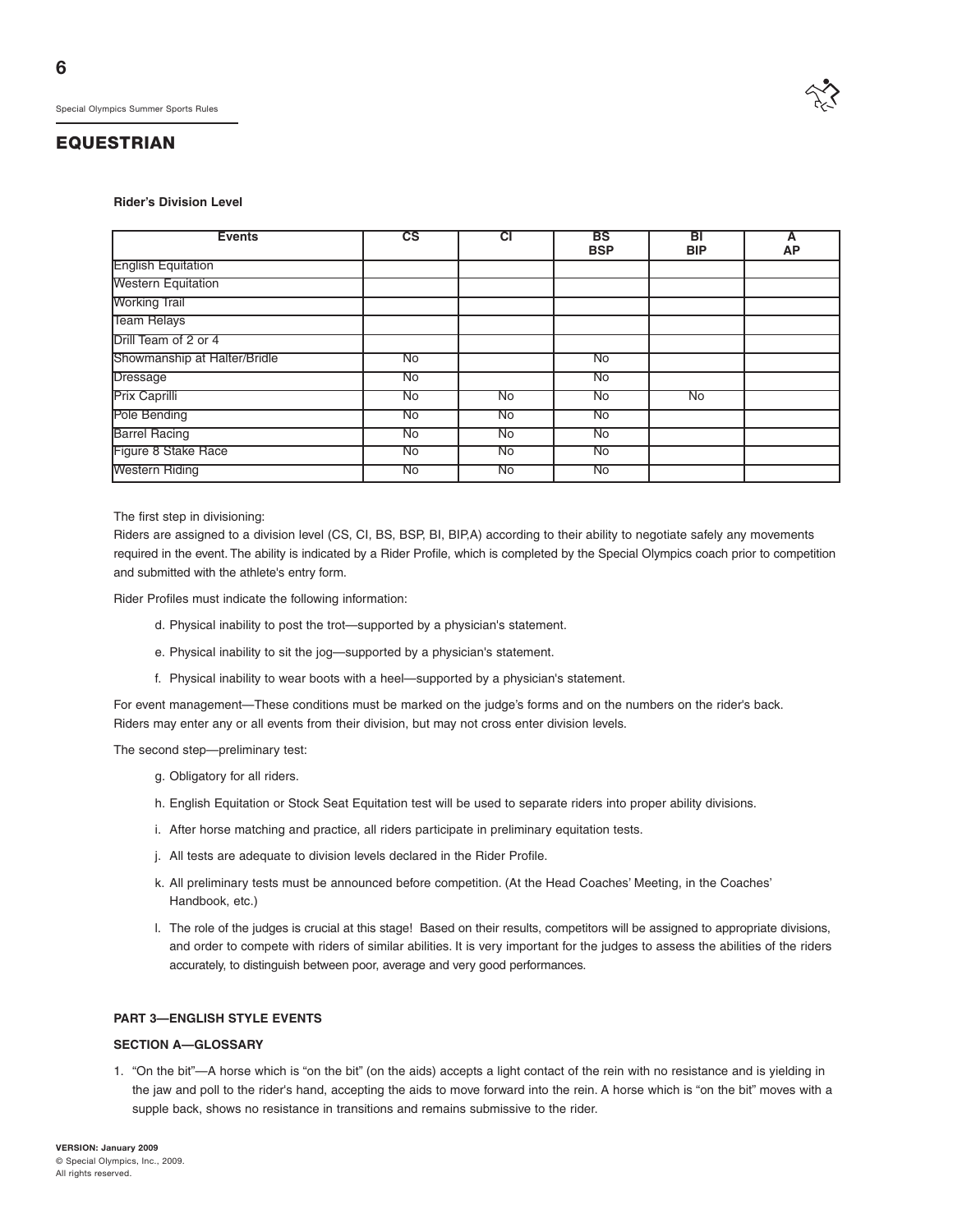

**7**

- 2. Transitions are changes of pace and speed. They should be quickly made yet must be smooth and not abrupt. The horse should remain light in hand, calm and maintain a correct position.
- 3. Halt—At the halt the horse should stand attentive, motionless and straight, with this weight evenly distributed over all four legs. This is recognized by the pairs of legs being abreast of each other.
- 4. Diagonals—In the posting trot, the rider should rise as the outside front leg moves forward and sit as the inside front leg moves forward.
- 5. Change of Lead—In the canter, the inside foreleg should be the leg that appears to be leading the stride. When a rider changes directions, the horse must change the leading leg, or change leads, in one of the following ways:
	- a. Interrupted is a change whereby the horse is brought to the halt, then immediately asked to canter on the new lead.
	- b. Simple is a change whereby the horse is brought to a walk or trot, and then asked to canter on the opposite lead. There should be no more than 3–4 walk or trot strides.
	- c. Flying is a change whereby the horse changes leads during a canter stride. The front and hind legs should change simultaneously.
- 6. Reverse—A reverse is a change of direction and should be done in the direction away from the rail.
	- a. On a change of direction, the horse should adjust the bend of its body to the curvature of the new line of travel.
	- b. The horse should remain supple, following the aids of the rider without changes in pace, rhythm or speed.
	- c. In the posting trot, the rider should change diagonals.
	- d. In the canter, the horse should change leads.

#### **SECTION B—ATTIRE**

- 1. A short, dark colored riding coat.
- 2. A conservative color, preferably white, riding shirt or Oxford style long or short sleeved shirt.
- 3. Tie or choker.
- 4. Breeches or jodhpurs.
- 5. Gloves are optional.
- 6. Spurs are optional and must be approved by the horse owner.
- 7. In case of inclement weather, athletes will be permitted to wear a hat cover and a conservative raincoat.
- 8. In extreme heat (above 80 degrees), the judges may permit athletes to show without riding coats.
- 9. Boots with heels.
- 10.Approved helmet.

#### **SECTION C—TACK**

#### **1. An English saddle of any type is required.**

2. One whip no longer that 1 meter (3 feet 3 1/2 inches), including the lash, may be carried. Whips may only be used with permission of the horse owner who must state that the horse is used to the use of a whip. If a rider has poor leg power he must be allocated a free moving horse or one that is used to the whip.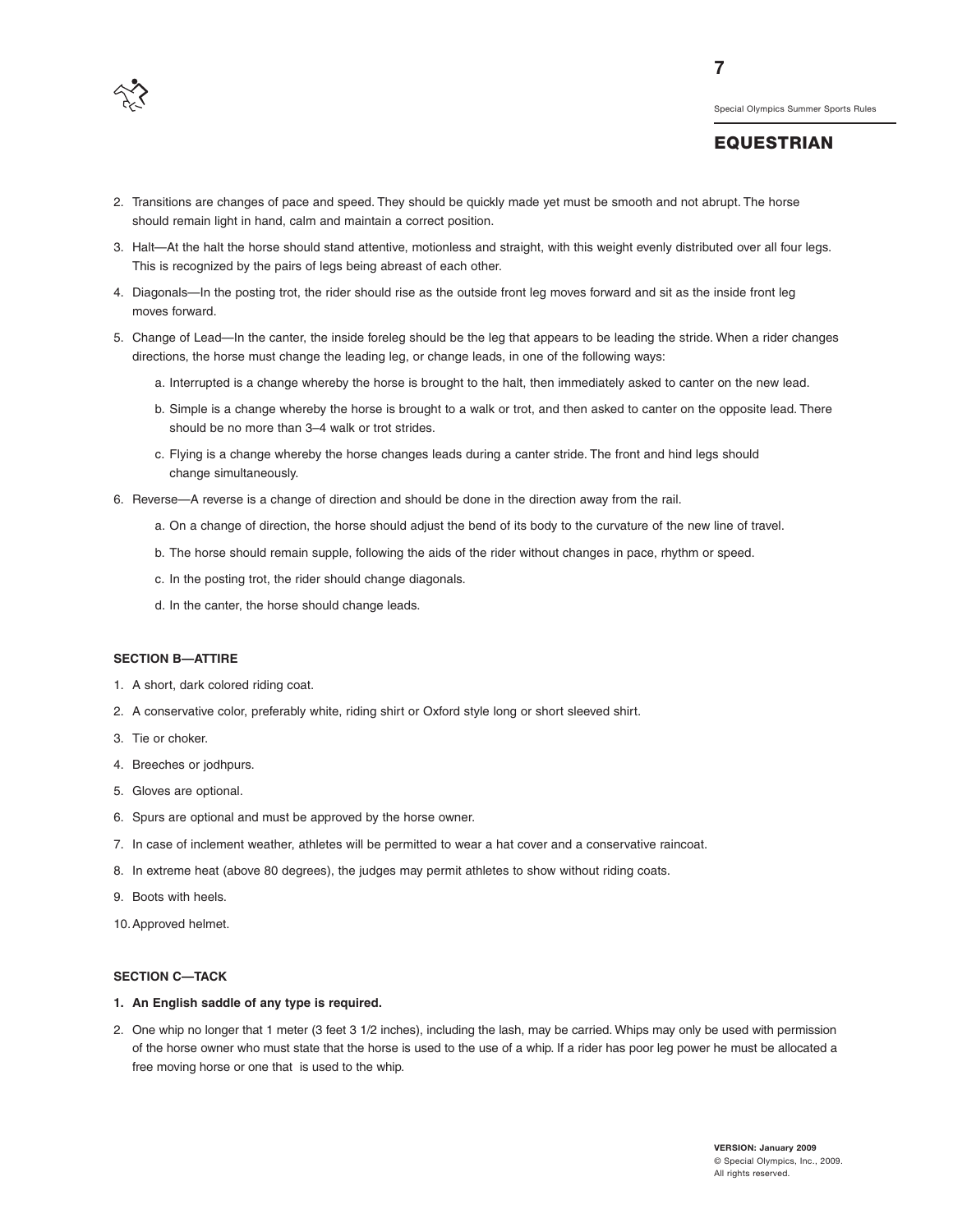

#### **3. Stirrups**

- a. Safety stirrups are required.
- b. Riders must bring their own safety stirrups and leathers to the competition, unless the event management decides otherwise and specifies that in the Entry information or Coaches' Handbook prior to the competition.

#### **4. Bridles**

- a. A regular cavesson, a dropped, crossed or a flash noseband is mandatory.
- b. A snaffle bit is required.
- c. All bits must be smooth and solid.
- d. All parts of the bit coming into the horse's mouth (i.e. mouthpiece) may be made of 2 or more metals or material.

#### Various Snaffle Bits:



- 1. Loose ring snaffle
- 2. (a,b,c) Snaffle with jointed mouthpiece where middle piece should be rounded
- 3. Egg-butt snaffle
- 4. Racing snaffle D-ring
- 5. Egg-butt snaffle with cheeks (fulmer)
- 6. Loose ring snaffle with cheeks
- 7. Snaffle with upper cheeks only
- 8. Hanging cheek snaffle
- 9. Straight bar snaffle
- 10.Snaffle with rotating mouthpiece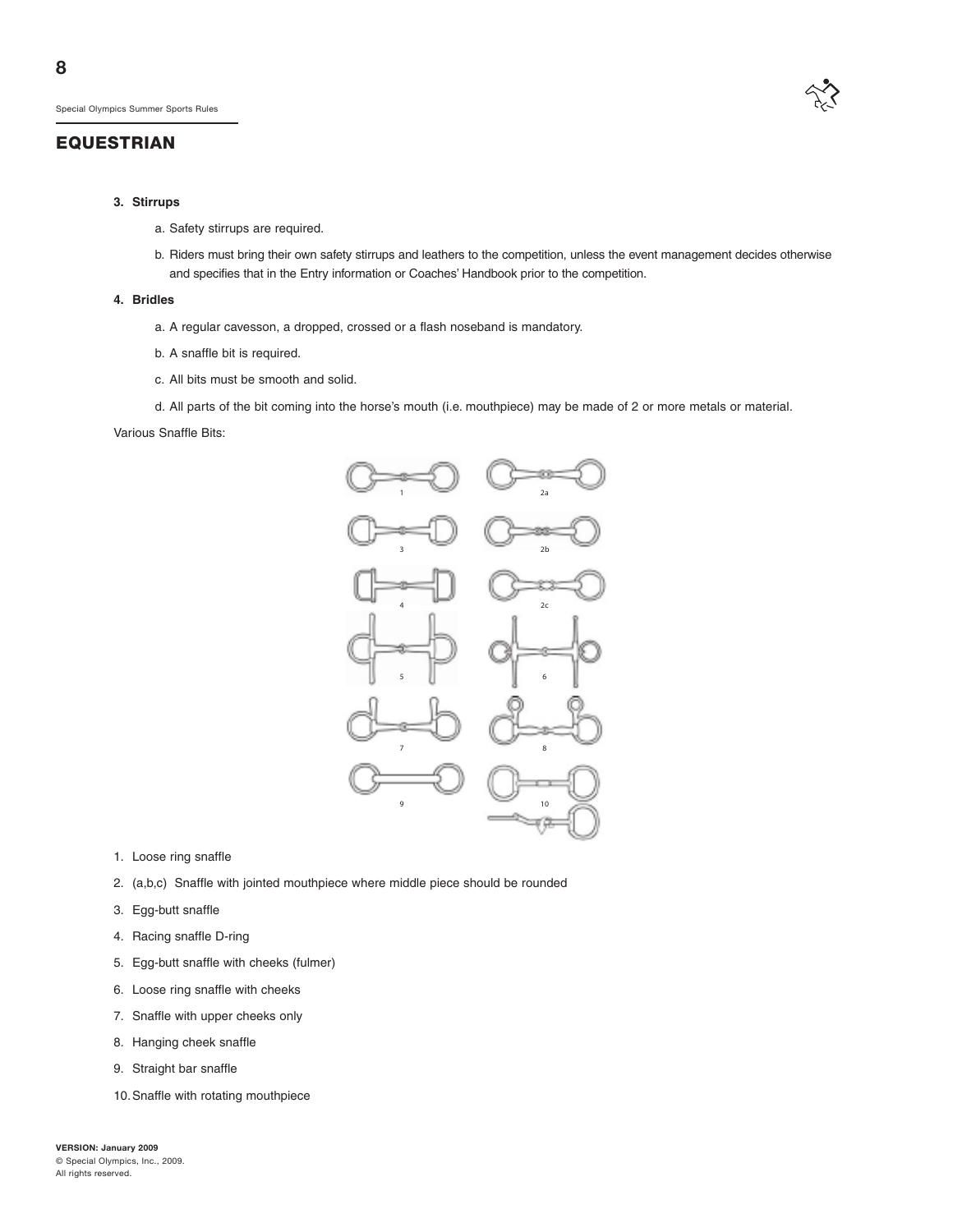

**9**

Special Olympics Summer Sports Rules

## **EQUESTRIAN**

#### **SECTION D—RIDER'S POSITION**

1. The rider should have a workmanlike appearance. The seat and hands should be light and supple. The rider should convey the impression that he/she is in control should any emergency arise.

#### **2. Basic Position:**

- a. Eyes up
- b. Shoulders back
- c. Upper body straight, but not stiff or hollow backed
- d. Toes at an angle best suited to the rider's conformation
- e. Heels down
- f. Calf and leg in contact with the horse and slightly behind the girth
- g. Stirrup on the ball of the foot (must not be tied to the girth)

#### **3. Hands:**

- a. The hands should be slightly apart, over and in front of the horse's withers, with the knuckles 30 degrees inside the vertical and making a straight line from the horse's mouth to the rider's elbow.
- b. The method of holding the reins is optional and the excess length of reins may fall on either side.
- c. All reins must be picked up at the same time.

#### **4. Position in Motion:**

- a. At the walk, sitting trot and canter, the body should be a couple of degrees in front of or on the vertical.
- b. During posting trot, the body should be inclined forward or on the vertical.
- c. For galloping and jumping, the body should be inclined forward or on the vertical.

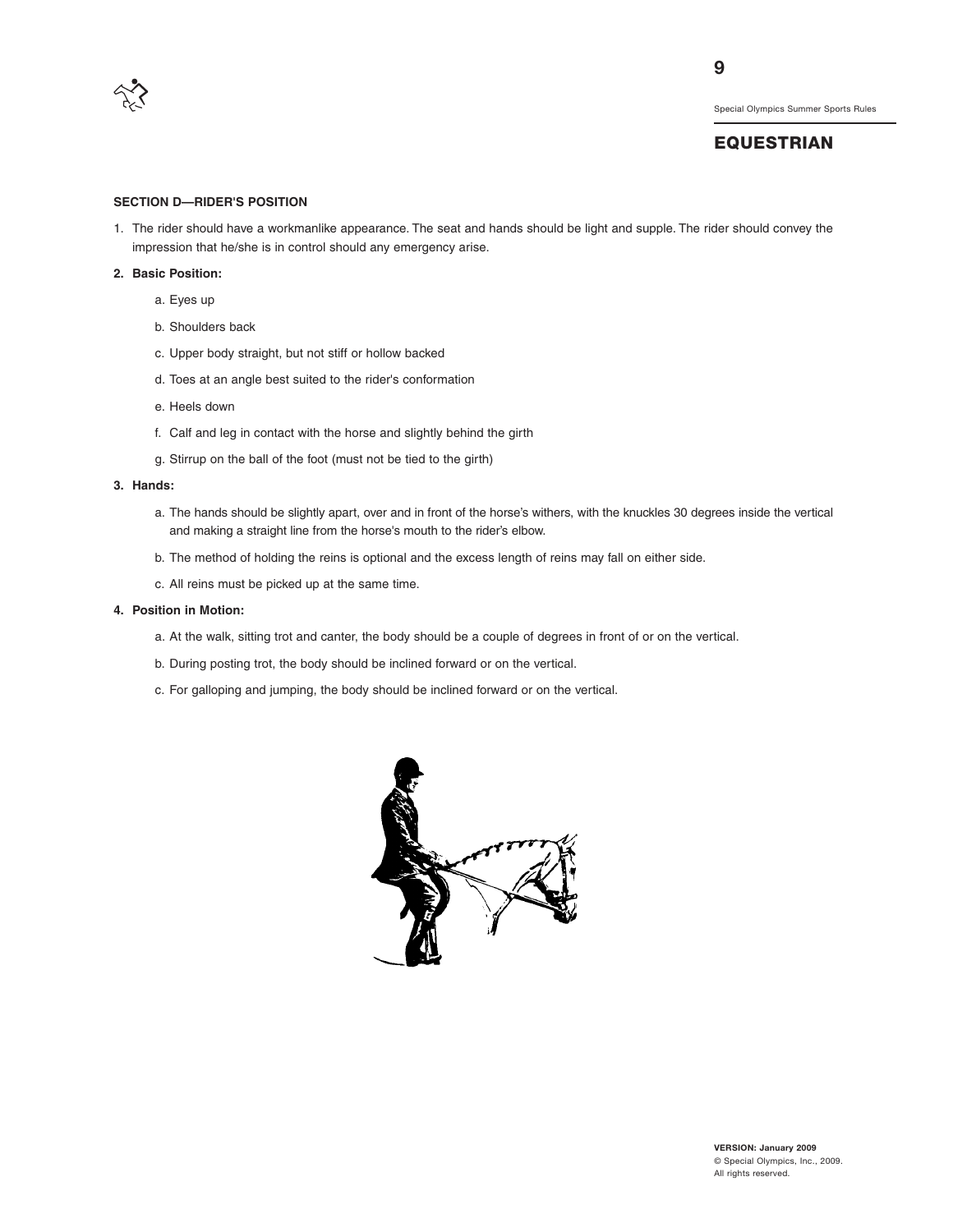

#### **SECTION E—DRESSAGE**

| Event                | uə | vı  | BS<br>BSP | DI<br><b>BIP</b> | -<br><b>AP</b> |
|----------------------|----|-----|-----------|------------------|----------------|
| )roccogo<br>n cəbuyi | N0 | Yes | <b>NO</b> | Yes              | Yes            |

#### **1. General Information (Dressage and Prix Caprilli)**

- a. The object of dressage is the harmonious development of the physique and ability of the horse. As a result of the communication with and understanding of the rider, the horse is not only calm, supple and balanced, but also confident, attentive and keen. The horse thus gives the impression of doing of his own accord what is required of him. Confident and attentive, he submits generously to the control of the rider.
- b. During the entire dressage test, the rider should strive to keep the horse "on the bit," a skill which is the result of consistent and continuous work between the horse and rider. In competitions where riders are competing on borrowed horses reasonable contact is sufficient.

#### **2. Facilities and Set-up**

- a. The arena should be on as level ground as possible and should measure 40 meters by 20 meters. These measurements are for the interior of the enclosure.
- b. The enclosure itself should consist of a low fence about .30 meters (12") high. The part of the fence at the letter A should be easy to remove to let the competitors in and out of the arena. The letter A should be placed at least 5 meters away from the arena.
- c. The letters should be placed outside the arena, about .50 meters from the fence.
- d. All letters should be clearly marked and large enough to see from a distance.
- e. So the judges can note the exact point on the track opposite each letter, there should be either a red stake inside against the fence or a red line painted on the fence.
- f. The entire centerline and the three points D, X and G should be as clearly marked as possible. On a grass arena, the centerline should be mowed shorter than the other parts of the arena. On a sand arena, the centerline should be rolled or raked.
- g. It is permissible to decorate the arena with flowers and greenery, as long as the decorations are not distracting to the horses.
- h. Location of the judges:
	- 1) Ideally, there will be two judges—one at the letter C and one at either B or E.
	- 2) If there is only one judge, he/she should be placed 5 meters from the end of the arena at C.
	- 3) A separate enclosure should be provided for each judge. To give the judge a good view of the arena, the enclosure should be raised at least 0.50 meters above the ground.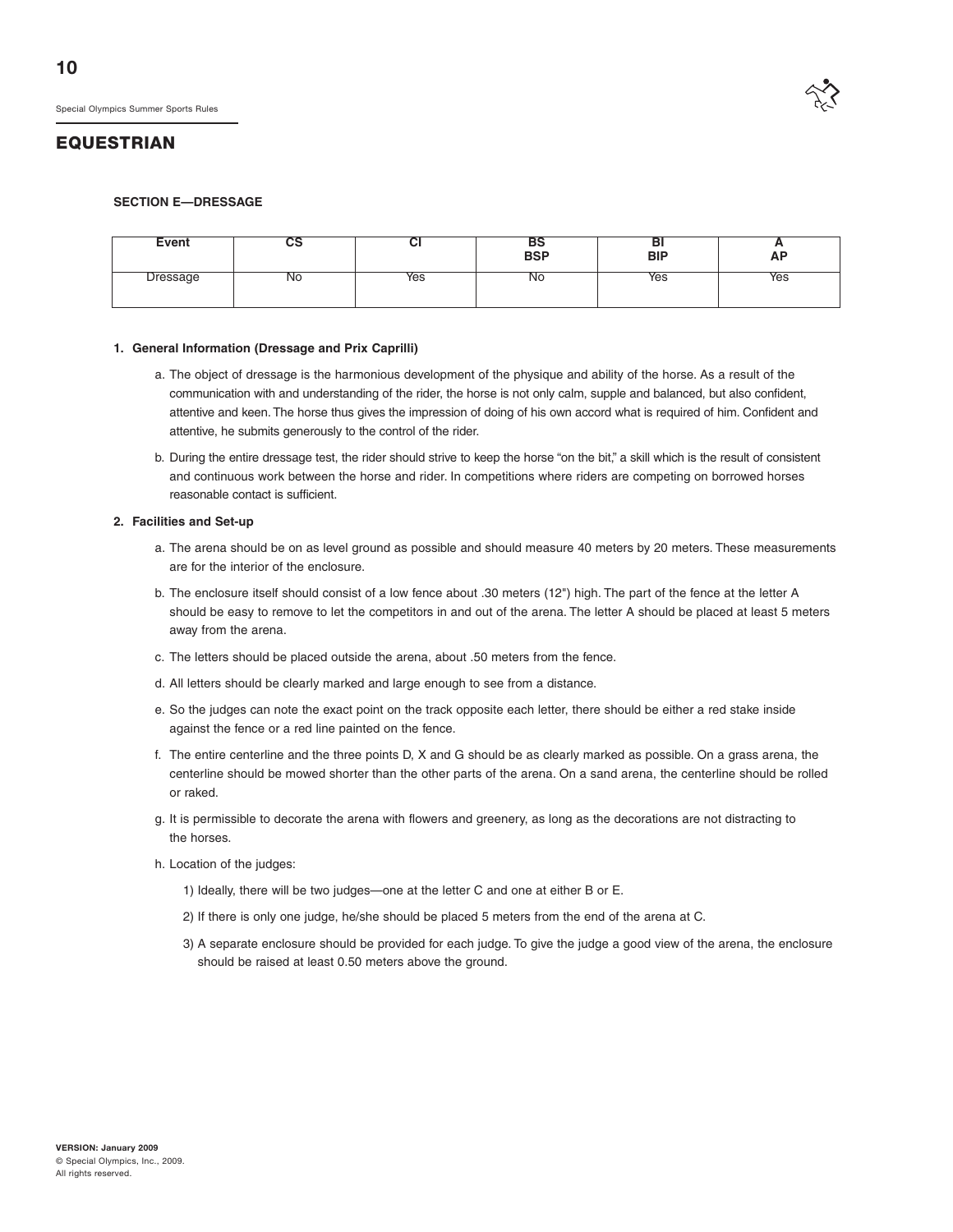



#### **3. Judging**

- a. The mark for each movement in the dressage test should first establish the fact of whether the movement is performed either insufficiently (4 or below) or sufficiently (5 or above).
- b. Accuracy (moderate) should be a factor only if inaccuracy avoids the difficulty of the movement.
- c. A movement which must be carried out at a certain point in the arena should be performed at the moment when the competitor's body is at that point.
- d. If a problem appears once, it may be treated lightly by the judge. Repeated occurrences should be penalized more severely.
- e. In the case of a fall of the horse and/or rider, the athlete will not be eliminated. He/she will be penalized by the effect of the fall on the execution of the movement being performed, as well as in the Collective Marks.
- f. If, during the test, the horse leaves the arena (all four feet outside the fence or line marking the arena perimeter), the rider is eliminated, but may, at the judge's discretion, complete the test.
- g. An athlete leaving the arena at the end of the ride in any way other than prescribed in the test will be penalized by an error.
- h. The judge may stop a test and/or allow an athlete to restart from the beginning or from any appropriate point in the test if some unusual circumstance has occurred to interrupt the test.
- i. When the entry bell or whistle sounds, the rider has 90 seconds to enter the arena. Failure to do so will result in the rider being eliminated.
- j. No rider can be required to ride prior to their scheduled time without 1–2 hours notice.
- k. All movements and certain transitions from one to another which have to be marked by the judge(s) are numbered on the judges sheets. Each movement will receive a score from 0 to 10. The lowest mark is 0 and is given to a movement that is "not executed", which means that practically nothing of the required movement has been performed. Ten represents the highest mark.

**11**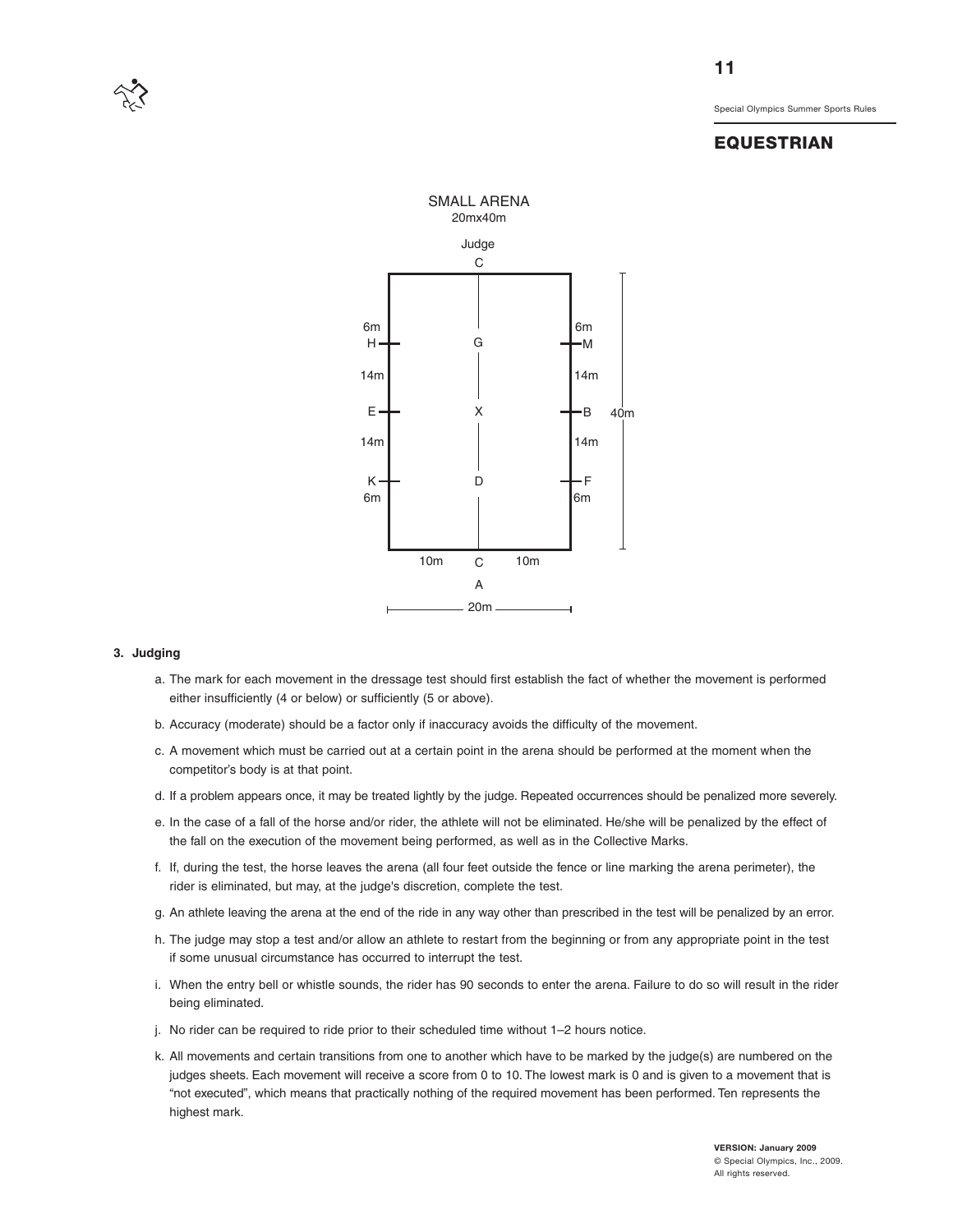

- l. The scale of marks is as follows:
- 10 Excellent 5 Sufficiently
- 9 Very Good 4 Insufficiently
- 8 Good 3 Fairly Bad
- 7 Fairly Good 2 Bad
- 6 Satisfactory 1 Very Bad
	- 0 Not Executed
- m.The Collective Marks as well as certain difficult and/or frequently repeated movements are given a coefficient, which means they are multiplied by the coefficient number. Coefficients are noted on the judges sheets.
- n. Collective Marks are awarded after the athlete has finished his/her performance in the following categories:
	- 1) Rider's balance and position.
	- 2) Equestrian feel and skill, the effectiveness of the aids.
	- 3) The confidence of the rider and keeping the activity of the horse.
	- 4) Rider's ability to influence the direction of the horse and the accuracy.
- o. After each performance, when the judge has completed the Collective Marks, the judges sheets pass into the hands of the scorers, who tabulate the score in the following manner:
	- 1) The marks are multiplied by the corresponding coefficients, where applicable, and then totaled.
	- 2) Penalty points incurred for errors in the execution of the tests are then deducted on each judge's sheet.
	- 3) The score for the classification is obtained by adding the total points.
	- 4) With more than one judge, the sum total classifies.
	- 5) If there are two or more judges, the points awarded by each judge will be published separately, in addition to the total score.
	- 6) In all competitions, the winner is the athlete having the highest total of points; the second winner is the athlete with the next highest total of points, and so on.
	- 7) If two athletes have an equal number of total points, the athlete with the highest marks under the Collective Marks shall be declared the winner.
	- 8) When the scores in the Collective Marks also tie, the judge may be required to review the score sheets and either declare a winner or decide to maintain the tie.

#### **4. Gaits**

a. Halt

- 1) At the halt, the horse's neck should be raised, the poll high, and the head slightly in front of the vertical.
- 2) While remaining "on the bit" and maintaining a light and soft contact with the rider's hands, the horse may quietly chomp the bit and should be ready to move off at the slightest indication of the rider.
- b. Walk—The following walks are recognized:
	- 1) Working—A regular and unconstrained walk in which the horse is energetic but calm, moving with even, determined steps, showing four distinctly marked, evenly spaced beats. The hind feet should step forward into the prints of the fore feet. The rider should maintain a light, steady contact with the horse's mouth.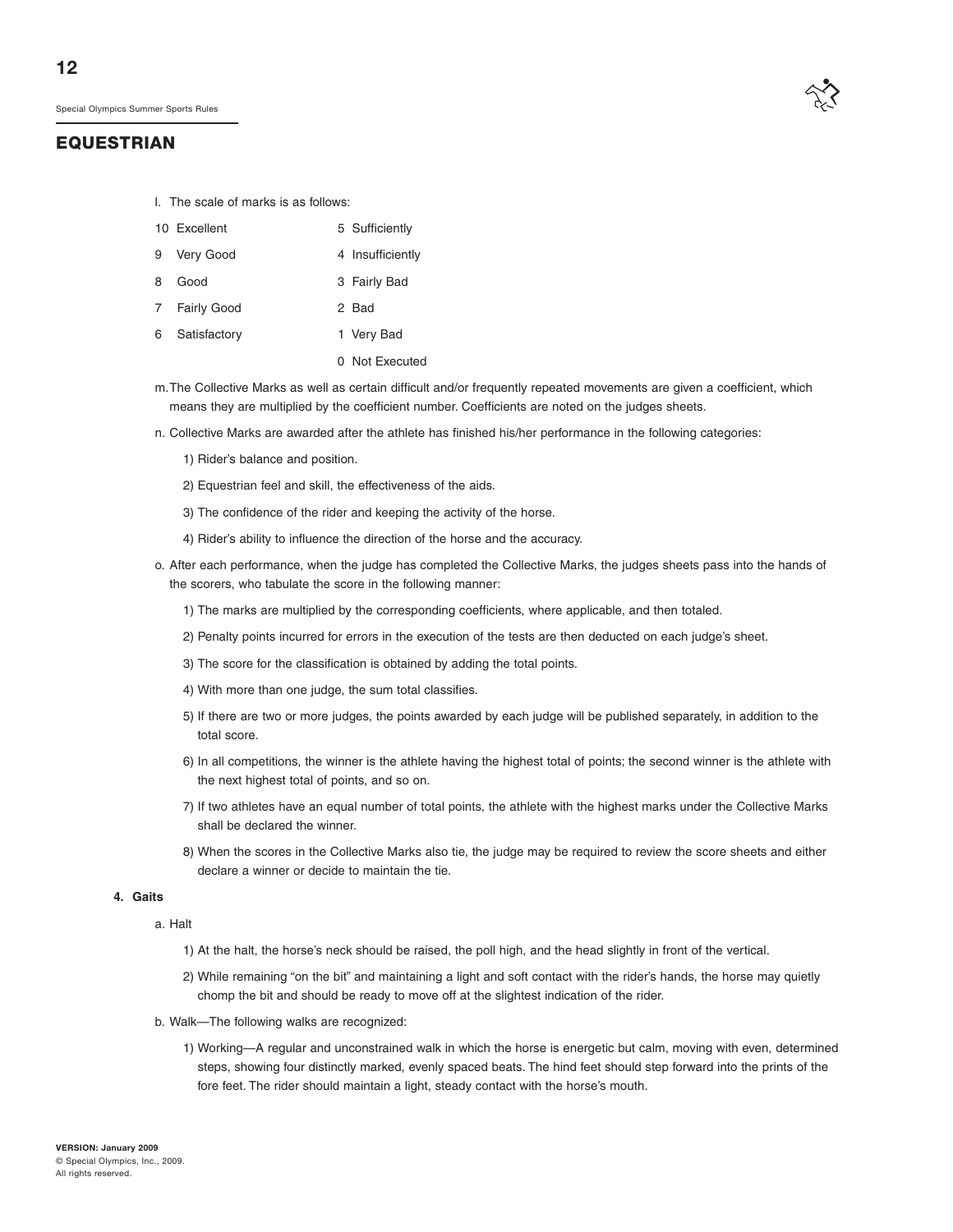

#### **EQUESTRIAN**

- 2) Medium—A free, regular, unconstrained walk of moderate extension, with even, determined steps. The hind feet should touch the ground in front of the footprints of the fore feet. The rider should maintain a light, steady contact with the horse's mouth.
- 3) Free—A pace of relaxation in which the horse is allowed complete freedom to lower and stretch out his head and neck.
- c. Trot—The following trots are recognized:
	- 1) Working—This is a pace in which the horse moves in proper balance and, remaining "on the bit," goes forward with even, elastic steps and good hock action. The expression "good hock action" does not mean that collection is required. It only underlines the importance of impulsion originating from activity of the hindquarters.
	- 2) Medium—The horse goes forward in a more "round" frame, with free and moderately extended steps and obvious impulsion from the hindquarters. While keeping the horse "on the bit," the rider allows the head carriage to be a little more in front of the vertical, with a slight lowering of the head and lengthening of the neck at the same time. The rhythm should be as even as possible and the whole movement balanced and freely forward.
- d. Canter—The following canters are recognized:
	- 1) Working—This is a pace in which a horse moves in proper balance and, remaining "on the bit," goes forward with even, light and cadenced strides and push from the hindquarters. This underlines the importance of impulsion originating from the activity of the hindquarters.
	- 2) Medium—The horse goes forward with free, balanced and moderately extended strides, and obvious impulsion from the hindquarters. While keeping the horse "on the bit," the rider allows the head carriage to be a little more in front of the vertical, with a slight lowering of the head and lengthening of the neck.

#### **5. Position and Aids of the Rider**

- a. All movements should be executed without apparent effort of the rider.
- b. The athlete should be well balanced and the legs should be steady.
- c. The upper body should be easy, free and erect.
- d. The hands should be low and close together without, however, touching each other or the horse. The thumb will be the highest point.
- e. The elbows and arms should be close to the body, enabling the rider to follow the movement of the horse smoothly and freely, as well as to apply his/her aids imperceptibly.
- f. Riding with both hands is obligatory.

#### **6. Execution of Dressage Tests**

a. Calling Tests

- 1) All Special Olympics Dressage and Prix Caprilli tests may be called/read.
- 2) If a test is to be called, it is the responsibility of the coach to arrange for a person to read the test. At the World Games, the coach may read the test in the athlete's native language.
- 3) Lateness in calling the movements and errors in the reading of the test will not relieve the rider from error penalties.
- 4) Calling the test is limited to reading the movement as it is written only once. Repeating movements by the caller will constitute unauthorized assistance.
- 5) Except for safety reasons, unauthorized assistance by the person calling the test or anyone else is prohibited and is cause for elimination.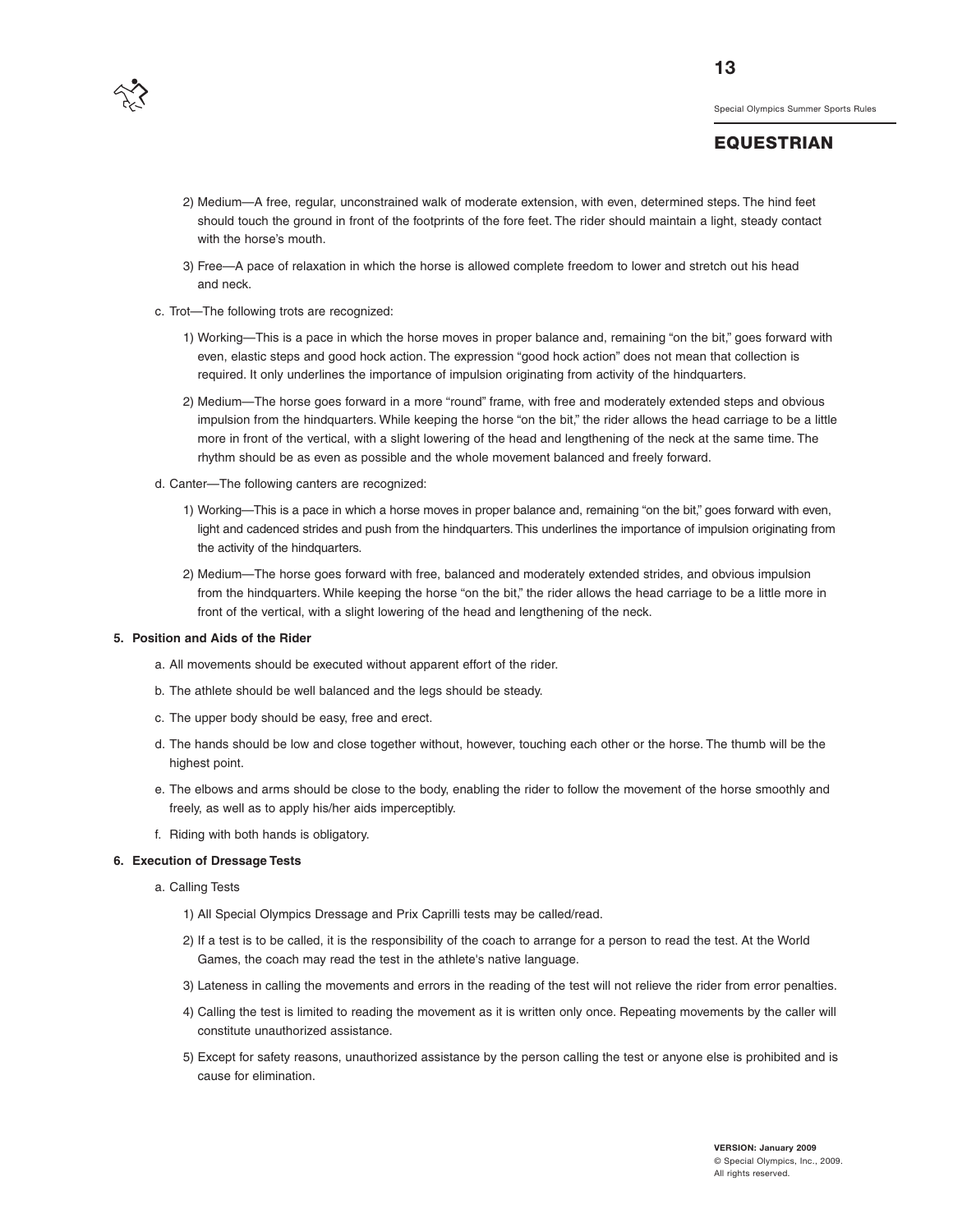

#### b. Salute

- 1) At the salute, the rider must take the reins in one hand, let the other arm drop loosely along the body, and then incline the head in a slight bow.
- c. Voice
	- 1) The use of the voice in any way whatsoever, including clucking of the tongue once or repeatedly, is a serious fault and will involve a deduction of at least 1–2 marks for the movement where this occurred.
- d. Errors
	- 1) When an athlete makes an "error of the course" (e.g. takes the wrong turn, omits a movement, etc.) the judge warns the athlete by sounding the bell or blowing the whistle. The judge shows the athlete, if necessary, the point at which the test is to be taken up again and the next movement to be executed. The judge then leaves the athlete to continue unassisted.
	- 2) In some cases, when the athlete makes an "error of the course." the sounding of the bell might unnecessarily impede the fluency of the performance. In these instances, it is at the judge's discretion whether to sound the bell or not.
	- 3) In Special Olympics tests, every "error of the course," whether the bell is sounded or not, must be penalized in the following manner:

| a) The first time by  | 1 point                                                                           |
|-----------------------|-----------------------------------------------------------------------------------|
| b) The second time by | 2 points                                                                          |
| c) The third time by  | 4 points                                                                          |
| d) The fourth time by | elimination, although the athlete may<br>continue his/her performance to the end. |

- 4) When an athlete makes an "error of the test" (e.g. does not take the reins in one hand at the salute, etc.) he/she must be penalized as for an "error of the course." The same applies for a rider leaving the arena at the end of his/her performance in a way other than prescribed in the test.
- 5) If the judge has not noted an error, the athlete has the benefit of the doubt.
- 6) The penalty points are deducted on each judge's sheet from the total points earned by the athlete.

#### **7. Dressage Tests**

- a. All trot movements in dressage may be ridden sitting or rising, as the competitor wishes.
- b. A period of not less than five minutes should be allowed for the completion of each test.
- c. The following dressage tests are used for Special Olympics events. These forms may be used as judges score sheets.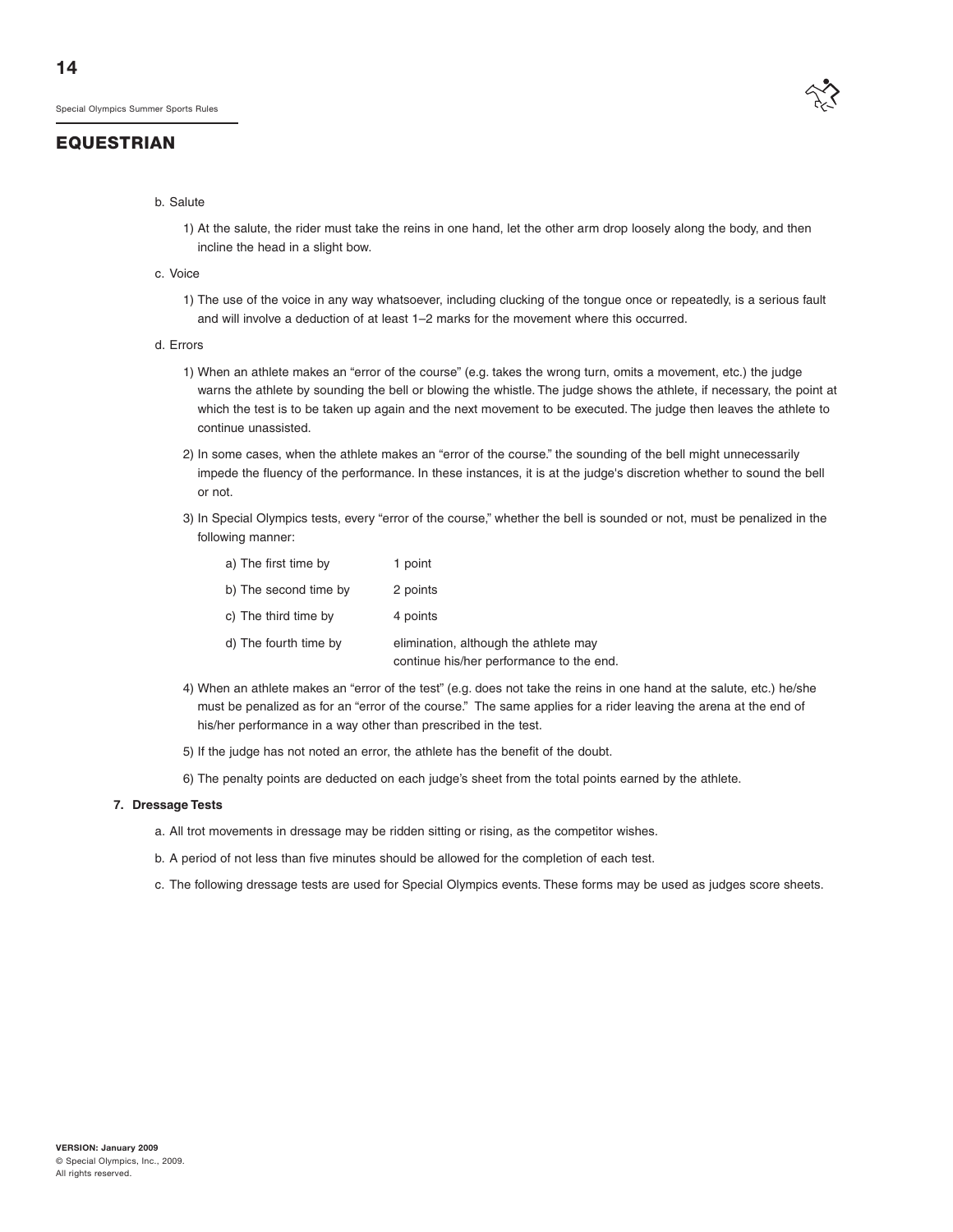

## **EQUESTRIAN**

# **DIVISION A/AP TRAINING LEVEL TEST 1**

Competition: \_\_\_\_\_\_\_\_\_\_\_\_\_\_\_\_\_\_\_\_\_\_\_\_\_\_\_\_\_\_\_\_\_\_\_\_\_\_\_ Date: \_\_\_\_\_\_\_\_\_\_\_\_\_\_\_\_\_\_\_\_\_\_\_\_\_\_\_\_\_\_ No: \_\_\_\_\_\_\_\_\_\_

Name of Horse: \_\_\_\_\_\_\_\_\_\_\_\_\_\_\_\_\_\_\_\_\_\_\_\_\_\_\_\_\_\_\_\_\_\_\_\_\_ Name of Rider: \_\_\_\_\_\_\_\_\_\_\_\_\_\_\_\_\_\_\_\_\_\_\_\_\_\_\_\_\_\_\_\_\_\_\_\_\_\_\_\_

Purpose: To confirm that the horse's muscles are supple and loose, and that it moves freely forward in a clear and steady rhythm, accepting contact with the bit.

Transitions in and out of the halt may be made through the walk.

| Conditions:              | Average time: 4:00           |
|--------------------------|------------------------------|
| Arena: Small (20m x 40m) | Maximum possible points: 210 |

|     | <b>TEST</b>     |                                                            | PTS. | COEF.       | <b>TOTAL</b> | <b>REMARKS</b> |
|-----|-----------------|------------------------------------------------------------|------|-------------|--------------|----------------|
| 1.  | A<br>X          | Enter working trot<br>Halt, Salute<br>proceed working trot |      |             |              |                |
| 2.  | C<br>E          | <b>Track left</b><br>Circle left 20m                       |      |             |              |                |
| 3.  | Between<br>K&A  | Working canter left<br>lead                                |      |             |              |                |
| 4.  | A               | Circle left 20m                                            |      |             |              |                |
| 5.  | Between<br>B&M  | Working trot                                               |      |             |              |                |
| 6.  | C               | Medium walk                                                |      |             |              |                |
| 7.  | <b>HXF</b><br>F | Free walk<br>Medium walk                                   |      | $\mathbf 2$ |              |                |
| 8.  | A               | Working trot                                               |      |             |              |                |
| 9.  | E               | Circle right 20m                                           |      |             |              |                |
| 10. | Between<br>H&C  | Working canter<br>right lead                               |      |             |              |                |
| 11. | $\mathbf C$     | Circle right 20m                                           |      |             |              |                |
| 12. | Between<br>B&F  | Working trot                                               |      |             |              |                |
| 13. | А<br>X          | Down centerline<br>Halt, Salute                            |      |             |              |                |

Leave arena at walk at A • Sitting trot, rising trot or any combination thereof may be used when trot work is required.

| <b>COLLECTIVE REMARKS</b>                                          | PTS. | <b>COEF.   TOTAL</b> | <b>REMARKS</b> |
|--------------------------------------------------------------------|------|----------------------|----------------|
| Rider's balance & position                                         |      |                      |                |
| Equestrian feel & skill, the effectiveness of the aids             |      |                      |                |
| Confidence of the rider & keeping the activity of the horse        |      |                      |                |
| Rider's ability to influence direction of the horse & the accuracy |      |                      |                |

**Further Remarks:** 

| Subtotal:     |  |  |
|---------------|--|--|
| Errors: (-    |  |  |
| Total Points: |  |  |

Judge's Name:

Judge's Signature:

**VERSION: January 2009** © Special Olympics, Inc., 2009. All rights reserved.

© Special

Olympics,

Inc.,

2004-2007. ≧ rights

reserved.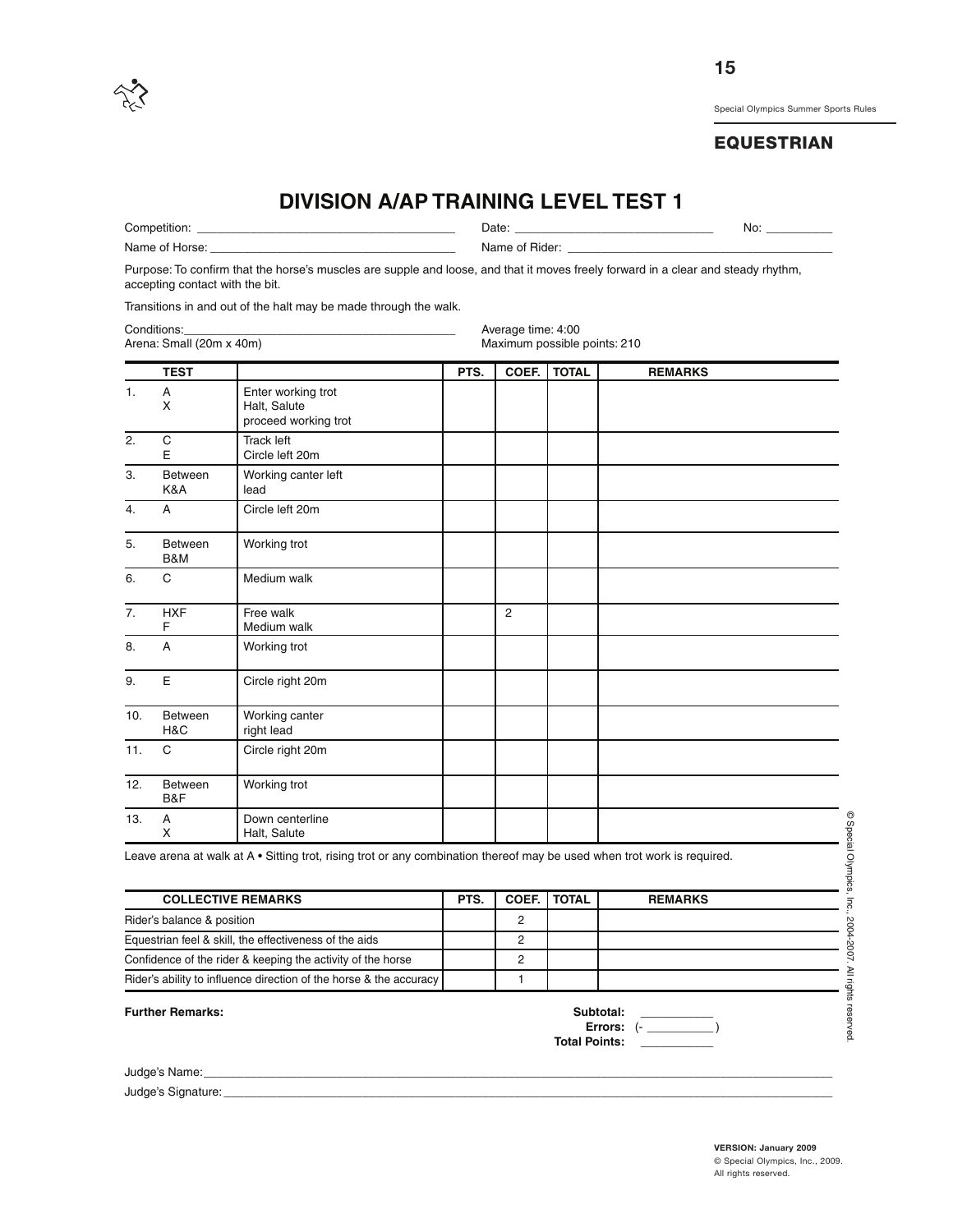

|                               |                                 | <b>DIVISION A/AP TRAINING LEVEL TEST 2</b>                                                                                        |      |                    |                              |                                                             |  |
|-------------------------------|---------------------------------|-----------------------------------------------------------------------------------------------------------------------------------|------|--------------------|------------------------------|-------------------------------------------------------------|--|
|                               |                                 |                                                                                                                                   |      |                    | No: $\overline{\phantom{a}}$ |                                                             |  |
| Name of Horse: Name of Horse: |                                 |                                                                                                                                   |      |                    |                              |                                                             |  |
|                               | accepting contact with the bit. | Purpose: To confirm that the horse's muscles are supple and loose, and that it moves freely forward in a clear and steady rhythm, |      |                    |                              |                                                             |  |
|                               |                                 | Transitions in and out of the halt may be made through the walk.                                                                  |      |                    |                              |                                                             |  |
|                               | Conditions:                     |                                                                                                                                   |      | Average time: 4:30 |                              |                                                             |  |
|                               | Arena: Small (20m x 40m)        |                                                                                                                                   |      |                    | Maximum possible points: 230 |                                                             |  |
|                               | <b>TEST</b>                     |                                                                                                                                   | PTS. |                    | COEF.   TOTAL                | <b>REMARKS</b>                                              |  |
| 1.                            | Α<br>Χ                          | Enter working trot<br>Halt, Salute<br>Proceed working trot                                                                        |      |                    |                              |                                                             |  |
| 2.                            | C<br>В                          | Track right<br>Turn right                                                                                                         |      |                    |                              |                                                             |  |
| 3.                            | E                               | Turn left                                                                                                                         |      |                    |                              |                                                             |  |
| 4.                            | Α                               | Medium walk                                                                                                                       |      |                    |                              |                                                             |  |
| 5.                            | <b>FXM</b><br>М                 | Free walk<br>Medium walk                                                                                                          |      | $\overline{2}$     |                              |                                                             |  |
| 6.                            | C                               | Working trot                                                                                                                      |      |                    |                              |                                                             |  |
| 7.                            | E                               | Half circle left 20m                                                                                                              |      |                    |                              |                                                             |  |
| 8.                            | Approaching<br>в<br>B<br>B      | Working canter left lead<br>Circle left 20m<br>Straight ahead                                                                     |      |                    |                              |                                                             |  |
| 9.                            | <b>Between</b><br>B&M           | Working trot                                                                                                                      |      |                    |                              |                                                             |  |
| 10.                           | E                               | Turn left                                                                                                                         |      |                    |                              |                                                             |  |
| 11.                           | В                               | Turn right                                                                                                                        |      |                    |                              |                                                             |  |
| 12.                           | E                               | Half circle right 20m                                                                                                             |      |                    |                              |                                                             |  |
| 13.                           | Approaching<br>В<br>В<br>B      | Working canter right lead<br>Circle right 20m<br>Straight ahead                                                                   |      |                    |                              |                                                             |  |
| 14.                           | <b>Between</b><br>B&F           | Working trot                                                                                                                      |      |                    |                              | $\circledcirc$                                              |  |
| 15.                           | A<br>X.                         | Down centerline<br>Halt, Salute                                                                                                   |      |                    |                              | <b>Special</b>                                              |  |
|                               |                                 | Leave arena at walk at A • Sitting trot, rising trot or any combination thereof may be used when trot work is required.           |      |                    |                              | Olympics,                                                   |  |
|                               | <b>COLLECTIVE REMARKS</b>       |                                                                                                                                   | PTS. | COEF.              | <b>TOTAL</b>                 | <b>REMARKS</b><br>Inc.,                                     |  |
|                               | Rider's balance & position      |                                                                                                                                   |      | 2                  |                              |                                                             |  |
|                               |                                 | Equestrian feel & skill, the effectiveness of the aids                                                                            |      | 2                  |                              |                                                             |  |
|                               |                                 | Confidence of the rider & keeping the activity of the horse                                                                       |      | 2                  |                              |                                                             |  |
|                               |                                 | Rider's ability to influence direction of the horse & the accuracy                                                                |      | 1                  |                              |                                                             |  |
|                               | <b>Further Remarks:</b>         |                                                                                                                                   |      |                    | <b>Total Dointer</b>         | 2004-2007. All rights reserved<br>Subtotal:<br>Errors: $(-$ |  |

**Total Points: \_\_\_\_\_\_\_\_\_\_\_**

Judge's Name:

Judge's Signature: \_\_\_\_\_\_\_\_\_\_\_\_\_\_\_\_\_\_\_\_\_\_\_\_\_\_\_\_\_\_\_\_\_\_\_\_\_\_\_\_\_\_\_\_\_\_\_\_\_\_\_\_\_\_\_\_\_\_\_\_\_\_\_\_\_\_\_\_\_\_\_\_\_\_\_\_\_\_\_\_\_\_\_\_\_\_\_\_\_\_\_\_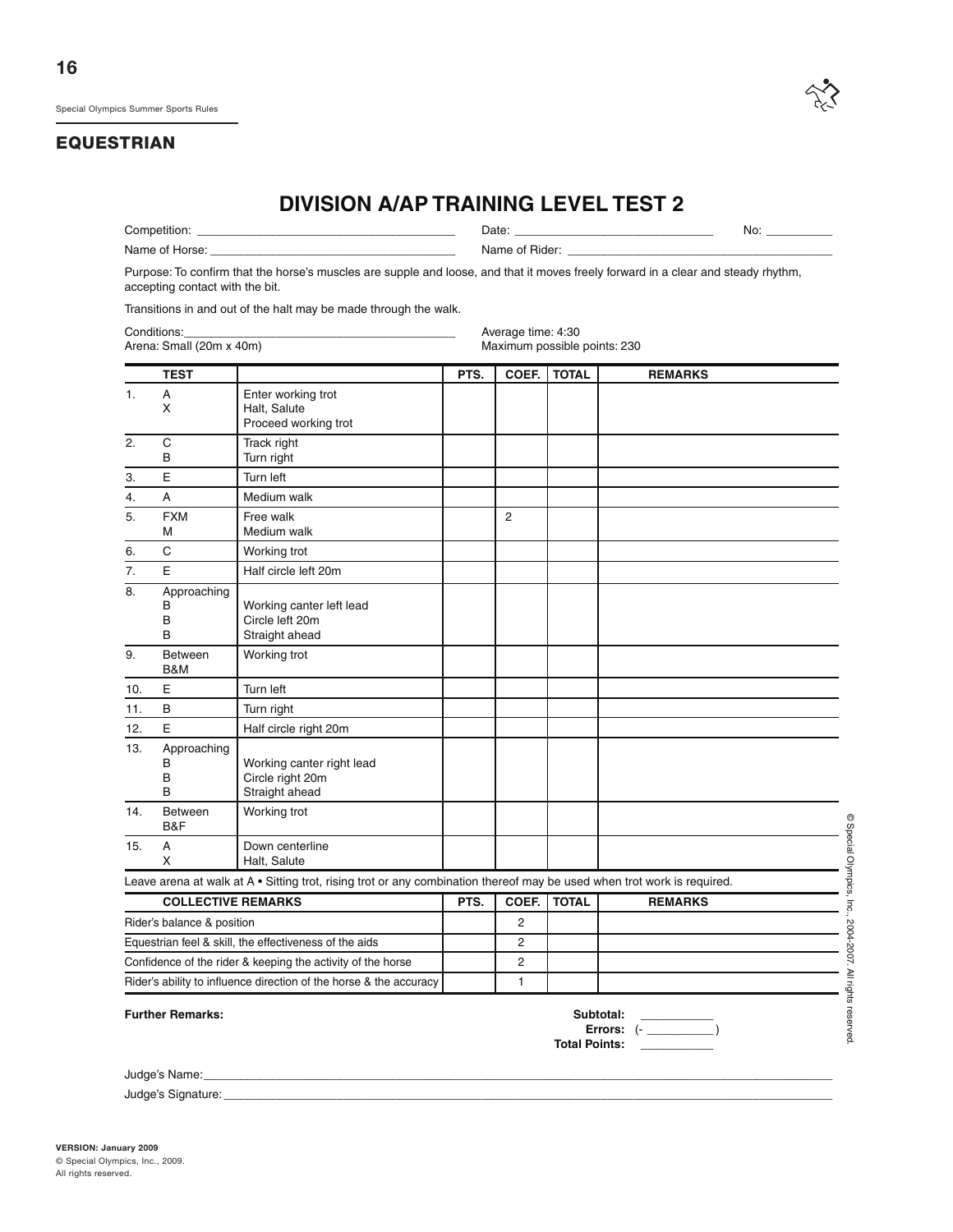

#### **EQUESTRIAN**

# **LEVEL BI/BIP USDF INTRODUCTORY LEVEL TEST 1**

(United States Pony Club D-1 Test)

(Walk – Trot)

Competition: \_\_\_\_\_\_\_\_\_\_\_\_\_\_\_\_\_\_\_\_\_\_\_\_\_\_\_\_\_\_\_\_\_\_\_\_\_\_\_ Date: \_\_\_\_\_\_\_\_\_\_\_\_\_\_\_\_\_\_\_\_\_\_\_\_\_\_\_\_\_\_ No: \_\_\_\_\_\_\_\_\_\_ Name of Horse: \_\_\_\_\_\_\_\_\_\_\_\_\_\_\_\_\_\_\_\_\_\_\_\_\_\_\_\_\_\_\_\_\_\_\_\_\_ Name of Rider: \_\_\_\_\_\_\_\_\_\_\_\_\_\_\_\_\_\_\_\_\_\_\_\_\_\_\_\_\_\_\_\_\_\_\_\_\_\_\_\_

Arena: Small (20m x 40m) Maximum possible points: 160

|    | <b>TEST</b>     |                                                                              | PTS. | <b>REMARKS</b> |
|----|-----------------|------------------------------------------------------------------------------|------|----------------|
| 1. | Α<br>X          | Enter working trot<br>Develop medium walk continue to C                      |      |                |
| 2. | C<br>M-X-K<br>Κ | Turn right in medium walk<br>Walk - Develop free walk<br>Develop medium walk |      |                |
| 3. | A               | Working trot<br>Continue down long side to C                                 |      |                |
| 4. | C               | Circle left 20m                                                              |      |                |
| 5. | $H-X-F$         | Change rein, working trot                                                    |      |                |
| 6. | Α               | Circle right 20m                                                             |      |                |
| 7. | $A-K-E$<br>Е    | Working trot<br>Turn right                                                   |      |                |
| 8. | В               | Turn right, continue to A                                                    |      |                |
| 9. | A<br>X          | Down centerline<br>Halt through medium walk, Salute                          |      |                |

Leave arena in free walk on long rein. Exit at A.

Sitting trot, rising trot or any combination thereof may be used when trot work is required.

| <b>COLLECTIVE REMARKS</b>                                                    | PTS. | COEF.          | <b>TOTAL</b> | <b>REMARKS</b> |
|------------------------------------------------------------------------------|------|----------------|--------------|----------------|
| Rider's balance & position                                                   |      | 2              |              |                |
| Equestrian feel & skill, the effectiveness of the aids                       |      | $\overline{2}$ |              |                |
| Confidence of the rider & keeping the activity of the horse                  |      | 2              |              |                |
| Rider's ability to influence direction of the horse & the accuracy           |      |                |              |                |
| <b>Further Remarks:</b><br>Subtotal:<br>Errors: $(-$<br><b>Total Points:</b> |      |                |              |                |
| Judge's Name: Name:                                                          |      |                |              |                |
| Judge's Signature:                                                           |      |                |              |                |

**VERSION: January 2009** © Special Olympics, Inc., 2009. All rights reserved.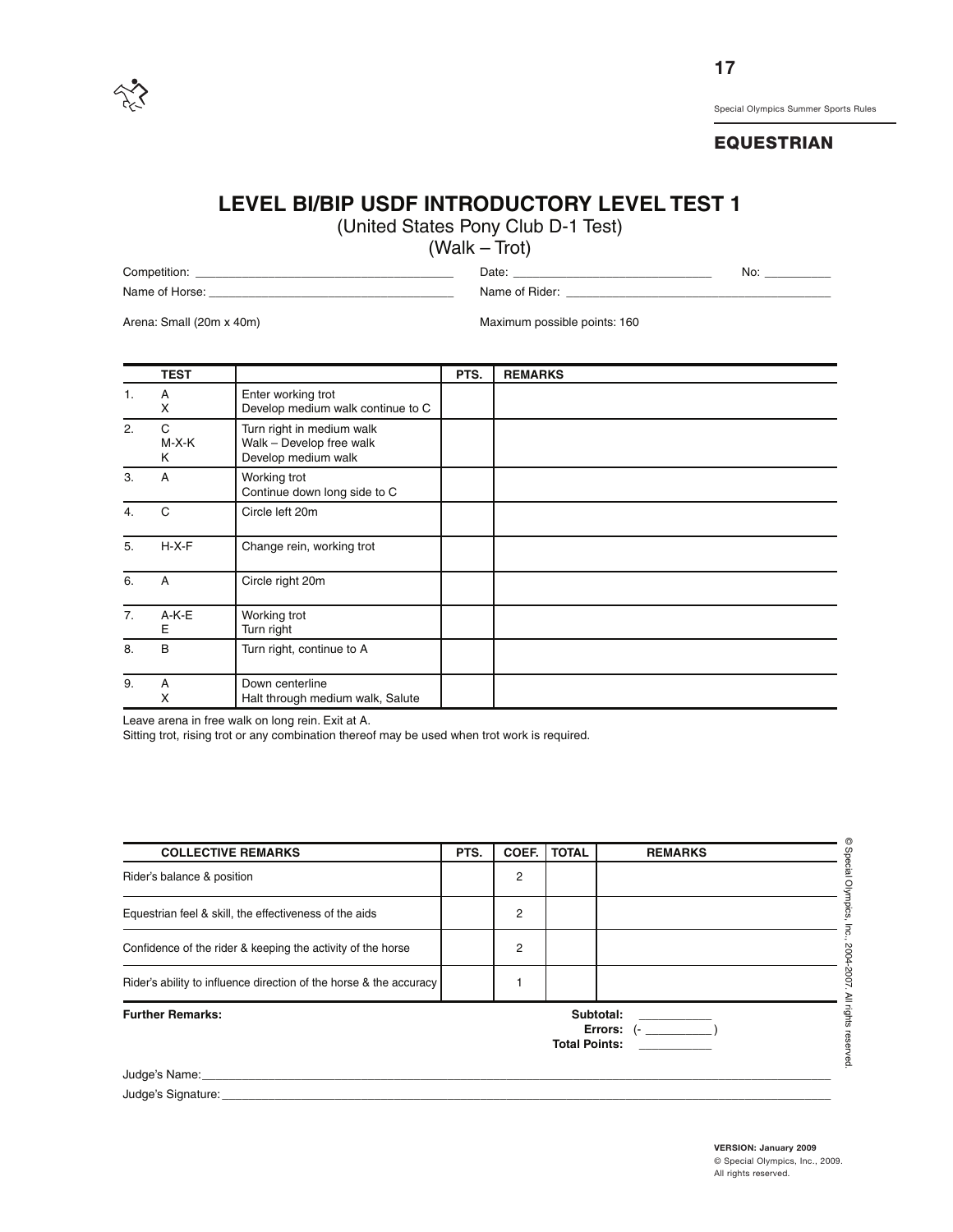

# **LEVEL BI/BIP USDF INTRODUCTORY LEVEL TEST 2**

(United States Pony Club D-2 Test)

(Walk – Trot)

Competition: \_\_\_\_\_\_\_\_\_\_\_\_\_\_\_\_\_\_\_\_\_\_\_\_\_\_\_\_\_\_\_\_\_\_\_\_\_\_\_ Date: \_\_\_\_\_\_\_\_\_\_\_\_\_\_\_\_\_\_\_\_\_\_\_\_\_\_\_\_\_\_ No: \_\_\_\_\_\_\_\_\_\_ Name of Horse: \_\_\_\_\_\_\_\_\_\_\_\_\_\_\_\_\_\_\_\_\_\_\_\_\_\_\_\_\_\_\_\_\_\_\_\_\_ Name of Rider: \_\_\_\_\_\_\_\_\_\_\_\_\_\_\_\_\_\_\_\_\_\_\_\_\_\_\_\_\_\_\_\_\_\_\_\_\_\_\_\_

Arena: Small (20m x 40m) Maximum possible points: 160

|                  | <b>TEST</b>      |                                                     | PTS. | <b>REMARKS</b> |
|------------------|------------------|-----------------------------------------------------|------|----------------|
| 1.               | A                | Enter working trot<br>Continue to C                 |      |                |
| 2.               | C<br>H-E-K-A-F-B | Turn left<br>Continue in working trot               |      |                |
| 3.               | B                | Circle left 20m                                     |      |                |
| $\overline{4}$ . | B<br>С           | Straight ahead to C<br>Develop medium walk          |      |                |
| 5.               | $H-X-F$<br>F     | Free walk<br>Develop medium walk                    |      |                |
| 6.               | Α                | Working trot, continue to E                         |      |                |
| 7.               | Е<br>E           | Circle right 20m<br>Straight ahead                  |      |                |
| 8.               | $M-X-K$          | Change rein, working trot                           |      |                |
| 9.               | A<br>х           | Down centerline<br>Halt through medium walk, Salute |      |                |

Leave arena in free walk on long rein. Exit at A.

Sitting trot, rising trot or any combination thereof may be used when trot work is required.

| <b>COLLECTIVE REMARKS</b>                                                    | PTS. | COEF.          | <b>TOTAL</b> | <b>REMARKS</b> |
|------------------------------------------------------------------------------|------|----------------|--------------|----------------|
| Rider's balance & position                                                   |      | 2              |              |                |
| Equestrian feel & skill, the effectiveness of the aids                       |      | $\overline{2}$ |              |                |
| Confidence of the rider & keeping the activity of the horse                  |      | 2              |              |                |
| Rider's ability to influence direction of the horse & the accuracy           |      |                |              |                |
| <b>Further Remarks:</b><br>Subtotal:<br>Errors: $(-$<br><b>Total Points:</b> |      |                |              |                |
| Judge's Name:                                                                |      |                |              |                |
| Judge's Signature:                                                           |      |                |              |                |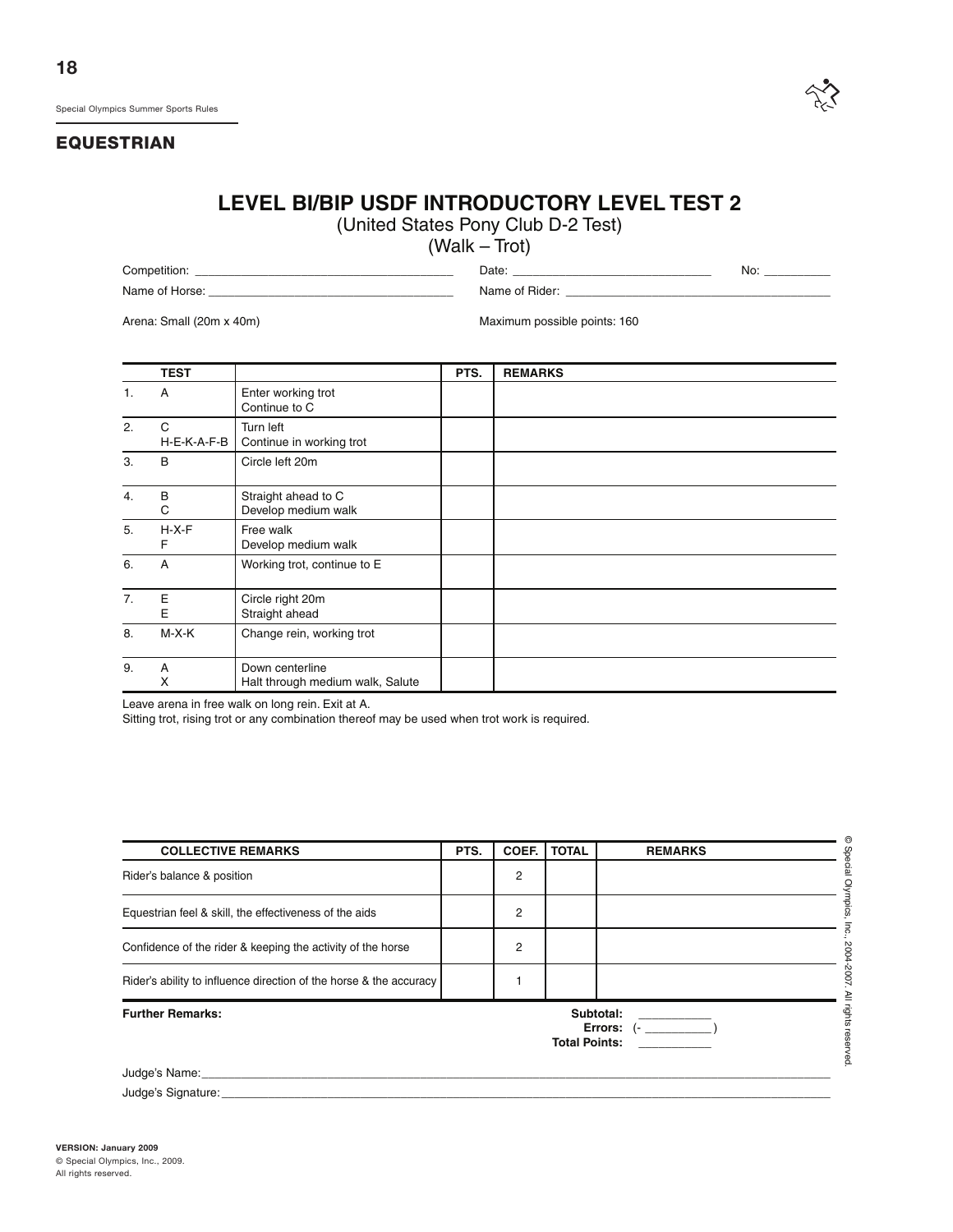

# **EQUESTRIAN**

# **LEVEL CI DIVISION C DRESSAGE TEST SPECIAL OLYMPICS WALK TEST #1**

Competition: \_\_\_\_\_\_\_\_\_\_\_\_\_\_\_\_\_\_\_\_\_\_\_\_\_\_\_\_\_\_\_\_\_\_\_\_\_\_\_ Date: \_\_\_\_\_\_\_\_\_\_\_\_\_\_\_\_\_\_\_\_\_\_\_\_\_\_\_\_\_\_ No: \_\_\_\_\_\_\_\_\_\_ Name of Horse: \_\_\_\_\_\_\_\_\_\_\_\_\_\_\_\_\_\_\_\_\_\_\_\_\_\_\_\_\_\_\_\_\_\_\_\_\_ Name of Rider: \_\_\_\_\_\_\_\_\_\_\_\_\_\_\_\_\_\_\_\_\_\_\_\_\_\_\_\_\_\_\_\_\_\_\_\_\_\_\_\_ Conditions:

Arena: Small (20m x 40m) Maximum possible points: 150

|    | <b>TEST</b>     |                                                         | PTS. | <b>REMARKS</b> |
|----|-----------------|---------------------------------------------------------|------|----------------|
| 1. | Α<br>X          | Enter working walk<br>Half Salute, proceed working walk |      |                |
| 2. | C<br>Е          | <b>Track left</b><br>Turn left                          |      |                |
| 3. | X               | Circle right 20m                                        |      |                |
| 4. | X               | Circle left 20m                                         |      |                |
| 5. | B               | Turn left                                               |      |                |
| 6. | C               | Halt 5 seconds<br>Proceed at working walk               |      |                |
| 7. | <b>HXF</b><br>F | Free walk on a long rein<br>Working walk                |      |                |
| 8. | Α<br>х          | Down centerline<br>Halt, Salute                         |      |                |

| <b>COLLECTIVE REMARKS</b>                                                                                                                                                                                                     | PTS. | COEF. | <b>TOTAL</b>         | <b>REMARKS</b>            |
|-------------------------------------------------------------------------------------------------------------------------------------------------------------------------------------------------------------------------------|------|-------|----------------------|---------------------------|
| Rider's balance & position                                                                                                                                                                                                    |      | 2     |                      |                           |
| Equestrian feel & skill, the effectiveness of the aids                                                                                                                                                                        |      | 2     |                      |                           |
| Confidence of the rider & keeping the activity of the horse                                                                                                                                                                   |      | 2     |                      |                           |
| Rider's ability to influence direction of the horse & the accuracy                                                                                                                                                            |      |       |                      |                           |
| <b>Further Remarks:</b>                                                                                                                                                                                                       |      |       | <b>Total Points:</b> | Subtotal:<br>Errors: $(-$ |
| Judge's Name: We have a strategies of the strategies of the strategies of the strategies of the strategies of the strategies of the strategies of the strategies of the strategies of the strategies of the strategies of the |      |       |                      |                           |
| Judge's Signature:                                                                                                                                                                                                            |      |       |                      |                           |

**VERSION: January 2009** © Special Olympics, Inc., 2009. All rights reserved.

**19**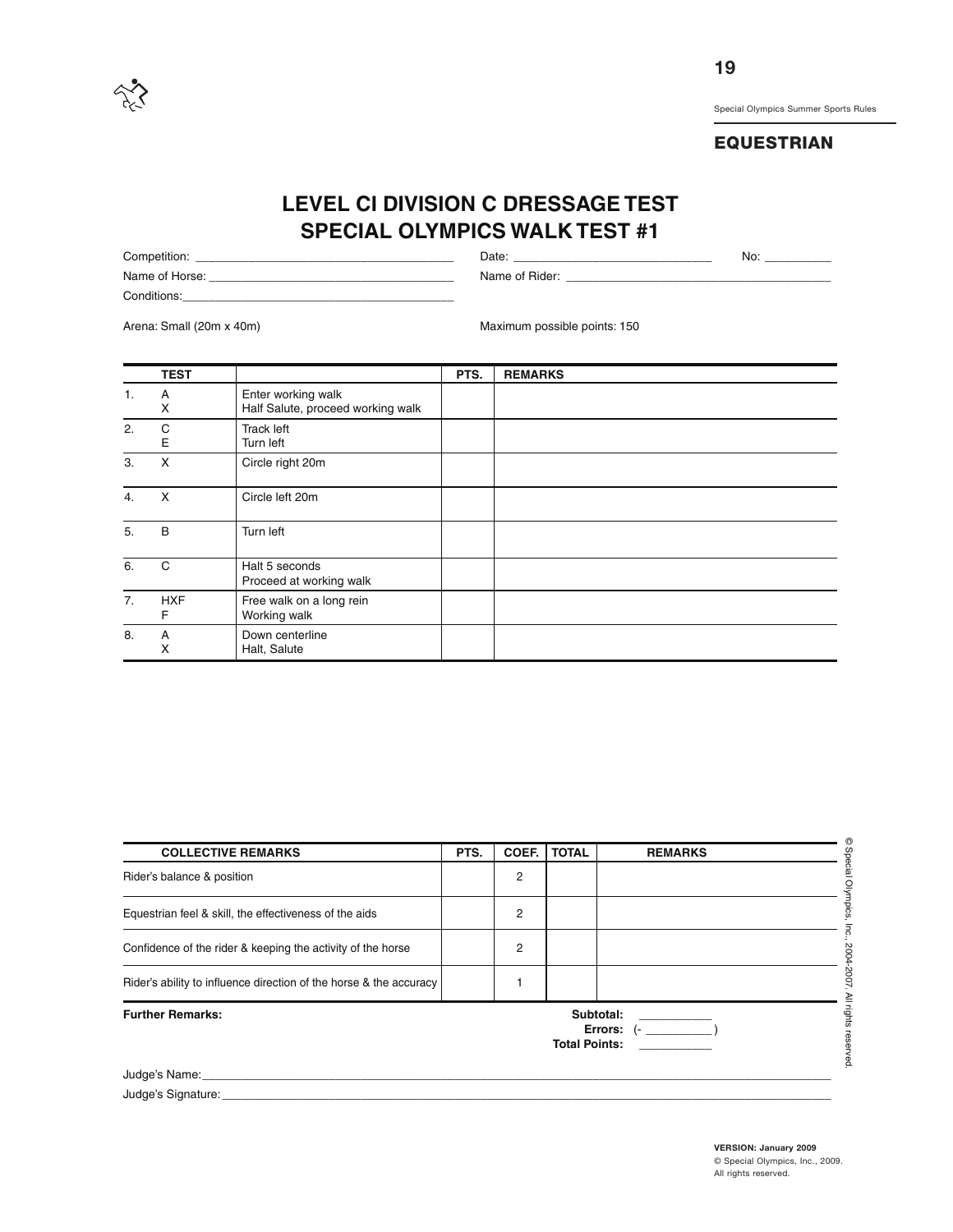

# **LEVEL CI DIVISION C DRESSAGE TEST SPECIAL OLYMPICS WALK TEST #2**

Competition: \_\_\_\_\_\_\_\_\_\_\_\_\_\_\_\_\_\_\_\_\_\_\_\_\_\_\_\_\_\_\_\_\_\_\_\_\_\_\_ Date: \_\_\_\_\_\_\_\_\_\_\_\_\_\_\_\_\_\_\_\_\_\_\_\_\_\_\_\_\_\_ No: \_\_\_\_\_\_\_\_\_\_ Name of Horse: \_\_\_\_\_\_\_\_\_\_\_\_\_\_\_\_\_\_\_\_\_\_\_\_\_\_\_\_\_\_\_\_\_\_\_\_\_ Name of Rider: \_\_\_\_\_\_\_\_\_\_\_\_\_\_\_\_\_\_\_\_\_\_\_\_\_\_\_\_\_\_\_\_\_\_\_\_\_\_\_\_ Conditions:

Arena: Small (20m x 40m) Maximum possible points: 140

|    | <b>TEST</b>     |                                                               | PTS. | <b>REMARKS</b> |
|----|-----------------|---------------------------------------------------------------|------|----------------|
| 1. | Α<br>X          | Enter working walk<br>Half Salute, proceed working walk       |      |                |
| 2. | C<br><b>MXK</b> | Track right<br>Change rein                                    |      |                |
| 3. | A               | Circle left 20m                                               |      |                |
| 4. | <b>FXH</b><br>X | Change rein<br>Halt 5 seconds<br>Proceed at working walk to H |      |                |
| 5. | С               | Circle right 20m                                              |      |                |
| 6. | <b>MBF</b><br>F | Free walk on a long rein<br>Working walk                      |      |                |
| 7. | A<br>Χ          | Down centerline<br>Halt, Salute                               |      |                |

| <b>COLLECTIVE REMARKS</b>                                                                                                                                                                                                      | PTS. | COEF. | <b>TOTAL</b>         | <b>REMARKS</b>            |
|--------------------------------------------------------------------------------------------------------------------------------------------------------------------------------------------------------------------------------|------|-------|----------------------|---------------------------|
| Rider's balance & position                                                                                                                                                                                                     |      | 2     |                      |                           |
| Equestrian feel & skill, the effectiveness of the aids                                                                                                                                                                         |      | 2     |                      |                           |
| Confidence of the rider & keeping the activity of the horse                                                                                                                                                                    |      | 2     |                      |                           |
| Rider's ability to influence direction of the horse & the accuracy                                                                                                                                                             |      |       |                      |                           |
| <b>Further Remarks:</b>                                                                                                                                                                                                        |      |       | <b>Total Points:</b> | Subtotal:<br>Errors: $(-$ |
| Judge's Name: Name: Name and Separate and Separate and Separate and Separate and Separate and Separate and Separate and Separate and Separate and Separate and Separate and Separate and Separate and Separate and Separate an |      |       |                      |                           |
| Judge's Signature:                                                                                                                                                                                                             |      |       |                      |                           |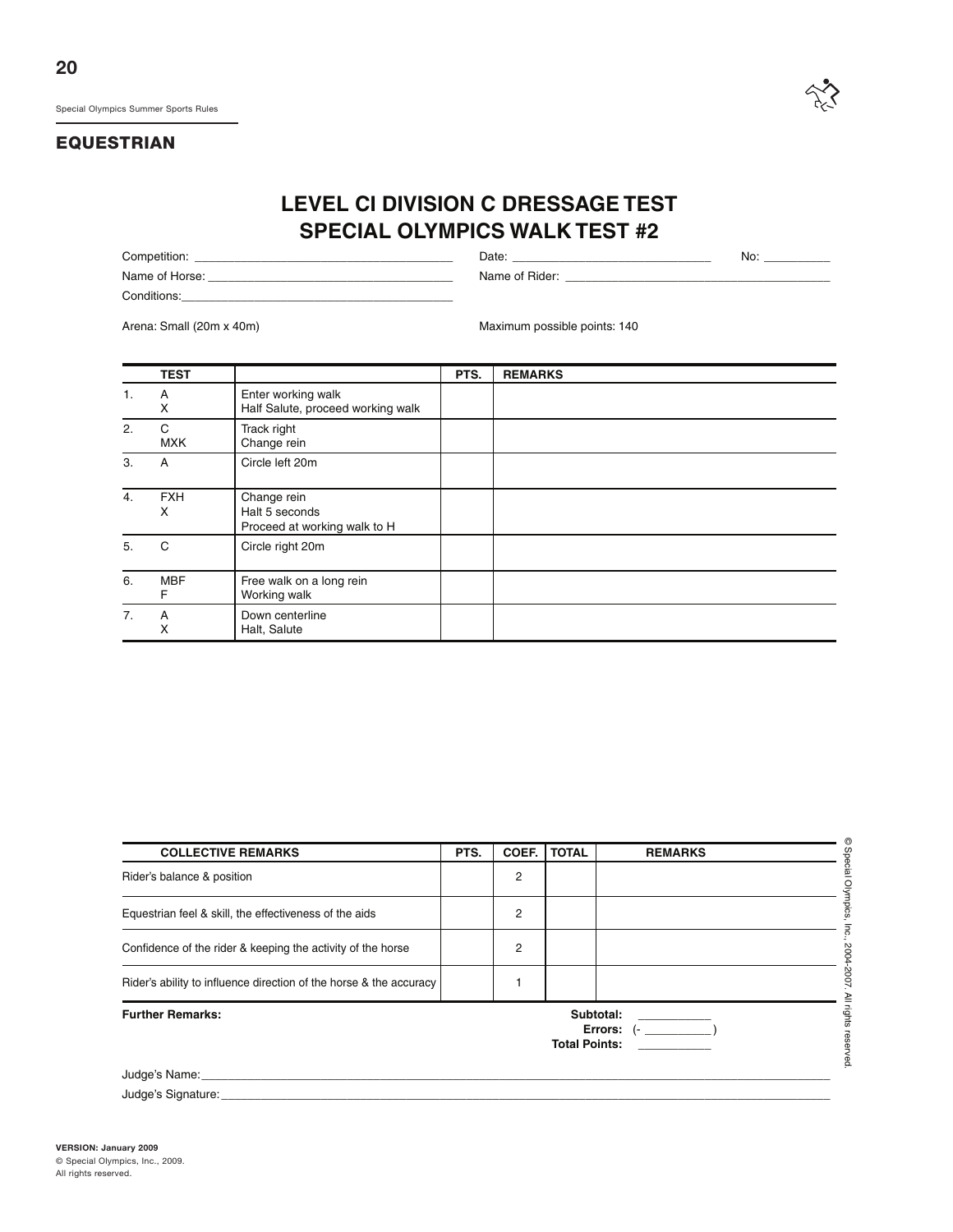

#### **EQUESTRIAN**

#### **SECTION F—PRIX CAPRILLI**

| Event         | vo             | vı        | כם<br>BSP | DI<br><b>BIP</b> | n<br>AP |
|---------------|----------------|-----------|-----------|------------------|---------|
| Prix Caprilli | N <sub>O</sub> | <b>NO</b> | <b>NO</b> | <b>No</b>        | Yes     |

#### **1. General Information**

Refer to the Dressage section.

#### **2. Facilities and Set-up**

- a. The arena should be set up the same as for Dressage with the dimensions 20m X 60m.
- b. Jump fences:
	- 1) Fences 1 and 2 should be placed on the line AXC, with their centers exactly 11m (36') from X.
	- 2) The height of fences 1 and 2 should be set at 45cm (18").
	- 3) Fences 3 and 4 should be placed on the line BXE, spaced 2.5m (8') from the arena fence.
	- 4) The height of fence 3 should be set at 60cm (24").
	- 5) Fence 4 will be an oxer set at 60 cm (24") height, with no more than a 60cm (24") spread.
	- 6) The top elements of all fences must rest in jump cups mounted on jump standards.
	- 7) Fences should be painted white or a neutral color and may be tastefully decorated with flowers, shrubs, etc.
	- 8) The minimum width between the jump standards is 3m (10'). The maximum width between the jump standards is 3.6m (12').



**VERSION: January 2009** © Special Olympics, Inc., 2009. All rights reserved.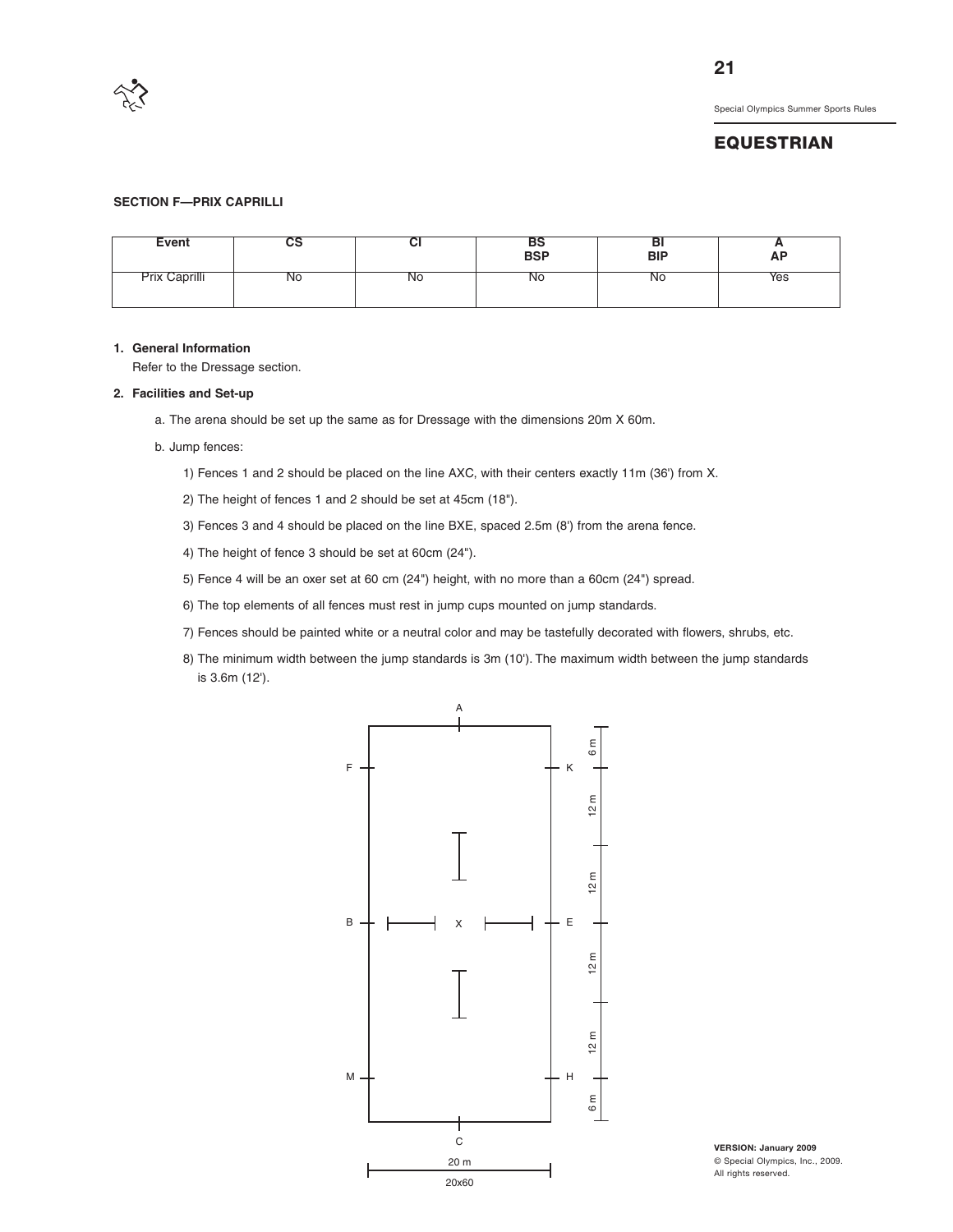

#### **3. Judging**

- a. Each movement in the test is awarded 0–10 points as in a Dressage test.
- b. Jumping penalties:

| 1) Knocking down obstacle  | 2 faults                                                                       |
|----------------------------|--------------------------------------------------------------------------------|
| 2) First refusal (run out) | 3 faults                                                                       |
| 3) Second refusal          | 3 faults                                                                       |
| 4) Third refusal           | elimination, although the athlete may continue his/her performance to the end. |
| c. Errors of Course:       |                                                                                |
| 1) First error             | 1 penalty point                                                                |
| 2) Second error            | 2 penalty points                                                               |
| 3) Third error             | 4 penalty points                                                               |
| 4) Fourth error            | elimination, although the athlete may continue his/her performance to the end. |
| 5) Use of voice            | 2 penalty points                                                               |

d. On the judges sheet, the marks allotted for each movement are tabulated as in Dressage and penalty points are deducted from the total.

#### **4. Prix Caprilli Tests**

- a. The test may be called/read to the athlete. See rules for calling tests in the Dressage section.
- b. The walk will be performed working and the trot will be performed rising, unless otherwise stated.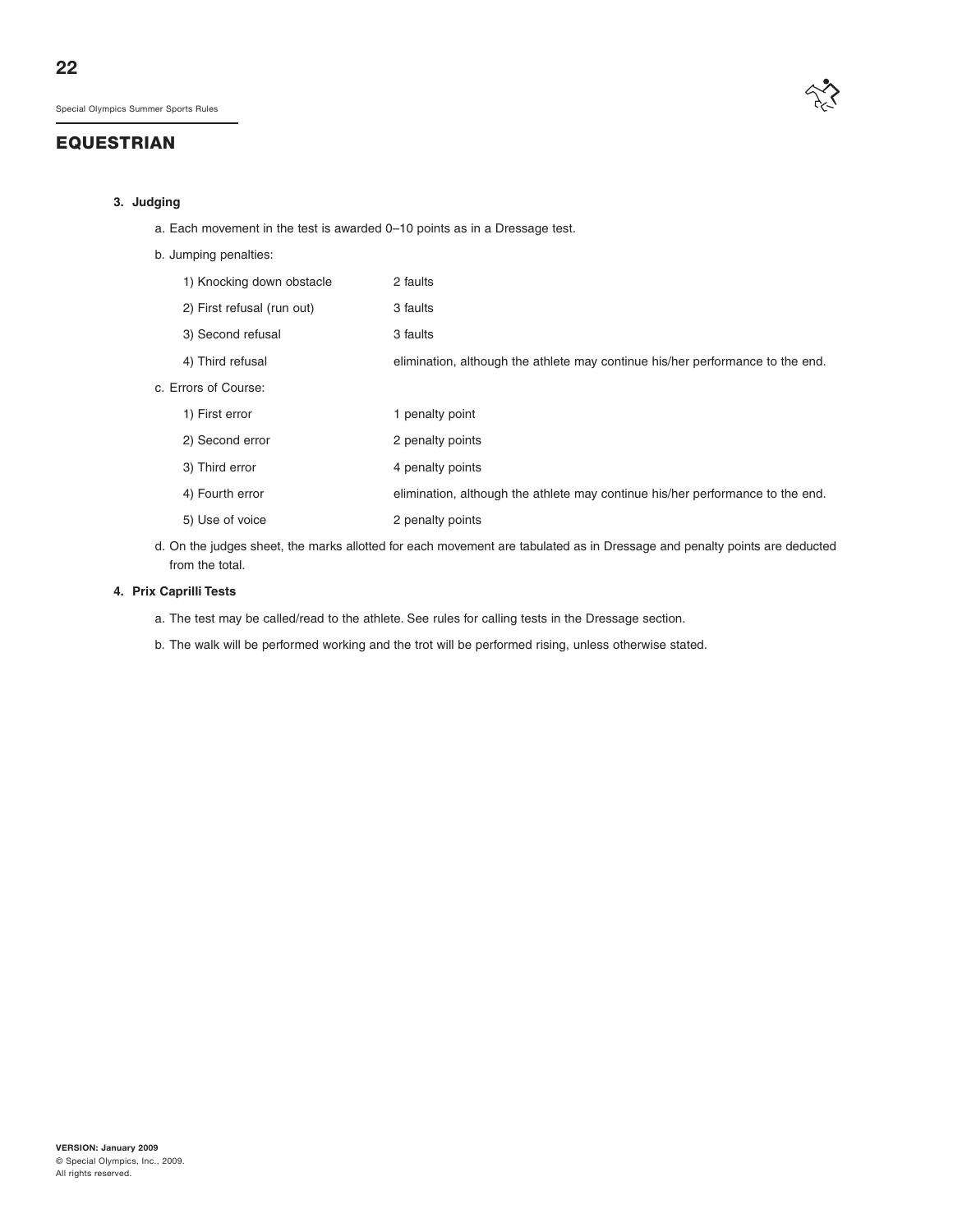

# **EQUESTRIAN**

|                            |                                | <b>LEVEL A/AP PRIX CAPRILLITEST</b>                                                                                                        |                               |                              |              |                |  |  |
|----------------------------|--------------------------------|--------------------------------------------------------------------------------------------------------------------------------------------|-------------------------------|------------------------------|--------------|----------------|--|--|
|                            |                                | Competition: explorer and the competition:                                                                                                 |                               | Date:                        |              |                |  |  |
|                            | Name of Horse: ________        |                                                                                                                                            | Name of Rider: Name of Rider: |                              |              |                |  |  |
|                            | Arena: Small (20m x 40m)       |                                                                                                                                            |                               | Maximum possible points: 200 |              |                |  |  |
|                            | <b>TEST</b>                    |                                                                                                                                            | PTS.                          | <b>REMARKS</b>               |              |                |  |  |
| $\overline{1}$ .           | A<br><b>AKEHC</b>              | Enter and immediately halt, Salute,<br>Turn left, proceed at working walk to C                                                             |                               |                              |              |                |  |  |
| $\overline{2}$ .           | Btwn C & M<br>A                | Working trot to A<br>Turn down center making two loops<br>by leaving fence No. 1 on the right<br>and fence No. 2 on the left               |                               |                              |              |                |  |  |
|                            | С                              | Turn left                                                                                                                                  |                               |                              |              |                |  |  |
| 3.                         | E<br>ВM                        | Half circle left on diameter EB and<br>jump fence No.1<br>Working trot to C                                                                |                               |                              |              |                |  |  |
| 4.                         | C<br>А                         | Turn down center making two loops<br>by leaving fence No. 2 on the left and<br>and fence No. 1 on the right<br>Turn right                  |                               |                              |              |                |  |  |
| 5.                         | E                              | Half circle right on deameter EB and<br>jump fence No. 2                                                                                   |                               |                              |              |                |  |  |
| 6.                         | <b>BF</b><br><b>AKEH</b>       | Working trot to A<br>Working trot sitting                                                                                                  |                               |                              |              |                |  |  |
| $\overline{7}$ .           | Btwn H & C<br><b>MBFAKEHC</b>  | Working center right lead<br>Around arena to C                                                                                             |                               |                              |              |                |  |  |
| 8.                         | After C                        | Turn right and jump fence No. 3<br>and return to track near A<br>leaving fence No. 1 on right                                              |                               |                              |              |                |  |  |
| 9.                         | Before H<br>С<br>МX<br>x<br>ХK | Working trot<br>Walk<br>Change rein at working walk<br>Halt immobile for 6 seconds<br>Working walk                                         |                               |                              |              |                |  |  |
| 10.                        | A                              | Working trot sitting                                                                                                                       |                               |                              |              |                |  |  |
| 11.                        | Btwn M & C<br><b>HEKAFBMC</b>  | Working canter left lead<br>Around arena to C                                                                                              |                               |                              |              |                |  |  |
| 12.                        | After C                        | Turn left and jump fence No. 4<br>and return to track near A, leaving<br>fence No. 1 on left                                               |                               |                              |              |                |  |  |
| 13.                        | Before M<br>C<br>E<br>X        | Working trot<br>Walk<br>Half circle left on diameter EX<br>Halt, Salute facing the judge and leave<br>arena at free walk on long rein at A |                               |                              |              |                |  |  |
|                            |                                | Leave arena at walk at A • Sitting trot, rising trot or any combination thereof may be used when trot work is required.                    |                               |                              |              |                |  |  |
|                            | <b>COLLECTIVE REMARKS</b>      |                                                                                                                                            | PTS.                          | COEF.                        | <b>TOTAL</b> | <b>REMARKS</b> |  |  |
| Rider's balance & position |                                |                                                                                                                                            |                               | 2                            |              |                |  |  |
|                            |                                | Equestrian feel & skill, the effectiveness of the aids                                                                                     |                               | 2                            |              |                |  |  |
|                            |                                | Confidence of the rider & keeping the activity of the horse                                                                                |                               | 2                            |              |                |  |  |
|                            |                                | Rider's ability to influence direction of the horse & the accuracy                                                                         |                               | $\mathbf{1}$                 |              |                |  |  |
|                            |                                |                                                                                                                                            |                               |                              |              |                |  |  |

# **LEVEL A/AP PRIX CAPRILLI TEST**

Further Remarks: **Subtotal:** Subtotal:

**Errors:**  $\left(-\right)$ **Total Points: \_\_\_\_\_\_\_\_\_\_\_**

Judge's Name:

Judge's Signature:

**VERSION: January 2009** © Special Olympics, Inc., 2009. All rights reserved.

© Special

Olympics,

Inc.,

2004-2007. ≧ rights

reserved.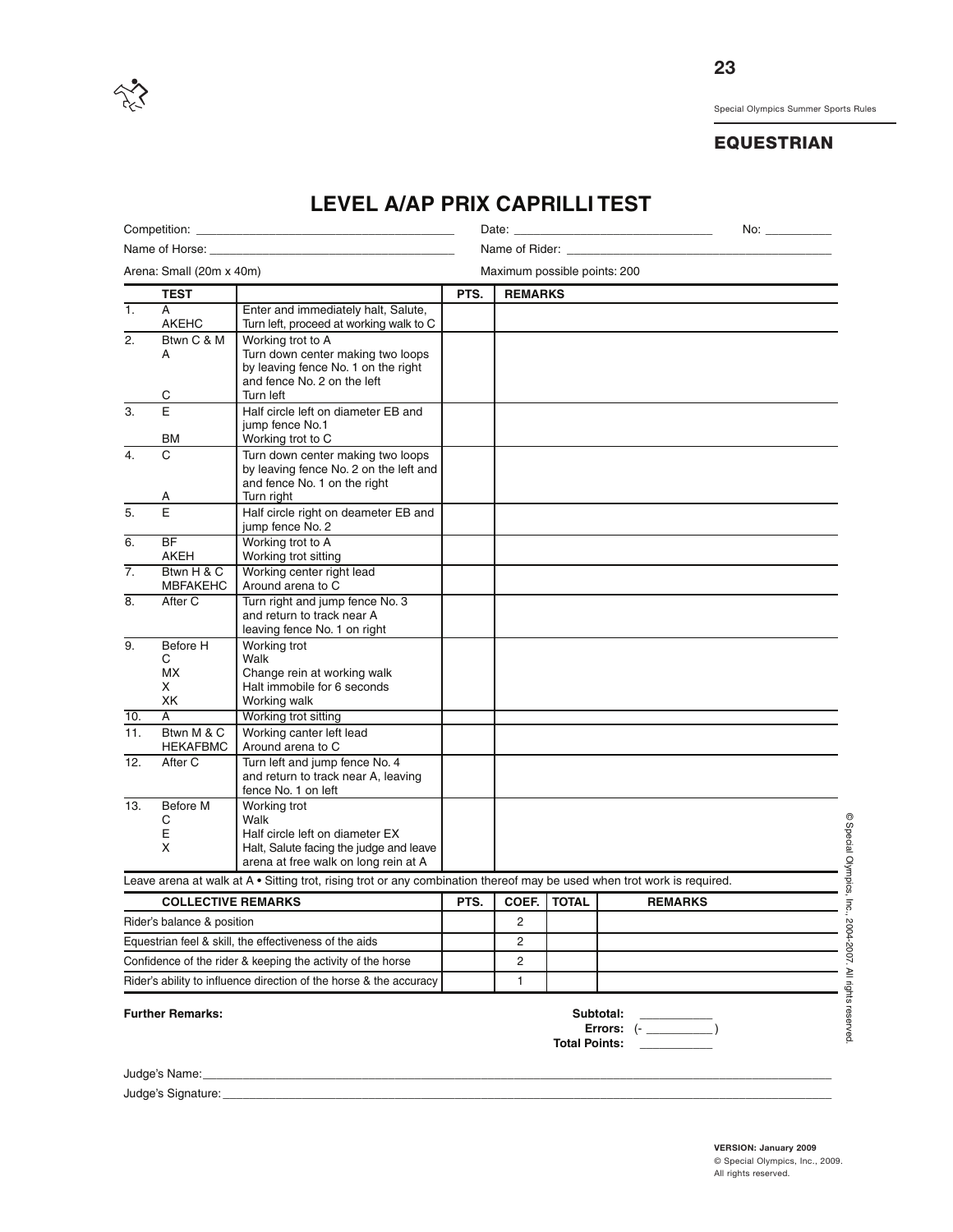

#### **SECTION G—ENGLISH EQUITATION**

| <b>Event</b>     | və  | ◡   | вэ<br>BSP | ום<br>BIP | <b>n</b><br><b>AP</b> |
|------------------|-----|-----|-----------|-----------|-----------------------|
| glish Equitation | Yes | Yes | Yes       | Yes       | Yes                   |

#### **1. General Information**

- a. English Equitation is obligatory as a preliminary test after horse matching and practicing.
- b. English Equitation is also one of the optional equestrian events.
- c. The judge located at the arena gives commands to the riders.
- d. At the World Games, the commands are given in the rider's native language by either the coach or a person appointed by the coach. The commands must be an exact translation of the judge's words, without any additional comments. An interpreter may be present next to the person giving the commands.
- e. Preliminary tests should be announced by the event management as early as possible, preferably in the entry information or the Coaches Handbook. Specific tests should be announced at the first coaches' meeting at the competition venue.

#### **2. Class Routines and Expectations**

- a. Riders will perform the gaits appropriate for the division they are entered in.
- b. Riders may be required to execute any appropriate tests as determined by the judges and the event director.
- c. Any or all riders may be required to execute appropriate tests included in the class requirements. Tests may be performed either collectively or individually.
- d. All tests must be on the flat.
- e. Judges are encouraged to call for at least three tests to be performed.
- f. Riders will be judged on seat, aids and the ability to control the horse. Results as shown by the performance of the horse are not to be considered more important than the method used by the rider.
- g. Competitors enter the ring at the gait called for by the judge.
- h. Riders will be expected to ride in both directions around the ring, either individually or as a group, as called for by the judge.
	- 1) In the posting trot, riders are expected to be on the correct diagonal.

#### **3. English Equitation Tests—Judges may choose from the following tests:**

- a. Work collectively at the walk, trot or canter.
- b. Transitions:
	- 1) C Level—free walk/working walk
	- 2) B Level—walk/trot/walk
	- 3) A Level—trot/canter/trot or walk/canter/trot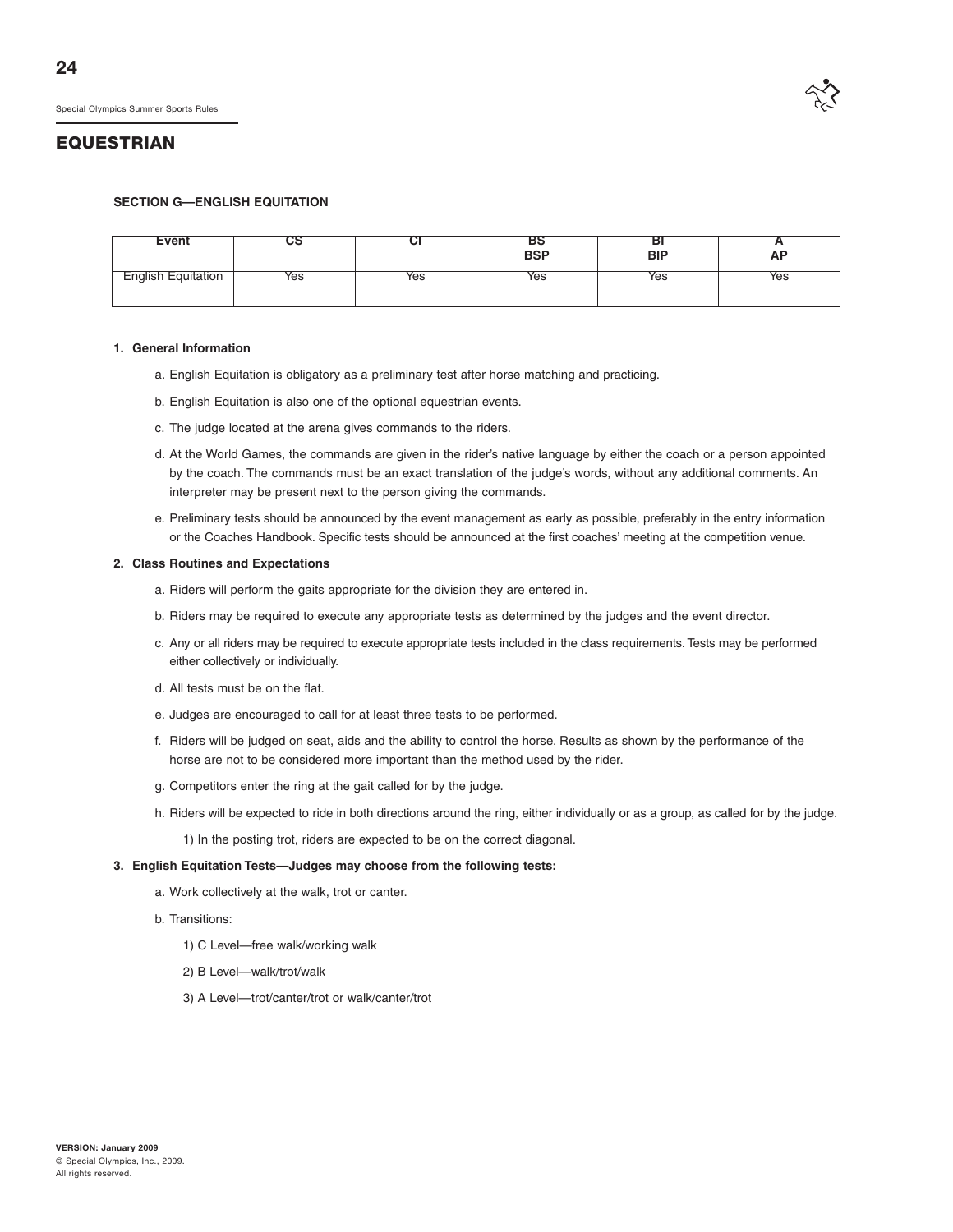

# **EQUESTRIAN**

- c. Halt (4–6 seconds) from the walk, trot or canter.
- d. Small circle (10m) at the walk or trot.
- e. Large circle (20m) at the trot or canter.
- f. Figure-8 at the walk or trot. (circles between 6–15m)
- g. Diagonal lines at the walk or trot.
- h. Reverse direction by a half circle (6m) at the walk or trot.
- i. Serpentine at the posting trot showing a change of diagonals (for A level riders).
- j. Change leads at the canter, demonstrating a simple or interrupted change of leads.
- k. Figure-8 at the canter (circles between 15–20m), demonstrating the correct lead on the circles with a simple change of lead as the rider moves from circle to circle.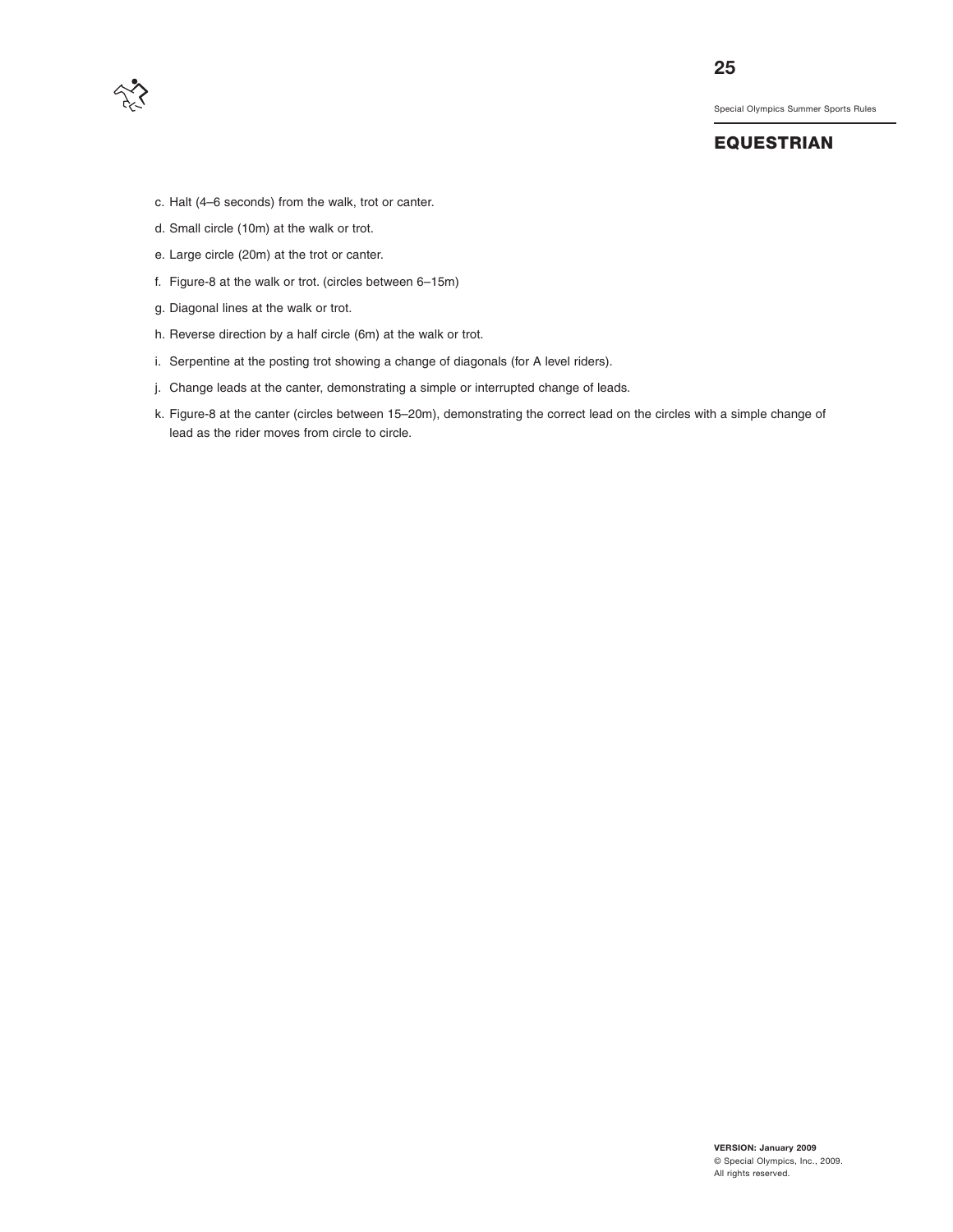# **EQUESTRIAN**

Place **Total Place**Total **and show Ability to control horse Seat and Balance Aids Test 1 Test 2 Test 3 Test 4 Test 5 Use of** Test 5 Test 4 Test 3 Test 2 Test<sub>1</sub> **Athlete Name**<br>and Number **Athlete Name and Number**

EACH MOVEMENT IS MARKED OUT OF 10 EACH MOVEMENT IS MARKED OUT OF 10

Judges Signature: Judges Signature:

**VERSION: January 2009** Special Olympics Summer Sports Rules<br> **EQUESTRIAN**<br> **EQUESTRIAN**<br>
<sup>OS</sup> Reserved.<br>
All rights reserved.<br>
All rights reserved.

**ENGLISH EQUITATION JUDGES FORM** Competition: Date:

Class: Division:

© Special Olympics, Inc., 2009.

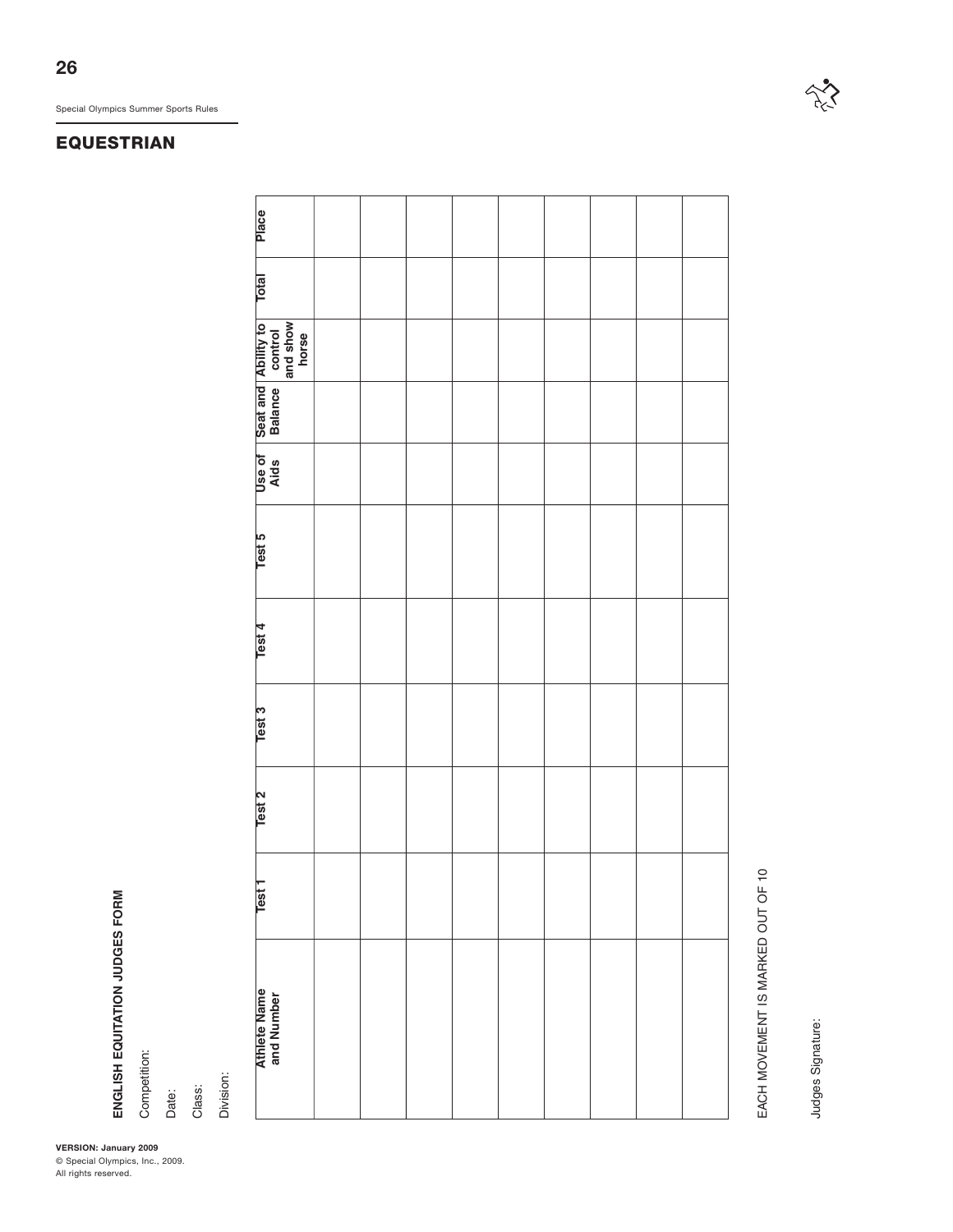

## **EQUESTRIAN**

#### **SECTION H—TRAIL**

| Event | co  | ◡   | вэ<br>BSP | ÞІ<br><b>BIP</b> | n<br><b>AP</b> |
|-------|-----|-----|-----------|------------------|----------------|
| Trail | Yes | Yes | Yes       | Yes              | Yes            |

#### **1. General Information**

- a. Trail horses are required to work over and through obstacles.
- b. No horse may enter the trail course area until the course and the judge are ready.
- c. Riders will be permitted to inspect the course on foot during the Judge's instructions prior to the start of the class.
- d. Course designers should keep in mind that all courses and obstacles are to be constructed with safety in mind so as to reduce the potential for accidents.
- e. Judges must walk the course before competition. The judges have the right/duty to alter the course in any manner or to remove or change any obstacle deemed unsafe or non-negotiable.
- f. Safety of the gaits between obstacles is at the discretion of the judges.
- g. Management is encouraged to design obstacles that can be safely negotiated in 90 seconds.
- h. The course should be designed to require each horse to show all gaits appropriate to its division.
- i. Enough space must be provided for the horse to trot at least 10m (30') and canter at least 15m (50') for the judge to evaluate these gaits in the appropriate divisions.
- j. Outdoor facilities are encouraged to include natural obstacles (i.e. trees, creeks, brush, hills, ditches, etc.) in the course as long as these obstacles can be maneuvered safely and are in easy access and view of the judge.
- k. Conservative colored bandages and boots on the horse's legs are permitted in Trail classes only.
- l. Required Obstacles:
	- 1) Riders in Divisions A and AP
		- a) The course should include three elements from the list of mandatory obstacles and at least three from the optional list.
		- b) The course should contain a minimum of six elements and a maximum of ten.
	- 2) Riders in Divisions CI, BI and IP
		- a) The course should include three elements from the list of mandatory obstacles.
		- b) The course should contain a minimum of five elements and a maximum of seven.
	- 3) Riders in Divisions CS, BS and SP
		- a) The course should include two elements from the list of mandatory obstacles.
		- b) The course should contain a minimum of four elements and a maximum of six.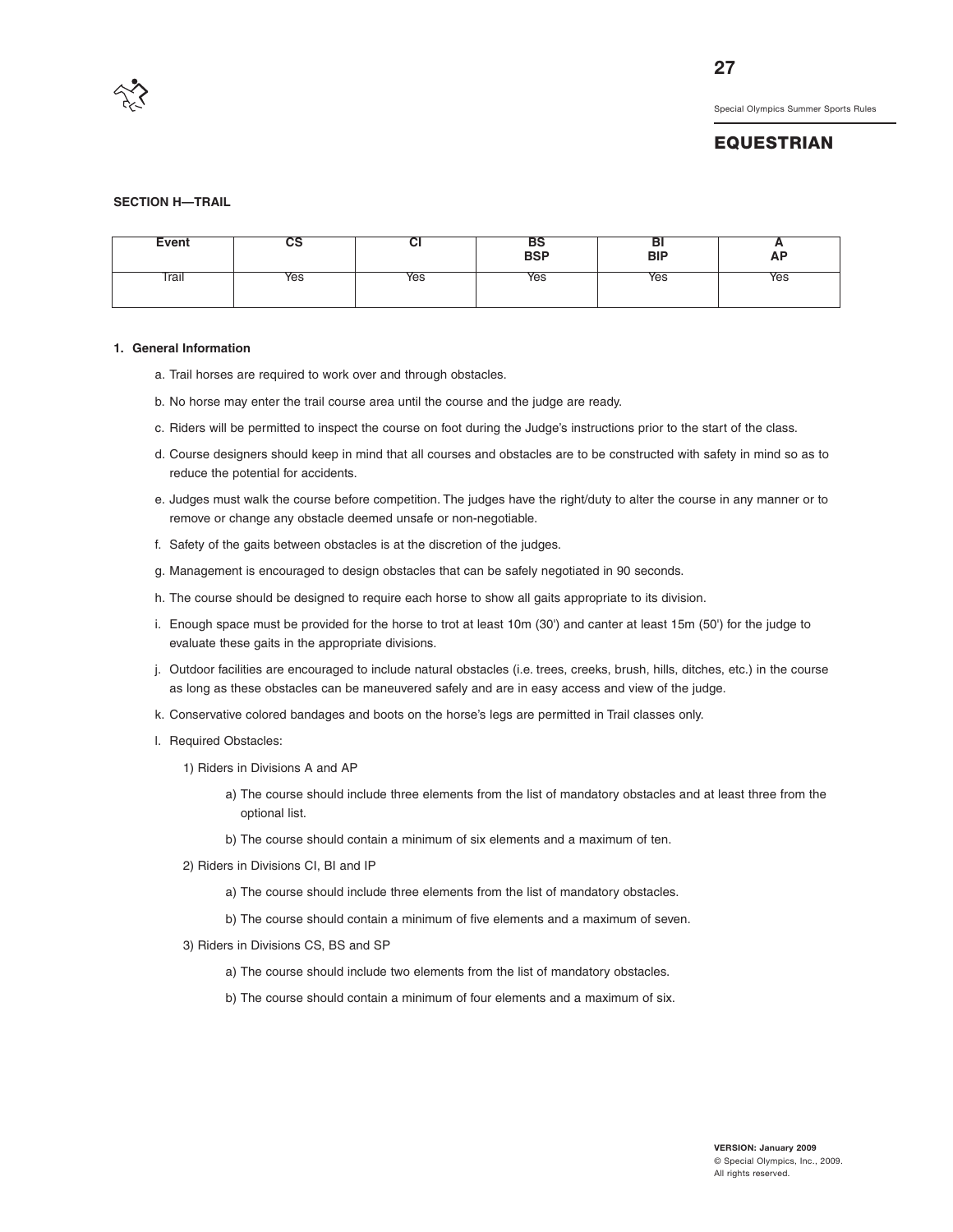#### **2. Judging**

- a. Each entry will be judged on the rider's ability to guide the horse through a designated course. Credit will be given to horses negotiating the obstacles correctly while responding to the rider's cues.
- b. If a horse takes an excessive amount of time at an obstacle, the judge is encouraged to advance that horse to the next obstacle. Horses should be penalized for any unnecessary delay in approaching an obstacle.
- c. Off course is defined as:
	- 1) Taking an obstacle in the wrong direction or from the wrong side.
	- 2) Taking an obstacle in a manner other than described in the pattern.
	- 3) Skipping an obstacle, unless directed by the judge.
	- 4) Negotiating obstacles in the wrong sequence.
	- 5) Failure of the rider to attempt an obstacle as directed by the judge.
- d. For errors of the course, the rider will receive no score for that obstacle, but will not necessarily be eliminated from the class. Those riders having errors of the course should place below riders who follow the prescribed course.

#### **3. English Trail Elements**

- a. Unacceptable Obstacles
	- 1) Tires
	- 2) Animals (alive or dead)
	- 3) Hides
	- 4) Remounting after dismounting
	- 5) Jumps
	- 6) Rocking, floating or moving bridges
	- 7) Flames, dry ice, fire extinguishers, etc.
	- 8) Logs or poles elevated in a manner that causes them to roll
- b. Mandatory Obstacles
	- 1) Ride over at least 4 logs or poles
		- a) Poles can be in a straight, curved or zigzag line.
		- b) The space between poles is to be measured on the path the horse is to take:
			- i. Ground poles for walk (not elevated)—spaced a minimum of 40-50cm (15–20") apart.
			- ii. Ground poles for walk (elevated)—spaced a minimum of 56cm (22") apart and may be elevated a maximum of 30cm (12") measured from the ground to the top of the element.
			- iii. Ground poles for trot (not elevated)—spaced a minimum of 90-107cm (3'–3'6") apart.
			- iv. Ground poles for canter (not elevated)—spaced a minimum of 2m (6–7') apart.
	- 2) Serpentine obstacles at a walk, trot or canter
		- a) Obstacles may include:
			- i. Orange safety cones
			- ii. Stakes 2m (6'6") high, made of plastic, wood or other suitable, safe materials, set in a base constructed so as not to interfere with the horse's path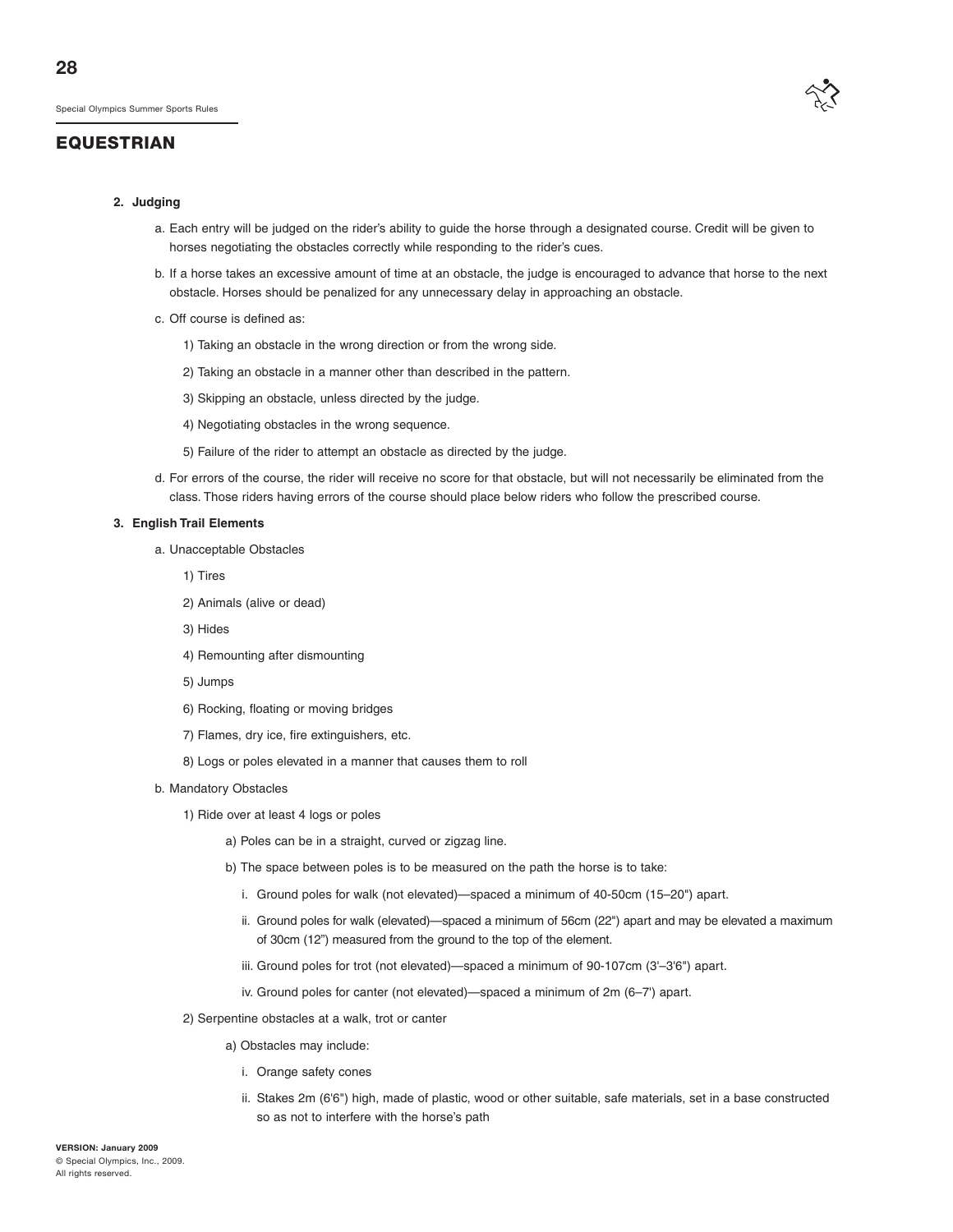

## **EQUESTRIAN**

- Barrels or quarter drums
- Plants in safe tubs or planters
- Natural obstacles such as trees and bushes that are trimmed high enough so as not to be a safety hazard for the athletes

iii. Spacing should be a minimum of:

- 2m  $(6-7')$  for the walk
- 3m (9–10') for the trot
- 10m (33') for the canter
- iv. When designing a course for assisted riders, the course designer must remember to include adequate space for the side walkers.
- 3) Carry an object from one part of the arena to another. Plastic bags and metal cans should not be used.
- c. Optional Obstacles
	- 1) Ride over a wooden bridge.
		- a) Bridge must be sturdy.
		- b) Bridge must be a minimum of 1m (36") wide and a minimum of 1.83m (6') long.
		- c) Suggested bridge is a piece of 3/4" plywood laid directly on the ground. Recommended dimensions: 1.22m (4') by 2.44m (8')
	- 2) Remove and replace items from a mailbox.
	- 3) Draw a circle, square, cross or another shape on a blackboard.
	- 4) Navigate a labyrinth (2E figure shown below)

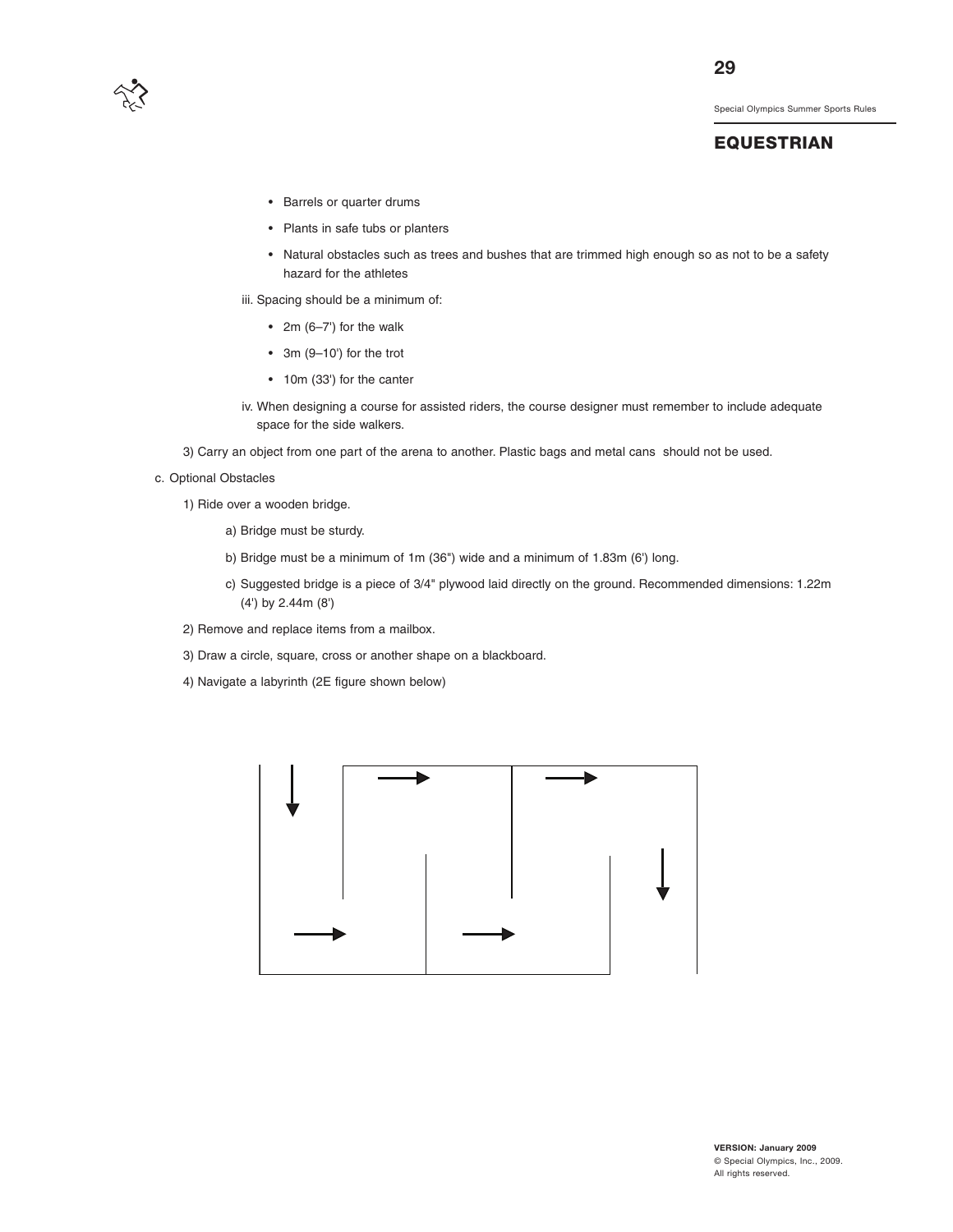

- 5) Ride into a square consisting of 4 ground poles, each a minimum of 1.55m (5') long. The athlete will enter the square over a designated pole, execute a prescribed maneuver, and exit over a designated pole.
- 6) Pass between two sawhorses of standard dimensions with solid ends. The sawhorses should be 1.83m (6') apart. Each sawhorse should be draped with a saddle blanket.
- 7) Stop the horse in front of, over or behind a ground pole.
- 8) Ride through or under brush.
- 9) Guide the horse through an L, V or Z pattern of ground poles.
- 10)Ride into or out of a ditch without lunging or jumping.
- 11)Negotiate any other safe obstacle which could be encountered on trail rides. (In designing these obstacles, figure the horse's wheelbase to be 1.53m, or 5', from front hooves to back hooves.) The approval of the judge is mandatory for these obstacles.

12)Ride through a combination of two or more obstacles.



**Walk-Overs**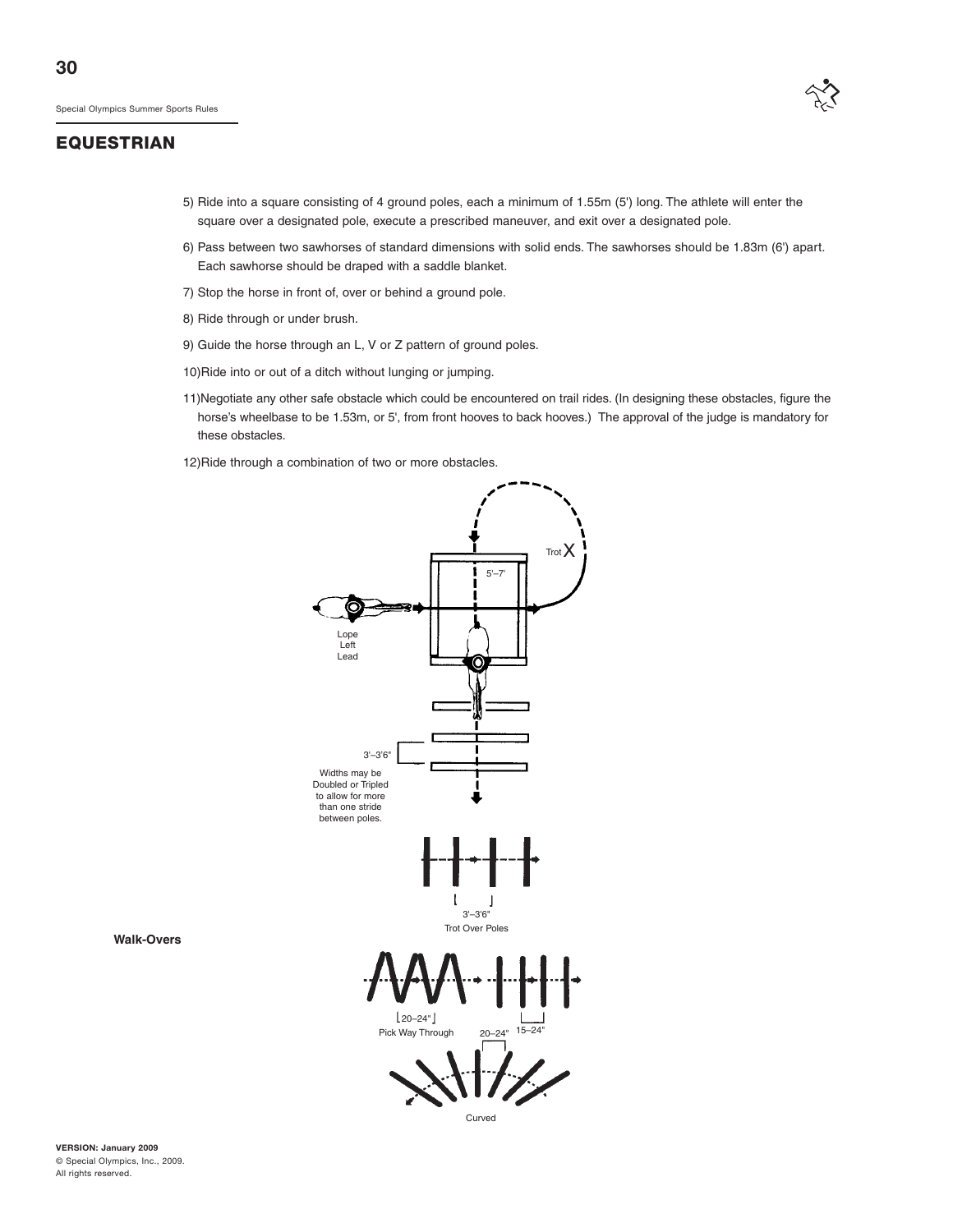# WORKING TRAIL JUDGES FORM **WORKING TRAIL JUDGES FORM**

 $\sum_{i=1}^{n}$ 

Competition: Competition:

Date:

Class: Division:

|                                   |                          |  |  |  |  | <b>EQUESTRIAN</b>                                      |
|-----------------------------------|--------------------------|--|--|--|--|--------------------------------------------------------|
|                                   |                          |  |  |  |  |                                                        |
|                                   |                          |  |  |  |  |                                                        |
|                                   | Place                    |  |  |  |  |                                                        |
|                                   | Total                    |  |  |  |  |                                                        |
|                                   | Center                   |  |  |  |  |                                                        |
|                                   | Trot                     |  |  |  |  |                                                        |
|                                   | Walk                     |  |  |  |  |                                                        |
|                                   | $\overline{C}$           |  |  |  |  |                                                        |
|                                   | $\mathbb O$              |  |  |  |  |                                                        |
|                                   | $\infty$                 |  |  |  |  |                                                        |
|                                   | $\overline{\phantom{a}}$ |  |  |  |  |                                                        |
|                                   | $\mathbf{\circ}$         |  |  |  |  |                                                        |
| Element                           | Ю                        |  |  |  |  |                                                        |
|                                   | 4                        |  |  |  |  |                                                        |
|                                   | S                        |  |  |  |  |                                                        |
|                                   | $\boldsymbol{\sim}$      |  |  |  |  |                                                        |
|                                   | $\overline{\phantom{0}}$ |  |  |  |  |                                                        |
| <b>Horse Name</b><br>and Number   |                          |  |  |  |  |                                                        |
| <b>Athlete Name</b><br>and Number |                          |  |  |  |  | EACH MOVEMENT IS MARKED OUT OF 10<br>Judges Signature: |

Special Olympics Summer Sports Rules

© Special Olympics, Inc., 2009.

**31**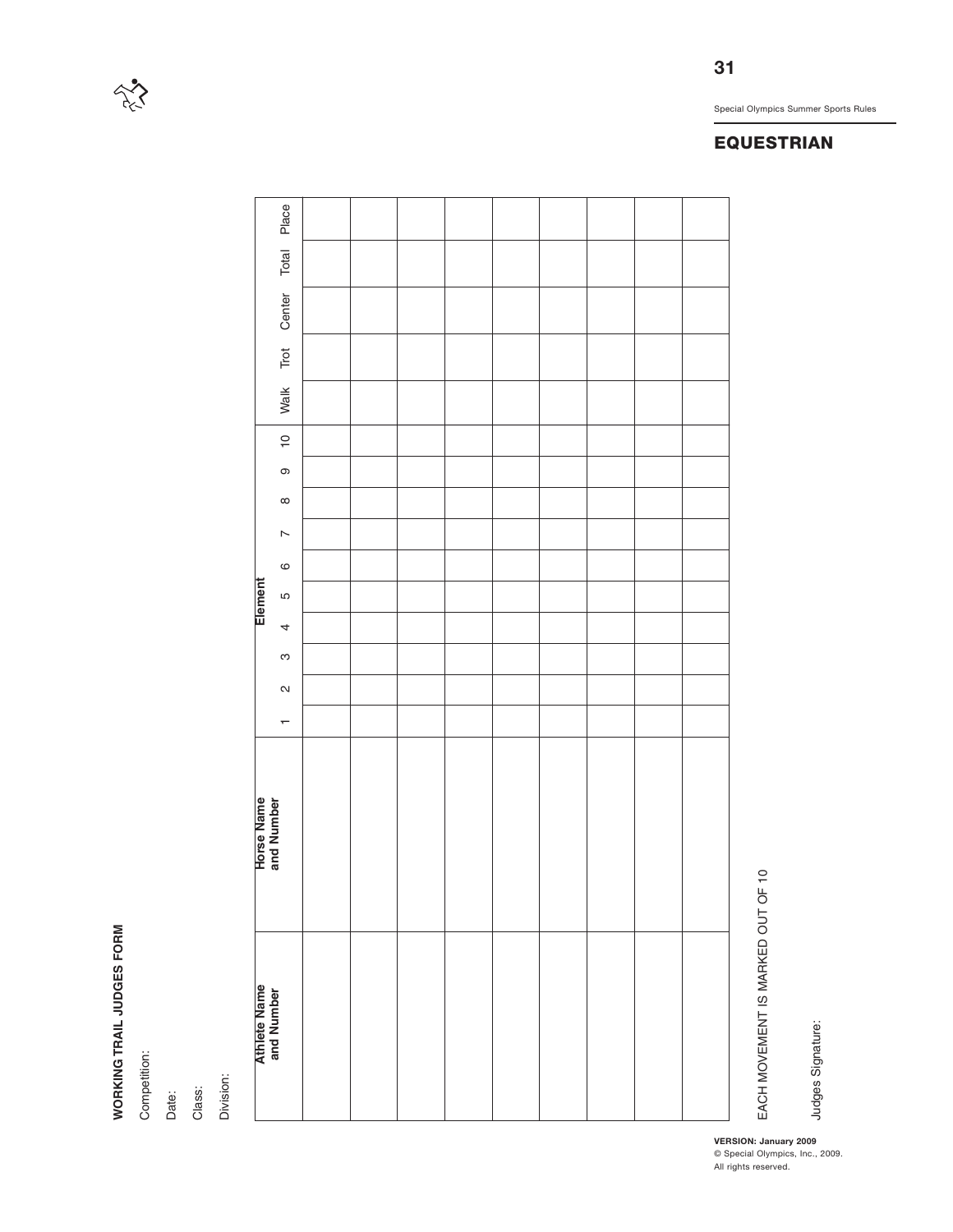#### **PART 4 —WESTERN EVENTS**

#### **SECTION A—GLOSSARY**

- 1. Change of Lead—In the lope, the inside foreleg should be the leg that appears to be leading the stride. When a rider changes directions, the horse must change the leading leg, or change leads, in one of the following ways:
	- a. Interrupted is a change whereby the horse is brought to the halt, then immediately asked to canter on the new lead.
	- b. Simple is a change whereby the horse is brought to a walk or trot, and then asked to canter on the opposite lead. There should be no more than 3–4 walk or trot strides.
	- c. Flying is a change whereby the horse changes leads during a canter stride. The front and hind legs should change simultaneously.
- **2. Jog**—A slow trot used in Western disciplines.
- **3. Lope**—A slow canter used in Western disciplines.
- **4. Reverse**—A reverse is a change of direction and should be done in the direction away from the rail.
	- a. On a change of direction, the horse should adjust the bend of its body to the curvature of the new line of travel.
	- b. The horse should remain supple, following the aids of the rider without changes in pace, rhythm or speed.
	- c. In the lope, the horse should change leads.

#### **SECTION B—ATTIRE**

- **1. Pants/Jeans**
- **2. A long sleeved, collared shirt of a conservative color**
- **3. A belt under loops**
- **4. Neckties, kerchiefs, bolos, chaps and gloves are optional.**
	- a. Chaps are prohibited in all gymkhana events and showmanship classes.
	- b. A western type hat worn on an approved helmet is optional.
- **5. Boots or shoes with a slick sole and heel are recommended.**
- **6. Spurs are optional**

#### **SECTION C—TACK**

#### **1. Saddles**

- a. The saddle must fit the rider.
- b. The saddle may be slick or swelled fork and have a high or low cantle.
- c. Nothing that would prevent the stirrups from hanging freely may be added to or deleted from a standard Western saddle.
- d. Safety stirrups are required.

#### **2. Bits and Bridles**

- a. A standard Western bit is defined as having a shank with a maximum length overall of 21cm (8 1/2"). Shanks may be fixed or loose.
- b. The mouthpiece should consist of a metal bar 75mm (3/8") to 3cm (3/4") in diameter, varying from the straight bar to a jointed mouthpiece.

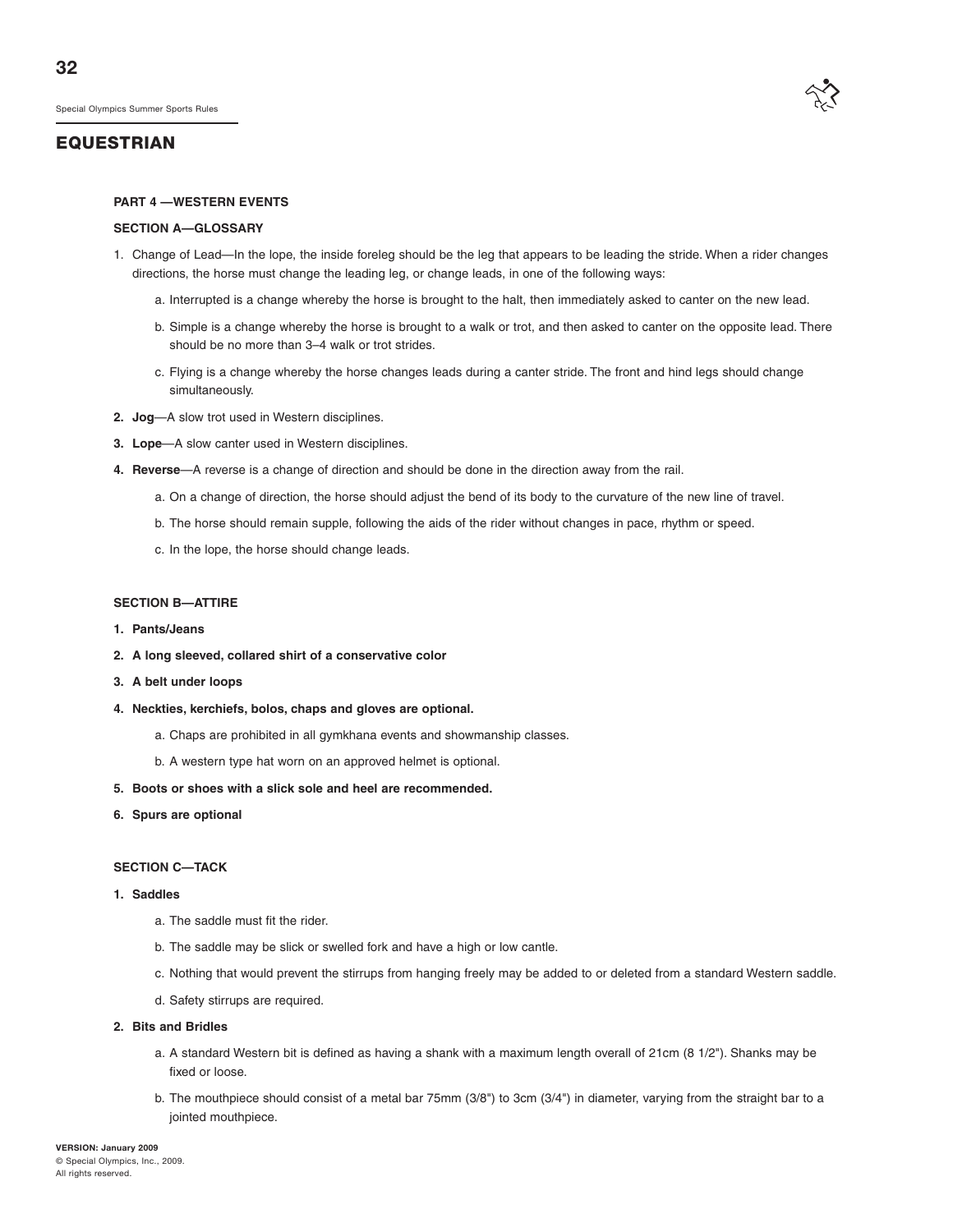

#### **EQUESTRIAN**

- c. Nothing may extend below the horizontal plane of the mouthpiece other than a roller attached to the center of the bit.
- d. Ports must be no higher than 3 1/2 inches.
- e. Reins must be attached to each shank.
- f. A leather chin strap or curb chain may be used, but must be at least 1cm (1/2") in width and lie flat against the jaws of the horse.

Acceptable Shanks **Acceptable Chin Straps** Acceptable Chin Straps



#### **SECTION D—RIDER'S POSITION**

- **1. Riders will be judged on seat, hands, performance of the horse, appointments of the horse and rider, as well as suitability of the horse to the rider.**
- **2. Basic Position:**
	- a. The body should appear comfortable, relaxed and flexible.
	- b. The rider should sit in the center of the saddle. The legs should hang so that there is a straight vertical line, from the ear, dropping down through the center of the shoulder and hip, touching the back of the heel.
	- c. The stirrup should be just short enough to allow the heels to be lower than the toes with a slight bend in the knee and the toes directly under the knee.
	- d. Feet should be placed in the stirrup with the weight on the ball of the foot. Consideration should be given to the width of the stirrups, which vary in Western saddles. If stirrups are wide, the foot may have the appearance of being "home" when, in reality, the weight is being carried properly on the ball of the foot.
	- e. Arms are held in a relaxed, easy manner with the shoulders back and down. The upper arm should be in a straight line with the body. The arm holding the reins should be bent at the elbow, forming a straight line from the elbow to the horse's mouth.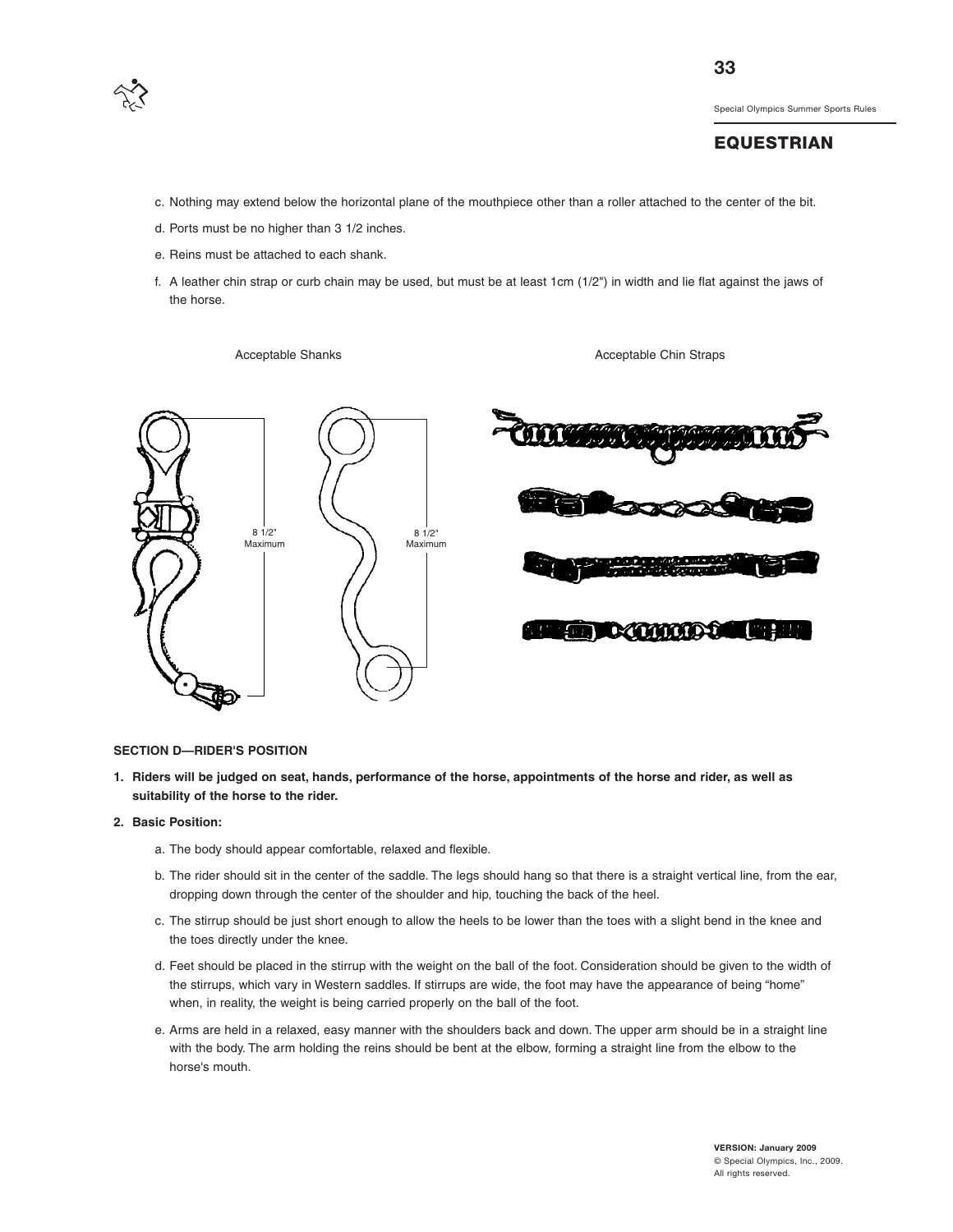#### **EQUESTRIAN**



#### **3. Hands:**

- a. Only one hand is to be used for reining, and that hand cannot be changed, with the exception of Trail, when it is permissible to change hands to work an obstacle.
- b. The reins must be held in one hand, with the exception of horses ridden with a hackamore or snaffle bit, which requires riding with two hands on the reins.
- c. The rein hand should be above the horn and as near to it as possible. Bracing against the horn or coiled reata is penalized.
- d. When split reins are used and the ends of the rein fall on the same side as the reining hand, one finger between the reins is permitted. When the ends of split reins are held in the hand not used for reining, no finger between the reins is permitted.
- e. When using romal reins, no finger between the reins is permitted.
- f. The position of the hand not being used for reining is optional, but the hand should be kept free of the horse and equipment and held in a relaxed manner straight with the rider's body at all times.
- g. The rider can hold the romal or the end of split reins to keep them from swinging and to adjust the length of the reins, provided they hold them at least 41cm (16") from the reining hand.

#### **4. Position in Motion:**

- a. The rider should sit the jog and not post. (Unless otherwise specified in division rules.)
- b. At the lope, the rider should be close to the saddle.
- c. All movements of the horse should be governed by the use of imperceptible aids. The shifting of the rider's weight is not desirable.

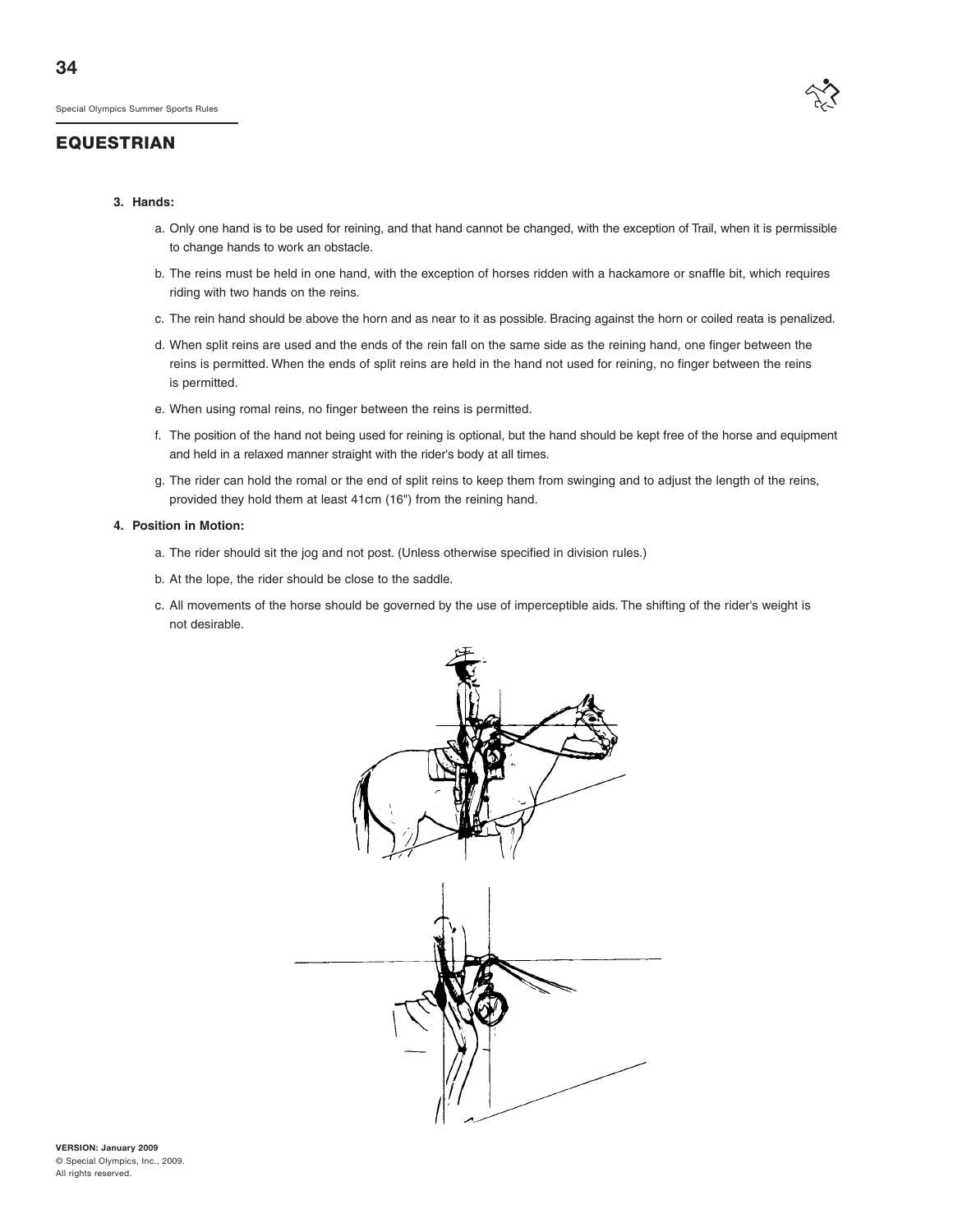

# **EQUESTRIAN**

#### **SECTION E—STOCK SEAT EQUITATION**

#### **1. General Information**

- a. Any or all riders may be required to execute appropriate tests included in the class requirements. Tests may be performed either collectively or individually.
- b. Individual patterns consisting of a combination of elements may be called for.
- c. Judges are encouraged to call for at least two tests to be performed.
- d. Riders will not be asked to change horses.
- e. Instructions must be publicly announced. It is recommended that written pattern instructions be included in the Coaches Handbook or be posted a minimum of one hour prior to competition.

#### **2. Class Routines and Expectations**

- a. Competitors enter the ring at a walk or jog and are judged on the rail at a flat-footed four beat walk, a two beat jog and a three beat lope in accordance with the division specifications.
- b. Competitors then line up and back their horses on command.
- c. At the lope, horses are expected to be on the correct lead.

#### **3. Stock Seat Equitation Tests—Judges may choose from the following tests:**

- a. Large circle at the walk or jog
- b. Halt
- c. Reverse direction from a halt, walk, or jog
- d. Lope stops
- e. Roll back, haunch turns or spins
- f. Figure 8 at a jog
- g. Figure 8 at a lope on the correct lead, demonstrating a simple, interrupted or flying change
- h. Change of leads down the center of the ring demonstrating at least 3 changes of lead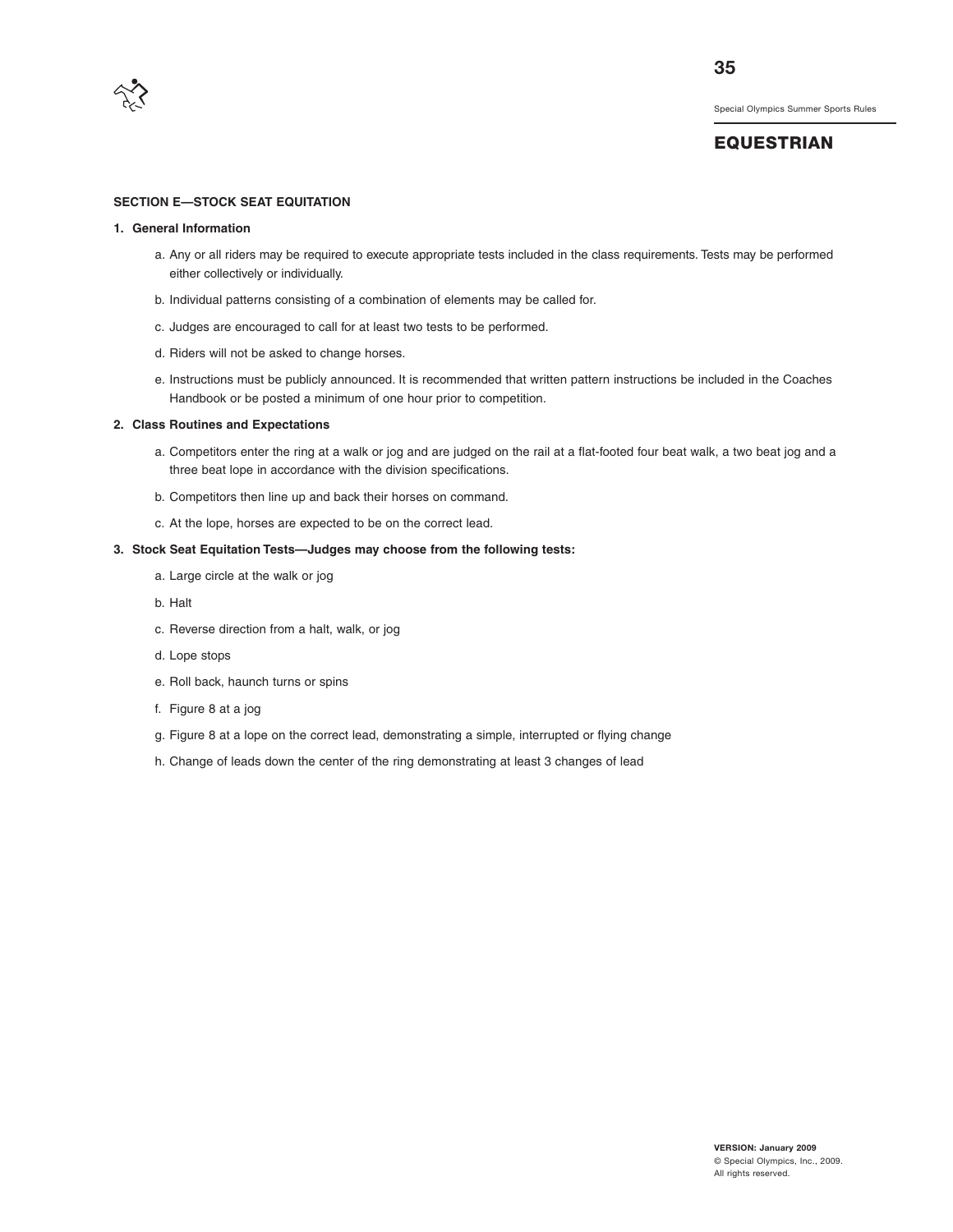#### **STOCK SEAT EQUITATION**

|                       |                                                       | <b>Guidelines Only</b>                     |                                                         | <b>Mandatory</b>                        |
|-----------------------|-------------------------------------------------------|--------------------------------------------|---------------------------------------------------------|-----------------------------------------|
|                       | Good                                                  | <b>Minor Faults</b>                        | <b>Major Faults</b>                                     | <b>Elimination</b>                      |
| <b>Seat</b>           | Keeping center of balance                             | Sitting off center                         | Excessive body motion                                   | At judges discretion                    |
|                       | Complete contact with saddle                          | Sway back                                  | Popping out of saddle                                   | Fall to the ground of horse<br>or rider |
|                       | <b>Straight Back</b>                                  | Round back                                 |                                                         |                                         |
|                       |                                                       | Losing center of balance                   |                                                         |                                         |
|                       |                                                       |                                            |                                                         |                                         |
| <b>Hands</b>          | Quiet light hands                                     | <b>Unsteadiness</b>                        | Horse's mouth gaping                                    | At judges discretion                    |
|                       | Maintaining consistent                                | Restrictions causing                       | Heavy hands                                             | Fall to the ground of horse             |
|                       | head position                                         | untrue gaits                               | Constant bumping                                        | or rider                                |
|                       |                                                       |                                            |                                                         |                                         |
|                       |                                                       |                                            |                                                         |                                         |
|                       |                                                       |                                            |                                                         |                                         |
| Legs                  | Secure leg position                                   | Uneven stirrups                            | Interfering with another rider                          | At judges discretion                    |
|                       | Proper weight in stirrups                             | Motion in legs                             | Excessive spurring                                      | Fall to the ground of horse<br>or rider |
|                       | Controlling motion                                    | Insufficient weight in stirrups            | Loss of contact between<br>legs & saddle foot & stirrup |                                         |
|                       | Weight evenly on ball of foot                         |                                            | Coming in contact with                                  |                                         |
|                       | Heels lower than toes                                 |                                            | fence or other riders                                   |                                         |
| <b>Control</b>        | Maintaining horse in good                             | Breaking from walk to jog                  | Loss of stirrup<br>Breaking from jog to walk            | At judges discretion                    |
|                       | form at consistent gaits                              | Breaking from jog to lope                  | Breaking from lope to jog                               | Fall to the ground of horse             |
|                       | Ability to maintain horse<br>under adverse conditions | Not standing in line up                    | Allowing horse to                                       | or rider                                |
|                       |                                                       |                                            | back crooked                                            |                                         |
|                       |                                                       |                                            | Missing leads                                           |                                         |
|                       |                                                       |                                            |                                                         |                                         |
| Overall<br>Appearance | Suitable well-fitted outfi                            | Saddle not suitable to<br>rider's size     | Unclean equipment                                       | At judges discretion                    |
|                       | Well-groomed horse<br>Clean equipment                 | Unfitted outfit                            | Ungroomed horse<br>Untrimmed horse                      | Fall to the ground of horse             |
|                       |                                                       | Dirty boots                                |                                                         | or rider                                |
|                       |                                                       |                                            |                                                         |                                         |
|                       |                                                       |                                            |                                                         |                                         |
| General               | Good attitude towards horse                           | Equipment not fitting horse                | Excessive voice commands                                | At judges discretion                    |
|                       | and judge                                             | Failure to use corners                     | Excessive circling                                      | Fall to the ground of horse             |
|                       | Consistency of riders form                            | and rail<br>Suitability of horse and rider | Major delays in transitions                             | or rider                                |
|                       |                                                       |                                            |                                                         |                                         |
|                       |                                                       |                                            |                                                         |                                         |
|                       |                                                       |                                            |                                                         |                                         |

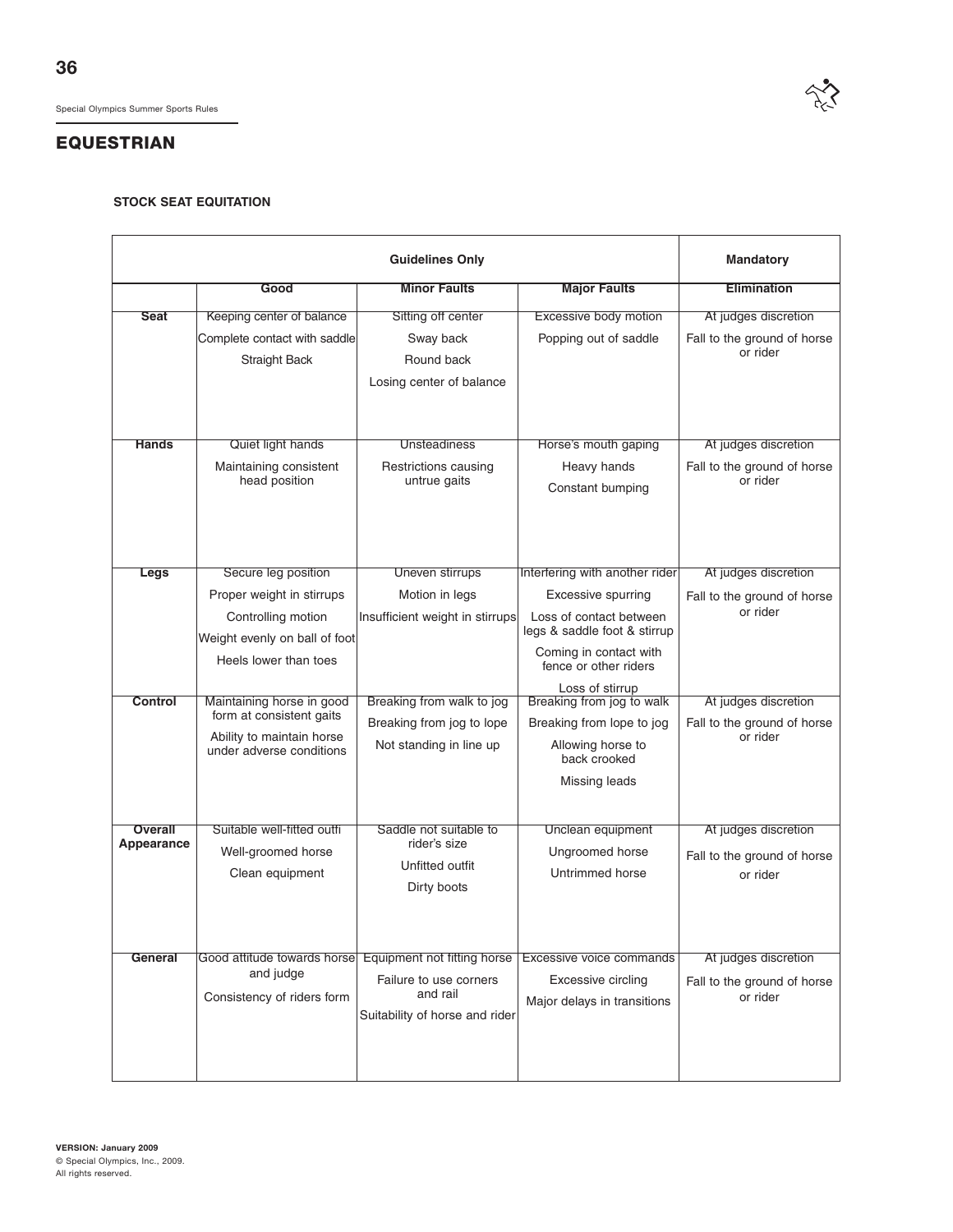

# **EQUESTRIAN**

#### **SECTION F—WESTERN RIDING**

#### **1. General Information**

- a. This contest is neither a stunt nor a race, but should be performed with reasonable speed.
- b. Western riding is a competition in the performance and characteristics of a good, sensible, well-mannered, free and easy moving horse.
- c. Horses will be judged on riding qualities of the gaits and change of lead (simple, interrupted or flying), and the athlete's ability to influence the horse.
- d. All Special Olympics tests may be called/read. (See rules on calling tests under Dressage.)
- e. The judge will select the pattern to be performed at the appropriate level. The judge is responsible for the pattern being correctly set.

#### **2. Facilities and Set-up**

- a. The markers in the arena must be a minimum of 9.14m (30') and a maximum of 15.24m (50') apart on the sides, using 5 markers. (See diagrams)
	- 1) In all patterns, markers must be in line with appropriate markers on the opposite side.
	- 2) Markers should be a minimum of 4.7m (15') from the wall.
	- 3) The pattern width should be a minimum of 15.24m (50') and a maximum of 24.38m (80'), as the arena permits.
- b. A solid log or pole, a minimum of 2.44m (8') in length, should be used.

#### **3. Judging- Riders will be evaluated on:**

- a. Ability to guide the horse through the designated course
- b. Ability to maintain consistent gait and smooth transitions in change of gait and direction
- c. General attitude
- d. Using only one hand on the reins
- e. Keeping hands clear of the horse and saddle while the horse is in motion

Credit will be given for the emphasis placed on smoothness, even cadence of gaits and the horse's ability to change leads precisely and easily (rear and front) at the center point between markers. The horse should cross the log without breaking gait or radically changing stride.

#### **4. Scoring—Will be based on a basis of 0-100, with 70 denoting an average performance.**

a. Points will be added or subtracted for the maneuvers on the following basis, ranging from plus 1.5 to minus 1.5:

| 1) Minus: |                       |
|-----------|-----------------------|
| 1.5       | <b>Extremely Poor</b> |
| 1.0       | Very Poor             |
| 0.5       | Poor                  |
| 0.0       | Average               |
| 2) Plus:  |                       |
| 0.5       | Good                  |
| 1.0       | Very Good             |
| 1.5       | <b>Fxcellent</b>      |
|           |                       |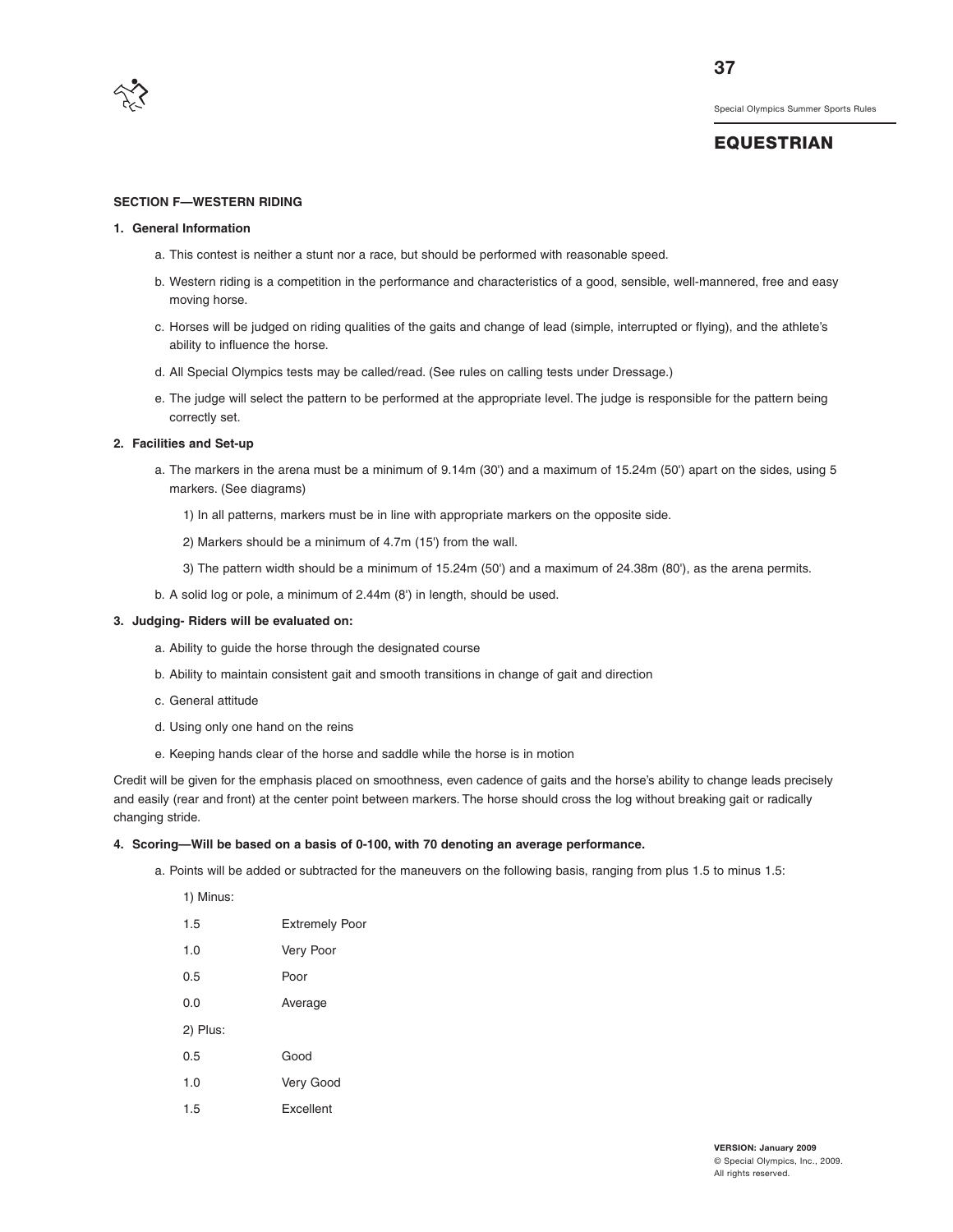# **EQUESTRIAN**



- 3) Maneuver scores are to be determined independently of penalty points. The following characteristics are considered faults and should be judged accordingly in maneuver scores:
	- a) Horse opening mouth excessively
	- b) Horse anticipating signals or changing leads early
	- c) Horse stumbling
- b. A competitor will be penalized each time the following occur:
	- 4) Five Points
		- a) Failure to change leads
		- b) Kicking out
		- c) Blatant disobedience
	- 5) Three Points
		- a) Not performing the specific gait (jog or lope) or not stopping within 3m (10') of the designated area called for in the pattern
		- b) Break of gait at the lope
		- c) Additional repeating of movements by the caller/reader
		- d) Failure to change leads after one stride, but does complete the lead change before the next designated change area
		- e) Additional lead changes anywhere in the pattern
		- f) In Pattern One, Division A—Failure to start the lope within 30 feet after crossing the log at the jog
		- g) In Pattern One, Division B—Failure to start the jog within 20 feet after crossing the centerline
		- h) Break of gait at the walk or jog for two or more strides
	- 6) One Point
		- a) Break of gait at the walk or jog for up to two strides
		- b) Hitting or rolling the log
		- c) Failure to change leads for one stride
		- d) Splitting the log (log between the front and two hind feet) at the lope
	- 7) One-Half Point
		- a) Tick or light touch of the log
		- b) Hind legs skipping or coming together during lead change
		- c) Failure to change leads from 1/2 to 1 stride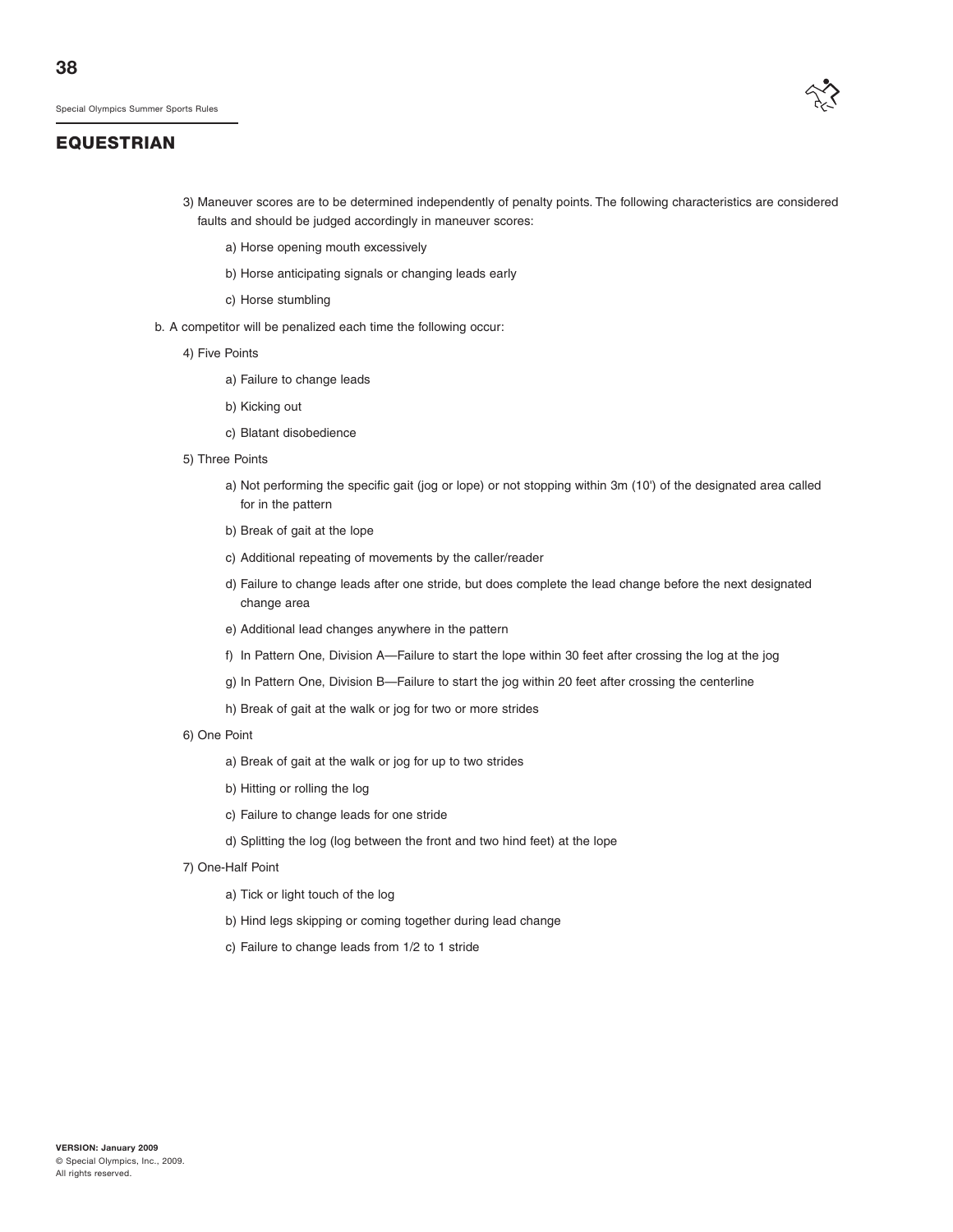

## **EQUESTRIAN**

- 8) A competitor will be disqualified (0 score) for:
	- a) Illegal equipment or willful abuse
	- b) Off course
	- c) Knocking over markers
	- d) Completely missing log
	- e) Major refusal—Stop and back 2 strides or 4 steps with front legs
	- f) Major disobedience—rearing, etc.
	- g) Fall to the ground by horse or rider
	- h) Unauthorized assistance, except for safety
- 9) A competitor will receive credits for:
	- a) Changes of leads, hind and front legs simultaneously
	- b) Changes of leads at designated point
	- c) Accurate and smooth pattern
	- d) Even pace throughout
	- e) Horse appearing easy to guide and control with rein and leg aids
	- f) Manners and disposition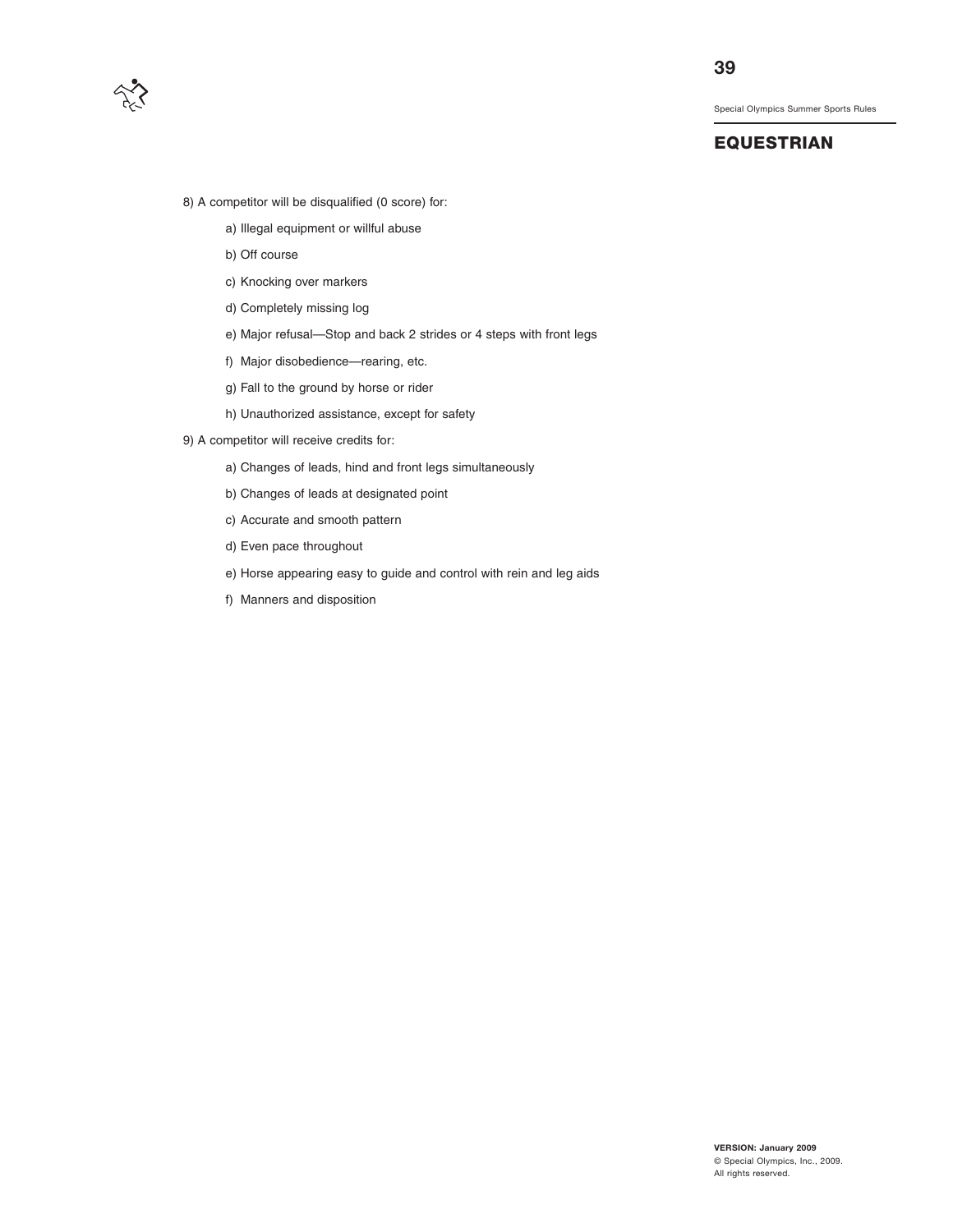## **EQUESTRIAN**



#### **5. Division A—Test 1**

Enter. Proceed at a walk

- H Jog
- K Jog over log and immediately lope
- M Turn left across arena
- F Weave the stakes, changing lead after each stake
- A Lope across the arena
- H Bend H and cross arena, changing lead at centerline
- B Bend B and cross arena, changing lead at centerline
- K Lope over log and cross arena, changing lead at centerline
- E Bend E and cross arena, changing lead at centerline
- M Bend M and then turn down centerline between C and K. On centerline, halt and back. Proceed to judge for dismissal.

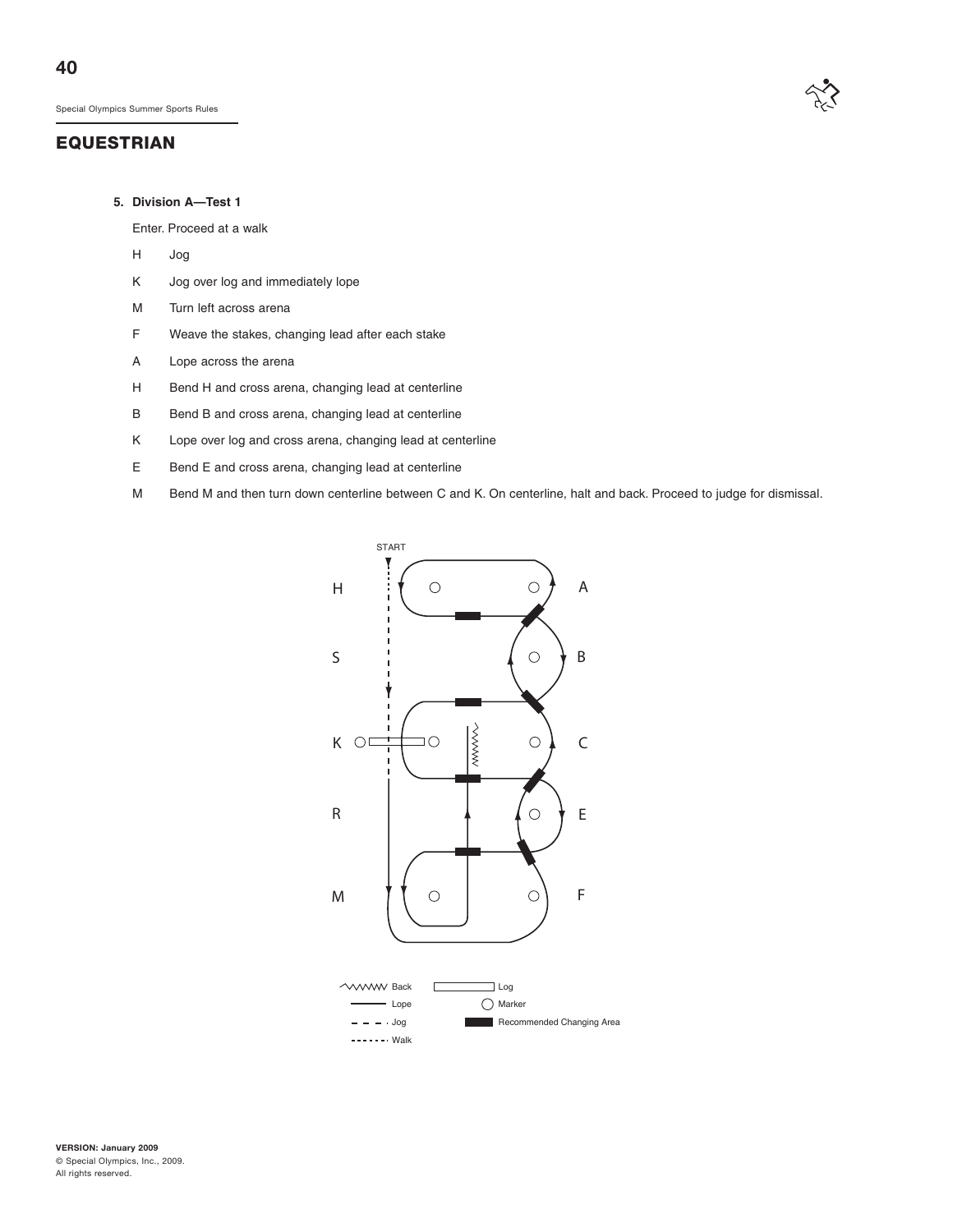

## **EQUESTRIAN**

#### **6. Division A—Test 2**

- A Walk. Bend A right and jog across arena over log. Lope.
- S Bend S left and cross arena, changing lead at centerline.
- C Bend C right and cross arena, changing lead at centerline.
- R Bend R left and cross arena, changing lead at centerline.
- F Circle F right, then weave letters to A, changing leads after each letter.
- A Circle A right, then cross arena and lope over log between H and S. Halt and back. Proceed to judge for dismissal.

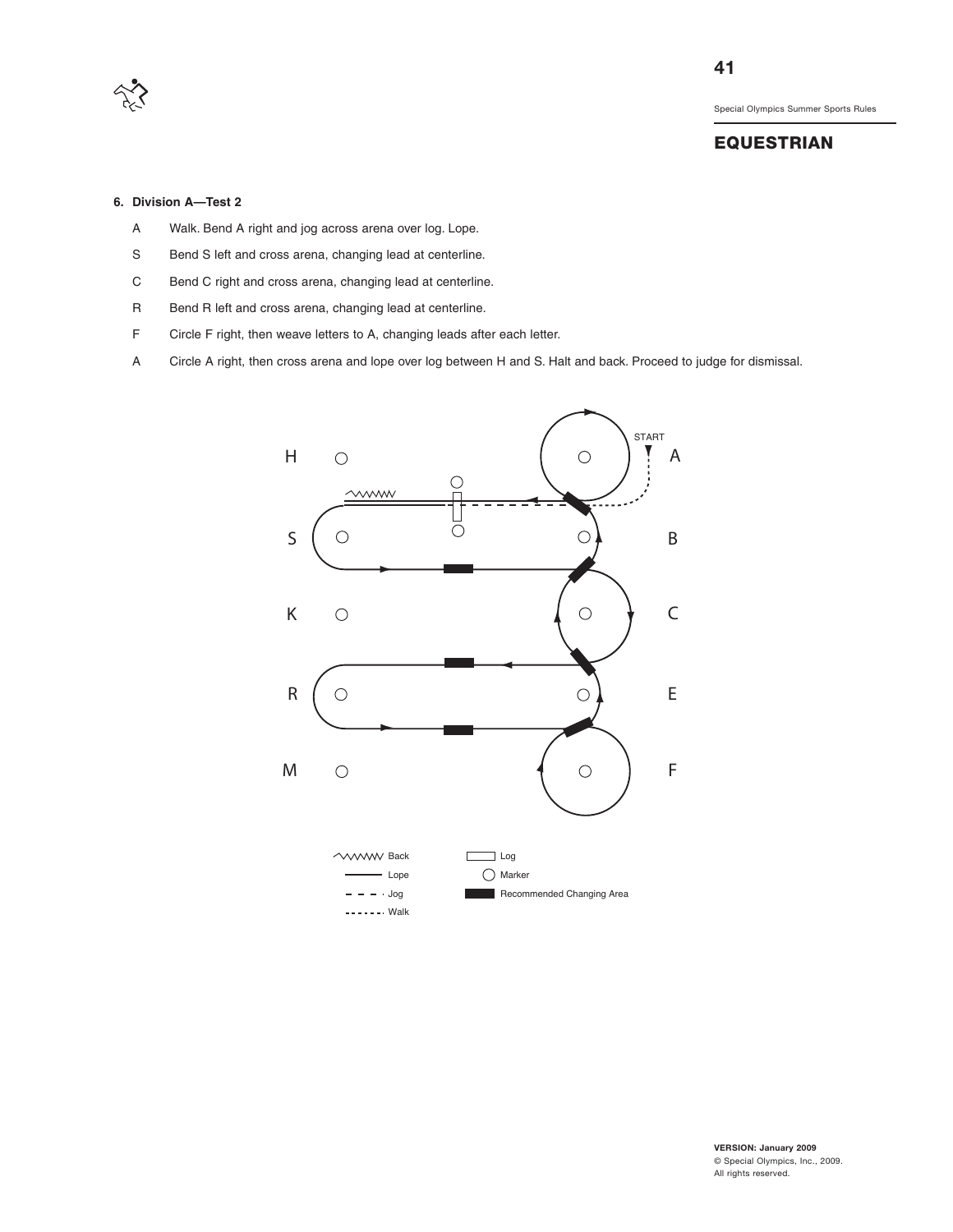# **EQUESTRIAN**



#### **7. Division B—Test 1**

Enter. Proceed at walk.

- H Walk.
- K Walk over log and turn left across arena. Jog at centerline.
- C Bend and then jog. Weave to A.
- A Cross arena at a jog.
- H Bend H and cross arena at a jog.
- B Bend B and cross arena at a jog.
- K Bend K, crossing over log. Turn down centerline. Between A and H, halt and back. Proceed to judge for dismissal.

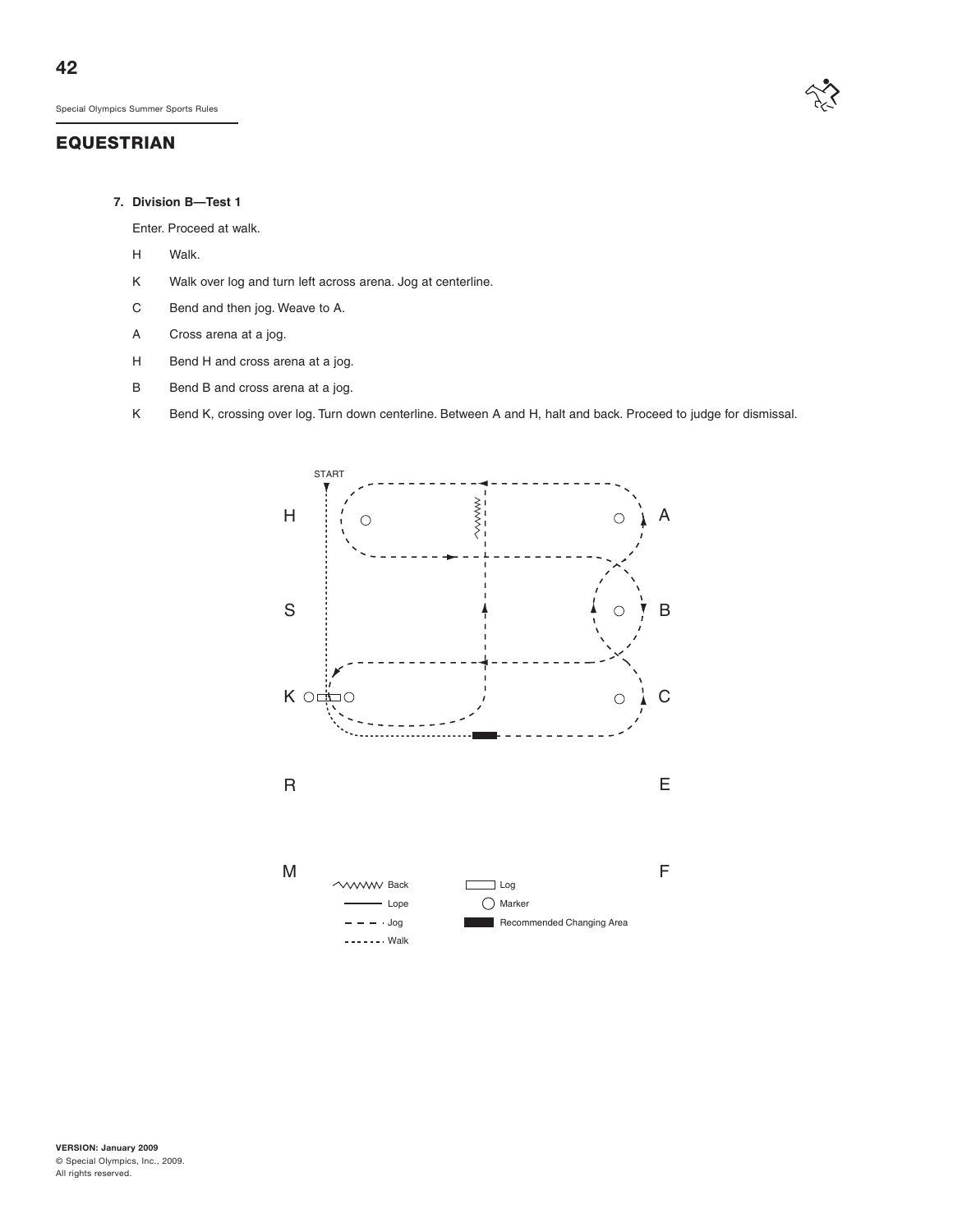

## **EQUESTRIAN**

#### **SECTION G—TRAIL**

| Event | və  | vı  | вэ<br>BSP | DI<br><b>BIP</b> | <u>r</u><br><b>AP</b> |
|-------|-----|-----|-----------|------------------|-----------------------|
| Trail | Yes | Yes | Yes       | Yes              | Yes                   |

#### **1. General Information**

- a. Course designers should keep in mind that all courses and obstacles are to be constructed with safety in mind so as to eliminate any accidents.
- b. Judges must walk the course before competition. The judges have the right/duty to alter the course in any manner or to remove or change any obstacle deemed unsafe or non-negotiable.
- c. Safety of the gaits between obstacles is at the discretion of the judges.
- d. Management is encouraged to design obstacles that can be safely negotiated in 90 seconds.
- e. The course should be designed to require each horse to show all gaits appropriate to its division.
- f. Enough space must be provided for the horse to trot at least 10m (30') and canter at least 15m (50') for the judge to evaluate these gaits in the appropriate divisions.
- g. Outdoor facilities are encouraged to include natural obstacles (i.e. trees, creeks, brush, hills, ditches, etc.) in the course as long as these obstacles can be maneuvered safely and are in easy access and view of the judge.
- h. Conservative colored bandages and boots on the horse's legs are permitted in Trail classes only.
- i. Required Obstacles:
	- 1) Riders in Divisions A and AP
		- a) The course should include three elements from the list of mandatory obstacles and at least three from the optional list.
		- b) The course should contain a minimum of six elements and a maximum of ten.
	- 2) Riders in Divisions CI, BI and IP
		- a) The course should include three elements from the list of mandatory obstacles.
		- b) The course should contain a minimum of five elements and a maximum of seven.
	- 3) Riders in Divisions CS, BS and SP
		- a) The course should include two elements from the list of mandatory obstacles.
		- b) The course should contain a minimum of four elements and a maximum of six.

#### **2. Judging**

- a. Each entry will be judged on the rider's ability to guide the horse through a designated course. Credit will be given to horses negotiating the obstacles correctly while responding to the rider's cues. If a horse takes an excessive amount of time at an obstacle, the judge is encouraged to advance that horse to the next obstacle.
- b. Horses should be penalized for any unnecessary delay in approaching an obstacle.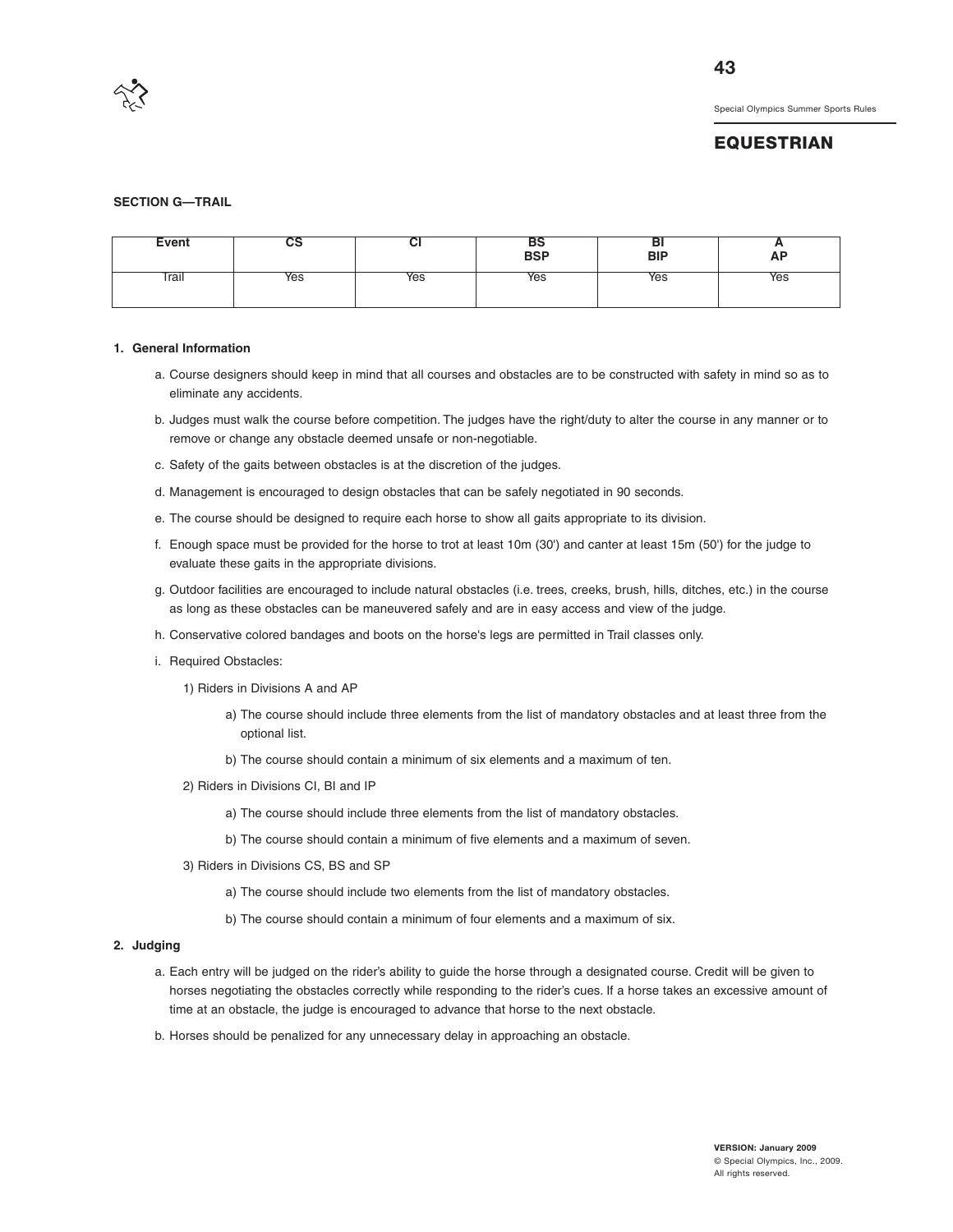

- c. Off course is defined as:
	- 1) Taking an obstacle in the wrong direction or from the wrong side.
	- 2) Taking an obstacle in a manner other than described in the pattern.
	- 3) Skipping an obstacle, unless directed by the judge.
	- 4) Negotiating obstacles in the wrong sequence.
	- 5) Failure of the rider to attempt an obstacle as directed by the judge.
- d. For errors of the course, the rider will receive no score for that obstacle, but will not necessarily be eliminated from the class. Those riders having errors of the course should place below riders who follow the prescribed course.

#### **WESTERN TRAIL JUDGING GUIDELINES**

|                                                                                                                                                                                                                       |                                                                                             | Mandatory                                                                                                                                                         |                                                                                                                                                                                                                      |                                                                                                                                    |
|-----------------------------------------------------------------------------------------------------------------------------------------------------------------------------------------------------------------------|---------------------------------------------------------------------------------------------|-------------------------------------------------------------------------------------------------------------------------------------------------------------------|----------------------------------------------------------------------------------------------------------------------------------------------------------------------------------------------------------------------|------------------------------------------------------------------------------------------------------------------------------------|
| <b>Trail</b>                                                                                                                                                                                                          | Good                                                                                        | <b>Minor Faults</b>                                                                                                                                               | <b>Major Faults</b>                                                                                                                                                                                                  | Elimination                                                                                                                        |
| Walk                                                                                                                                                                                                                  | Consistency of gait                                                                         | Inconsistency of gait                                                                                                                                             | Break of gait                                                                                                                                                                                                        | At judges' descretion                                                                                                              |
| Jog/Trot<br>Lope/Canter<br>(on the course)                                                                                                                                                                            | Clear trasitions                                                                            | Wrong lead at lope<br>or canter                                                                                                                                   | Failure to proform<br>gait called for                                                                                                                                                                                | Fall to the groud of horse<br>or rider                                                                                             |
| <b>Control Obstacles</b><br>Gates<br><b>Back thrus</b><br>Side passes<br>Turns on forehand and<br>hindquarters<br>Serpentines<br><b>Agilty Obstacles</b><br>Walk overs<br>Trot or lope<br>Cavaletti<br><b>Bridges</b> | Smooth<br>Good position<br>Responsive<br><b>Attentive</b><br>Careful<br>Willing<br>Low poll | Slight touches<br>Slant side passes<br>Wide positions<br>Slow response<br>Backing crooked<br>Slight touches<br>Too hesitant<br>Failure to stay on<br>center lines | Knock down<br>elevated elements<br>Stepping out of<br>confining elements<br>Lossing gait<br>Fusiness and<br>extreme tension<br>Refusals<br>Kock downs<br>Refusals<br>Failure to maintain gaits<br>Off side of bridge | At judges' descretion<br>Fall to the groud of horse<br>or rider<br>At judges' descretion<br>Fall to the groud of horse<br>or rider |
| <b>Calmness Obstacles</b><br><b>Plastic</b><br><b>Brush</b><br>Plants<br>Carrying objects                                                                                                                             | Steady going<br>Alert<br>Careful but willing<br>Low poll<br>Calm when carrying<br>objects   | Tense over or<br>thru obstacles<br>Spooking when<br>carrying objects                                                                                              | Jumping over<br>or stampeding<br>thru obstacles<br>Refusals                                                                                                                                                          | At judges' descretion<br>Fall to the groud of horse<br>or rider                                                                    |

All horses with clean or minor faults trips will be considered before major fault horses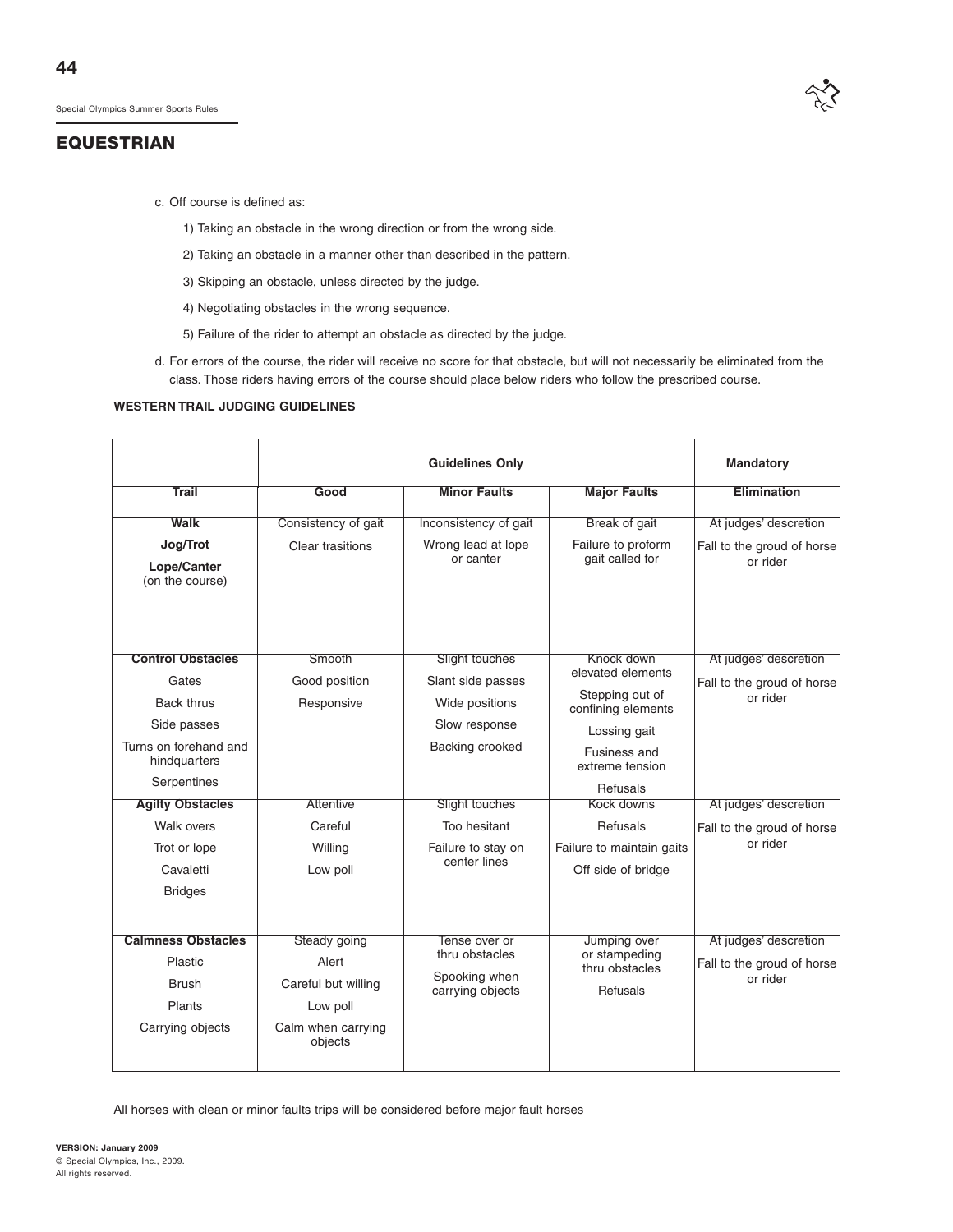

#### **EQUESTRIAN**

#### **3. Western Trail Elements**

- a. Unacceptable Obstacles
	- 1) Tires
	- 2) Animals (alive or dead)
	- 3) Hides
	- 4) Remounting after dismounting
	- 5) Jumps
	- 6) Rocking, floating or moving bridges
	- 7) Flames, dry ice, fire extinguishers, etc.
	- 8) Logs or poles elevated in a manner that causes them to roll
- b. Mandatory Obstacles
	- 1) Passing through a gate. The gate should be approximately 1.53m (5') high and have a latch at that height.
	- 2) Ride over at least 4 logs or poles.
		- a) Poles can be in straight, curved or zigzag line.
		- b) The space between poles is to be measured on the path the horse is to take:
			- i. Ground poles for walk (not elevated)—spaced a minimum of 40-50cm (15-20") apart.
			- ii. Ground poles for walk (elevated)—spaced a minimum of 56cm (22") apart and may be elevated a maximum of 30cm (12") measured from the ground to the top of the element.
			- iii. Ground poles for jog (not elevated)—spaced a minimum of 90-107cm (3'-3'6") apart.
			- iv. Ground poles for lope (not elevated)—spaced a minimum of 2m (6-7') apart.
	- 3) Backing obstacles.
		- a) Obstacles should be spaced a minimum of 70cm (28") apart or, if elevated, a minimum of 75cm (30") apart.
		- b) Obstacle poles may be elevated no more than 60cm (24") and must be set in standard jump cups or similar type cups.
		- c) Obstacles may include the following:
			- i. Walk in and back out of a straight chute (recommended for beginning athletes).
			- ii. Back through and around at least 3 markers.
			- iii. Back through L,V,U, straight or similar shaped courses.
- c. Optional Obstacles
	- 1) Ride through serpentine obstacles at a walk, jog or lope.
		- a) Obstacles may include:
			- i. Orange safety cones
			- ii. Stakes 2m (6'6") high, made of plastic, wood or other suitable, safe materials, set in a base constructed so as not to interfere with the horse's path
			- iii. Barrels or quarter drums
			- iv. Plants in safe tubs or planters
			- **VERSION: January 2009** © Special Olympics, Inc., 2009. v. Natural obstacles such as trees and bushes that are trimmed high enough so as not to be a safety hazard for the athletes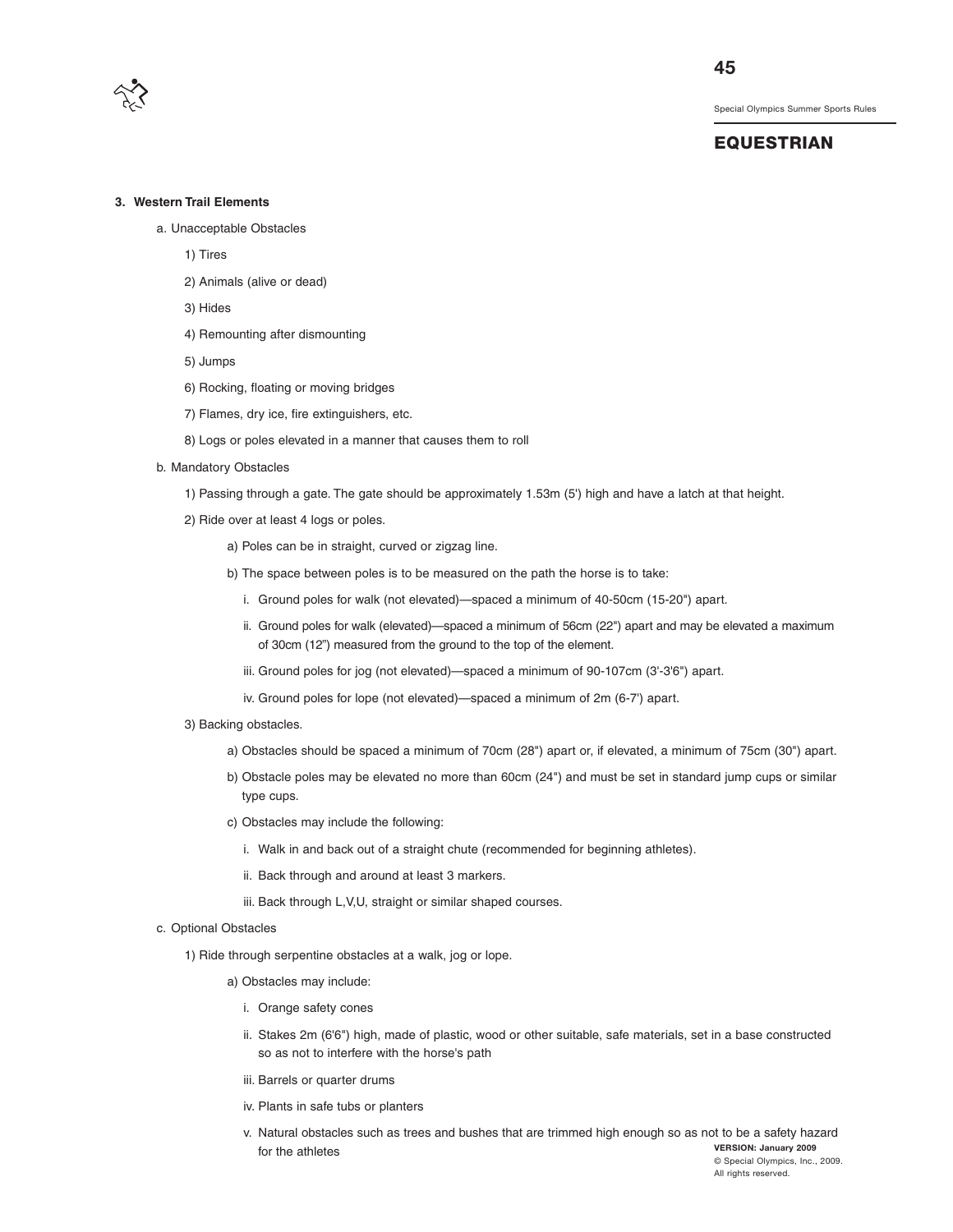

# **EQUESTRIAN**

- b) Spacing should be a minimum of:
	- i. 2m (6–7') for the walk
	- ii. 3m (9–10') for the jog
	- iii. 10m (33') for the lope
- c) When designing a course for assisted riders, the course designer must remember to include adequate space for the sidewalkers.
- 2) Carry an object from one part of the arena to another. Plastic bags and metal cans should not be used.
- 3) Ride over a wooden bridge.
	- a) Bridge must be sturdy.
	- b) Bridge must be a minimum of 1m (36") wide and a minimum of 1.83m (6') long.
	- c) Suggested ridge is a piece of 3/4" plywood laid directly on the ground. Recommended dimensions: 1.22m (4') by 2.44m (8')
- 4) Put on and remove a slicker, coat, vest, etc.
- 5) Remove and replace materials in a mailbox.
- 6) Side pass.
	- a) Elements may be elevated a maximum of 30cm (12")
	- b) Elements are a minimum of 1.06m (3'6") apart if all 4 hooves of the horse are within the obstacle; a minimum of 51cm (20") apart if only the front hooves are within the obstacle; or 61cm (24") if only the hind hooves are within the obstacle.
	- c) Side pass may be through L,T,V,Z or straight paths and may include:
		- i. Haunch or forehand turns
		- ii. Confined space (path) for front hooves, hind hooves, or all 4 hooves
- 7) Ride into a square consisting of 4 logs (rails) a minimum of 1.53m (5') long. The athlete will enter the square over a designated log, execute any maneuver as indicated and depart over a designated log.
- 8) Pass between 2 sawhorses of standard dimensions with solid ends. The sawhorses should be 1.83m (6') apart. Each sawhorse should be draped with a saddle blanket.
- 9) Ride through or under brush.
- 10)Guide horse through an L, V or Z pattern of ground poles.
- 11)Ride into or out of a ditch without lunging or jumping.
- 12)Negotiate any safe obstacle which could be encountered on trail rides. (In designing these obstacles, figure the horse's wheelbase to be 1.53m. or 5', from front hooves to back hooves). The approval of the judge is mandatory for these obstacles.
- 13)Ride through a combination of two or more obstacles.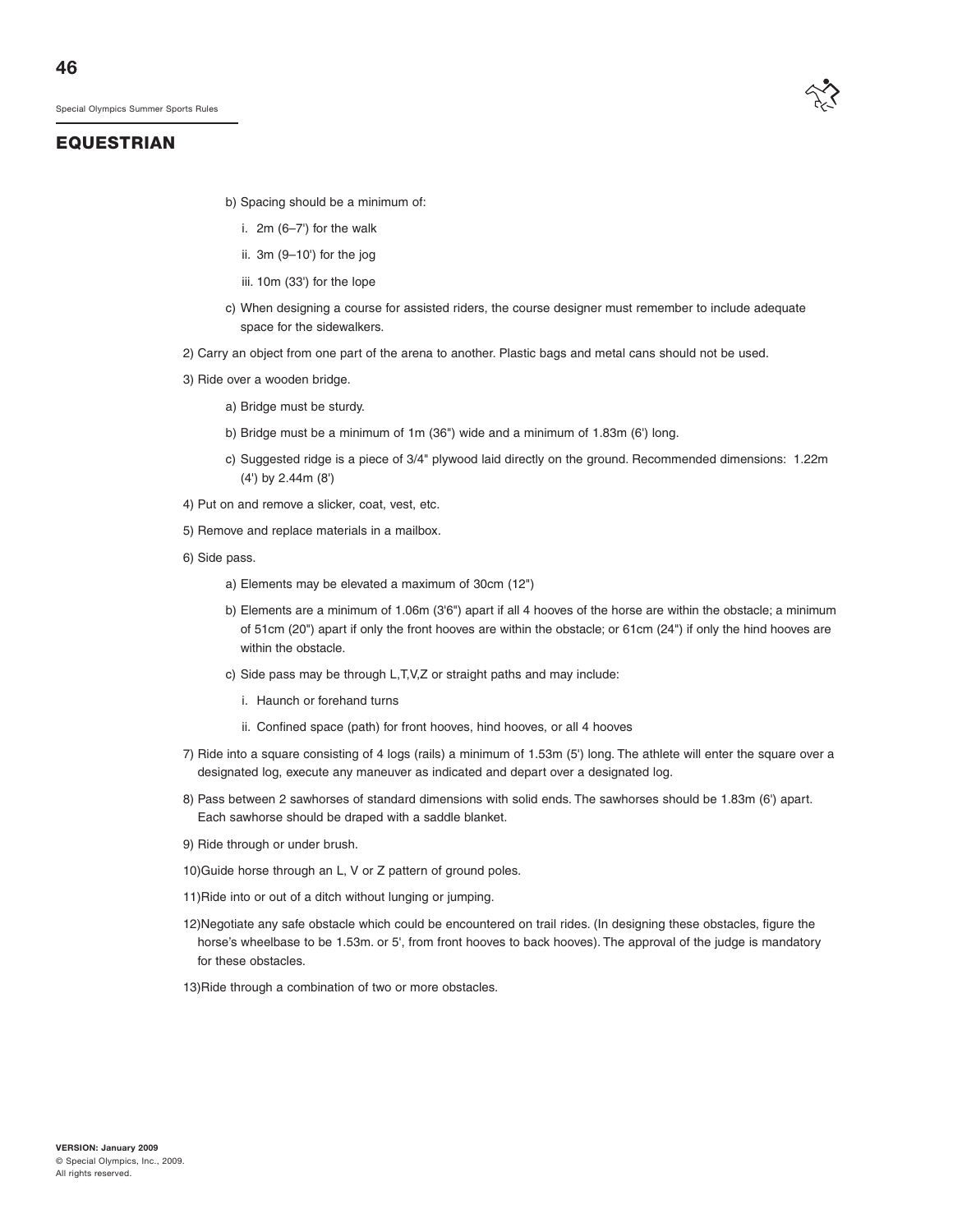

# **EQUESTRIAN**

**Trot-overs, Lope-overs and Walk-overs**

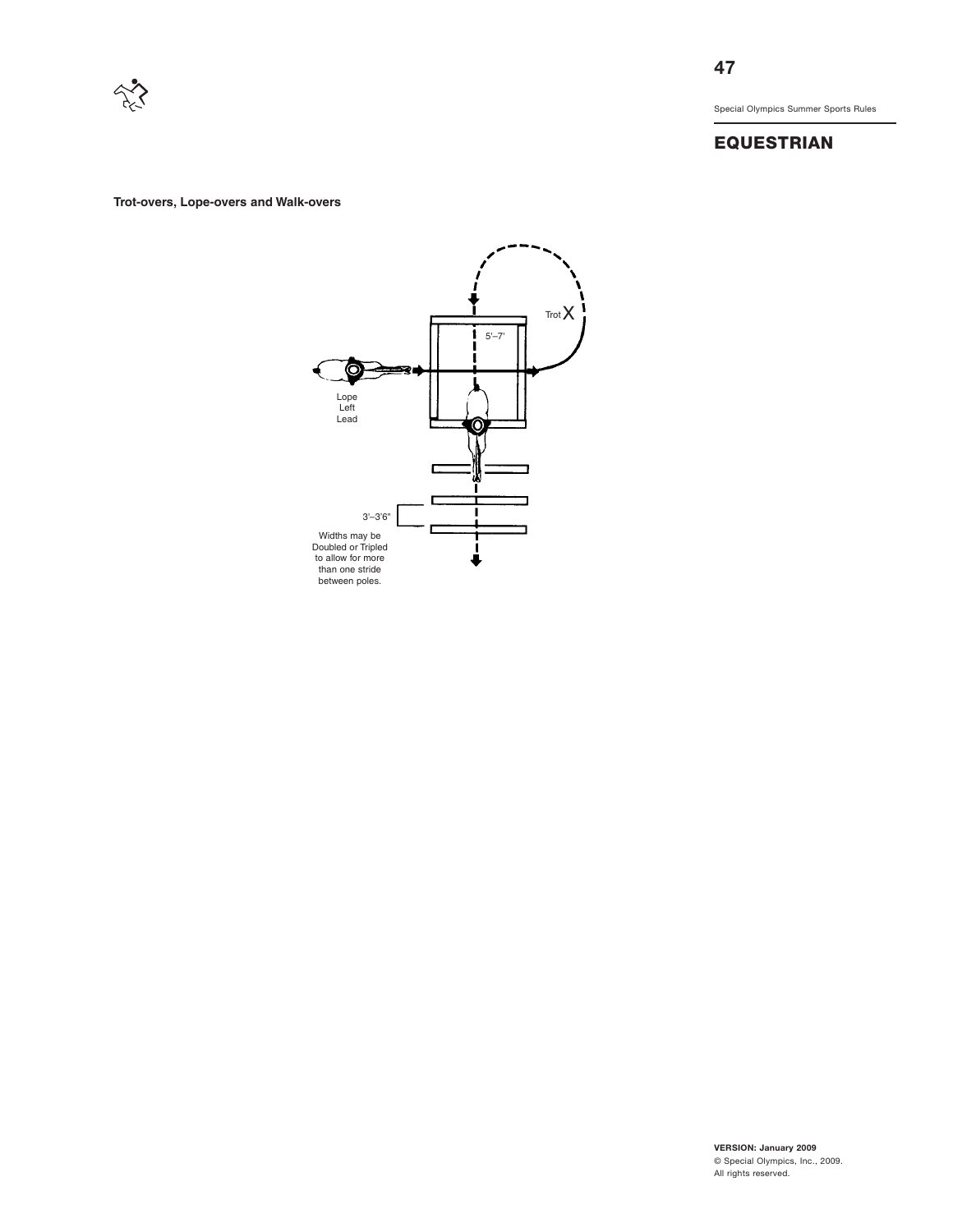# **EQUESTRIAN EQUESTRIAN**

**Variations of Sidepass**





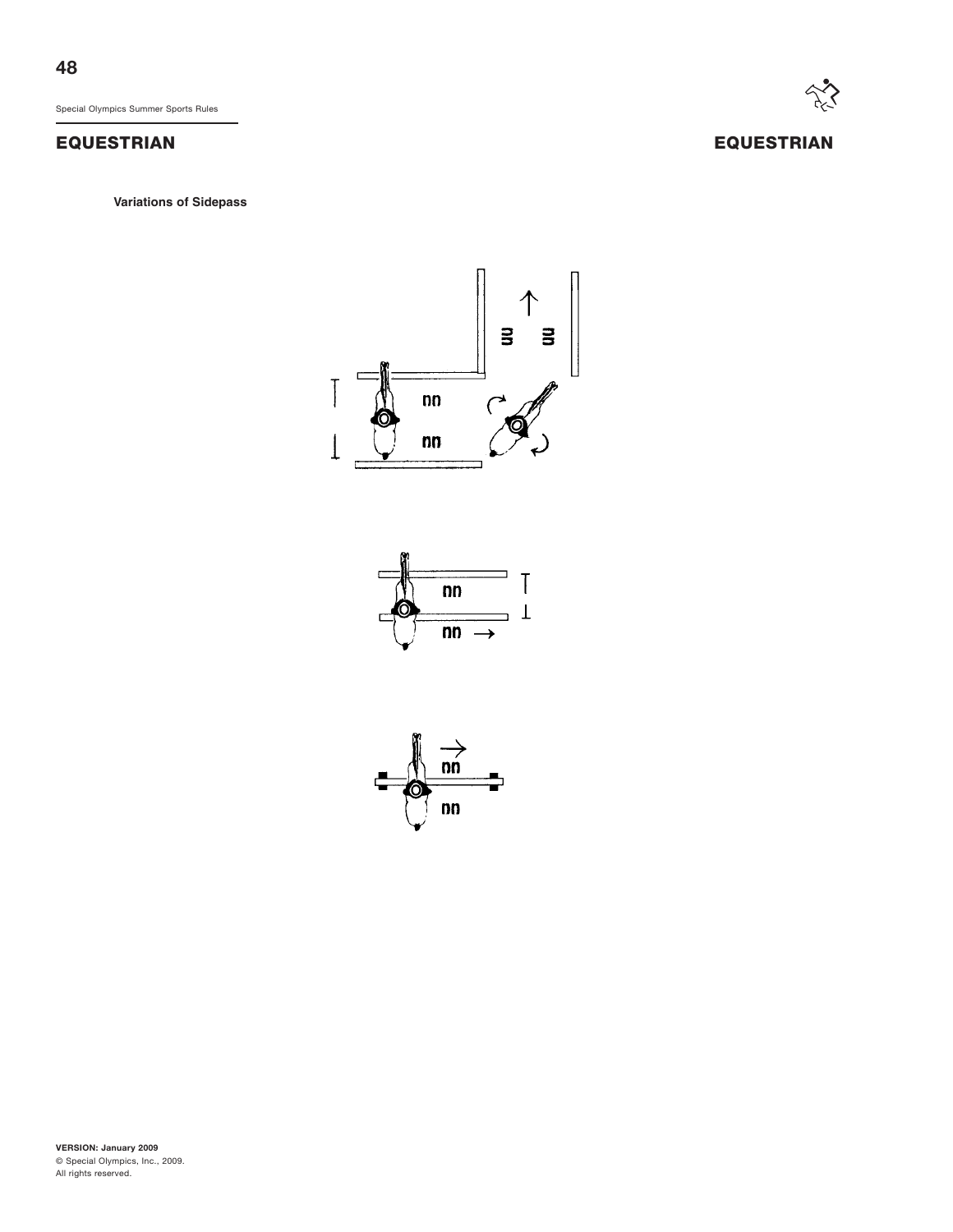

**49**

Special Olympics Summer Sports Rules

# **EQUESTRIAN**

**Variations of Sidepass**



**Variations of L Back-Through**



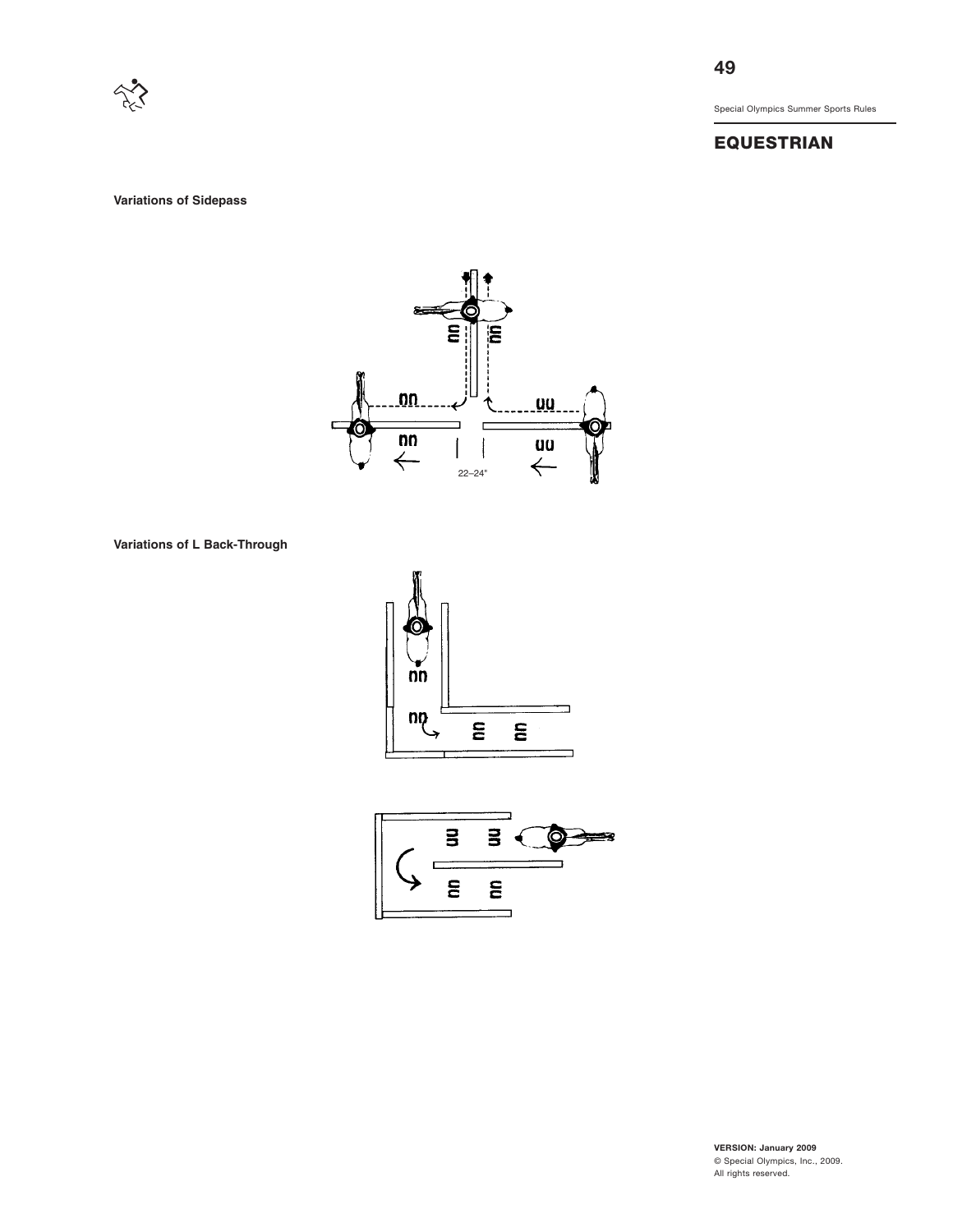# **EQUESTRIAN**

**Back-Through and Around Three Markers**



 $\sum_{i\geq 1}$ 



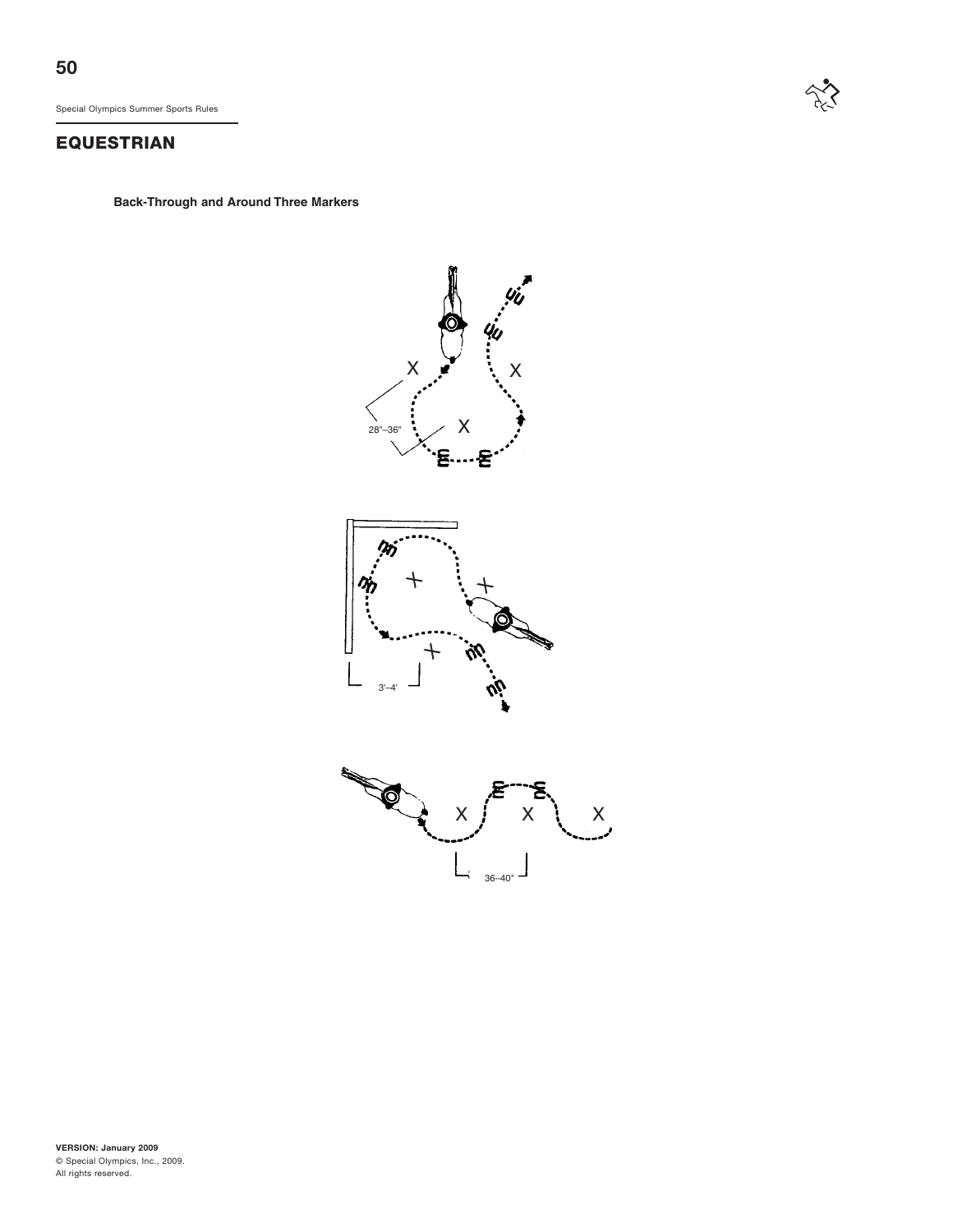

# **EQUESTRIAN**

**Back-Through and Around Three Markers**



**VERSION: January 2009** © Special Olympics, Inc., 2009. All rights reserved.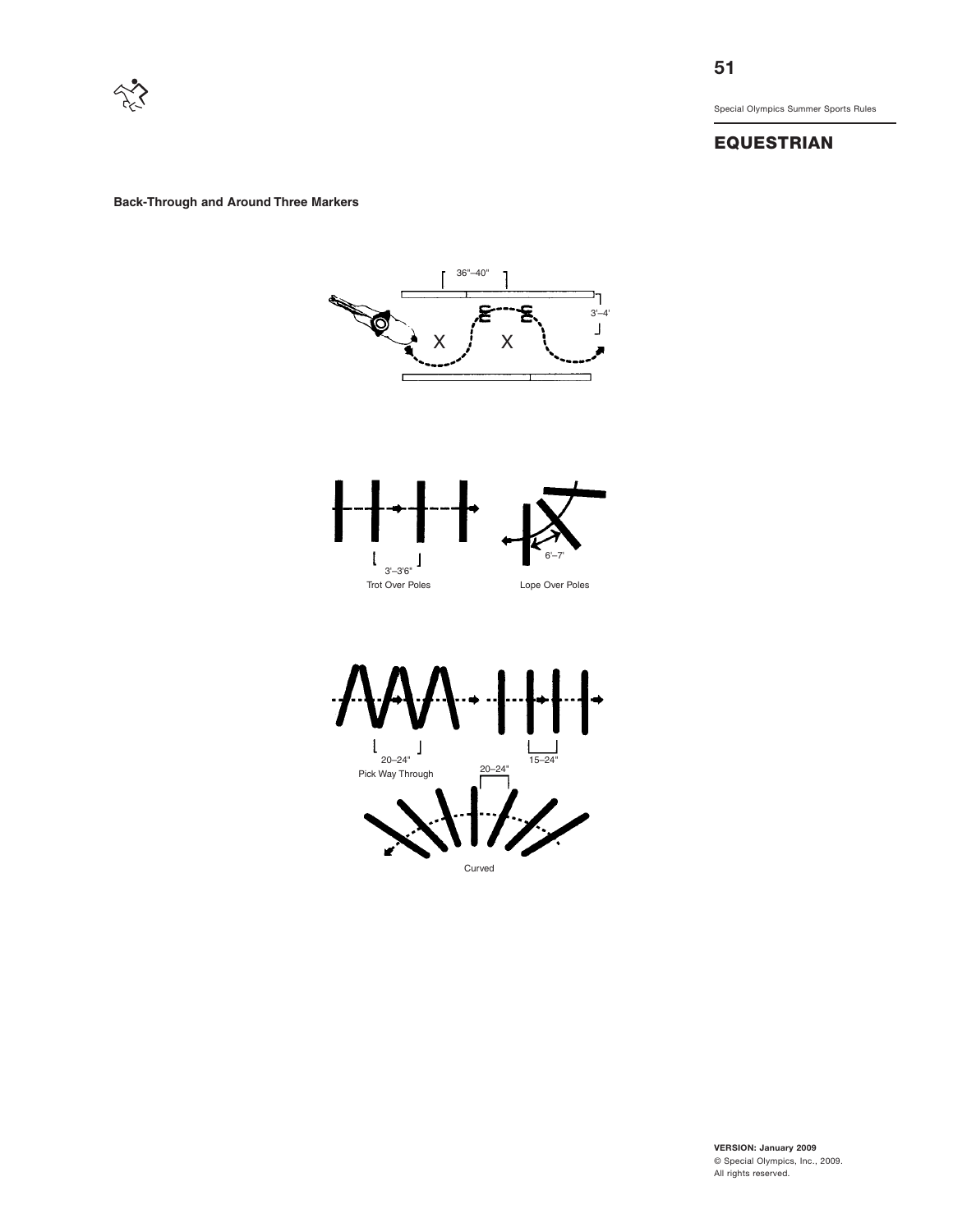## **EQUESTRIAN**

#### **PART 5—ENGLISH AND WESTERN EVENTS**

#### **SECTION A—GYMKHANA**

#### **1. General Information**

- a. Tack
	- 1) Saddles and bridles as required in Equitation classes.
	- 2) Prohibited equipment:
		- a) Lariat or reata
		- b) Hackamores
		- c) Tie-downs
		- d) Draw reins
		- e) Bosals
		- f) Wire, metal or rawhide device as part of leather chin strap
		- g) Shoes other than standard horse shoes
- b. Execution of Gymkhana Events
	- 1) All events are timed. The winner will be the competitor with the fastest time.
	- 2) Riders are required to start the course inside an enclosed ring and may not start until after all gates are closed and secured. Gates may not be opened until the rider has completed the course and returned to a walk or halt.
	- 3) Each athlete will begin from a running start. Time begins as the horse's nose crosses the starting line.
	- 4) Time is complete when the horse's nose crosses the finish line.
	- 5) A 5 second penalty will be added to the time for each of the following:
		- a) Knocking over a pole or barrel. (An athlete is allowed to touch a pole or barrel with his/her hand with no penalty as long as the pole or barrel stays upright.)
		- b) Each 3 strides over the allotted gait for that division.
	- 6) A disqualification will be assessed for the following:
		- a) Failure to follow the course.
		- b) Failure to cross the start/finish line between markers.
		- c) Failure to have the chin strap on the athlete's helmet properly fastened for the entire time he/she is in the arena.
		- d) Recrossing the start/finish line after completing the course.
		- e) Excessive use of a bat, crop, whip or rope, as determined by the judge.
	- 7) In the event of a tie, there will be a run-off using the same course. The competitor declared the winner in the run-off must re-run the pattern within 5 seconds of his/her original time or the run-off must be held again.
- c. Facilities and Set-up
	- 1) Whenever possible, starting line markers or electric timers should be placed against the arena wall.
	- 2) The start/finish line must be clearly marked.
	- 3) The course must be measured exactly.
- d. Judges forms—See following pages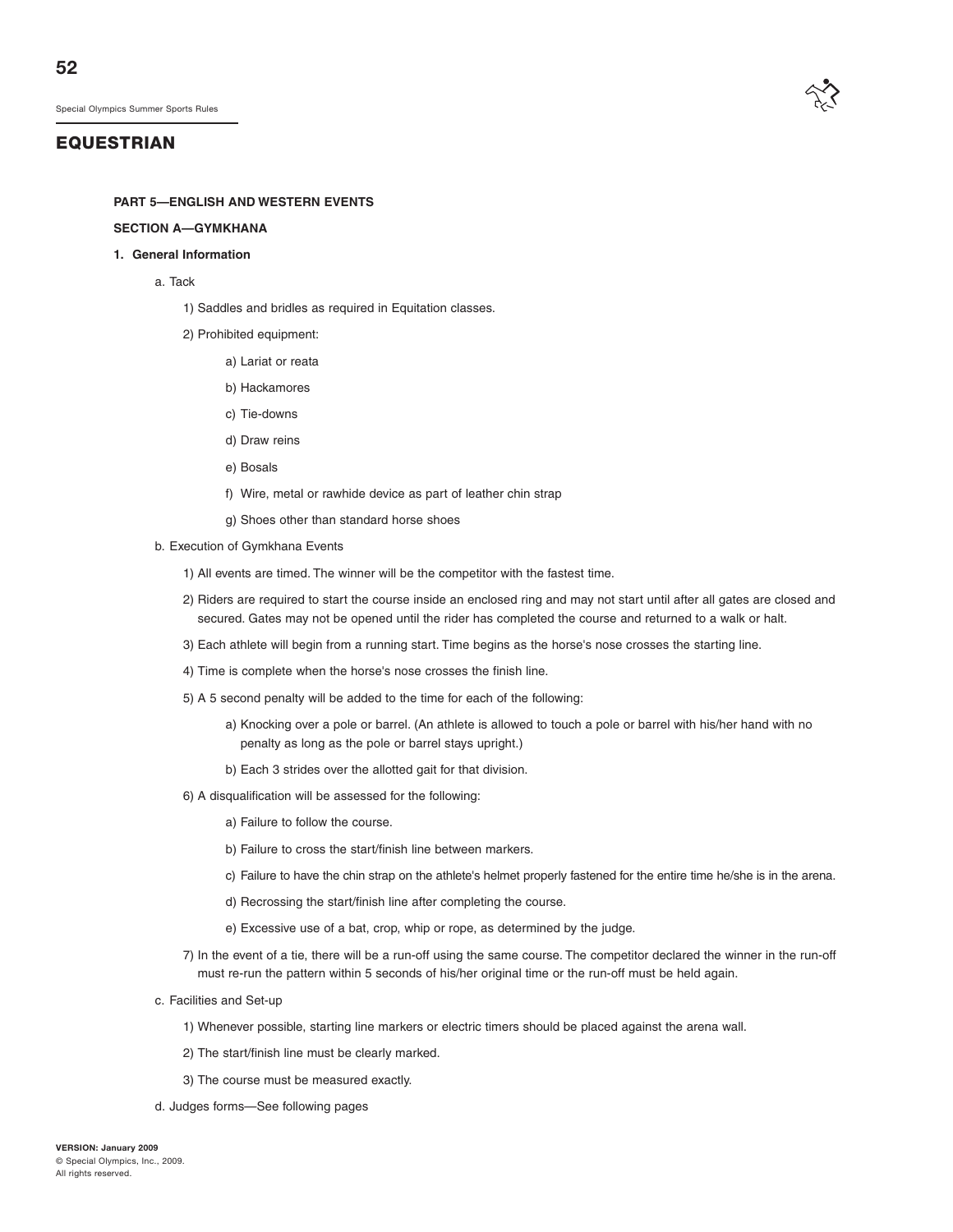

# **EQUESTRIAN**

#### **FIGURE OF 8/ BARREL RACING AND POLE BENDING JUDGES FORM**

Competition:

Date:

| <b>Athlete Name and Number</b><br><b>Horse Name and Number</b> | Course | <b>Time</b> | <b>Penalty Seconds</b> | <b>Total</b> | <b>Place</b> |
|----------------------------------------------------------------|--------|-------------|------------------------|--------------|--------------|
|                                                                |        |             |                        |              |              |
|                                                                |        |             |                        |              |              |
|                                                                |        |             |                        |              |              |
|                                                                |        |             |                        |              |              |
|                                                                |        |             |                        |              |              |
|                                                                |        |             |                        |              |              |
|                                                                |        |             |                        |              |              |
|                                                                |        |             |                        |              |              |
|                                                                |        |             |                        |              |              |

Course: Off the course means disqualification.

Judges Signature: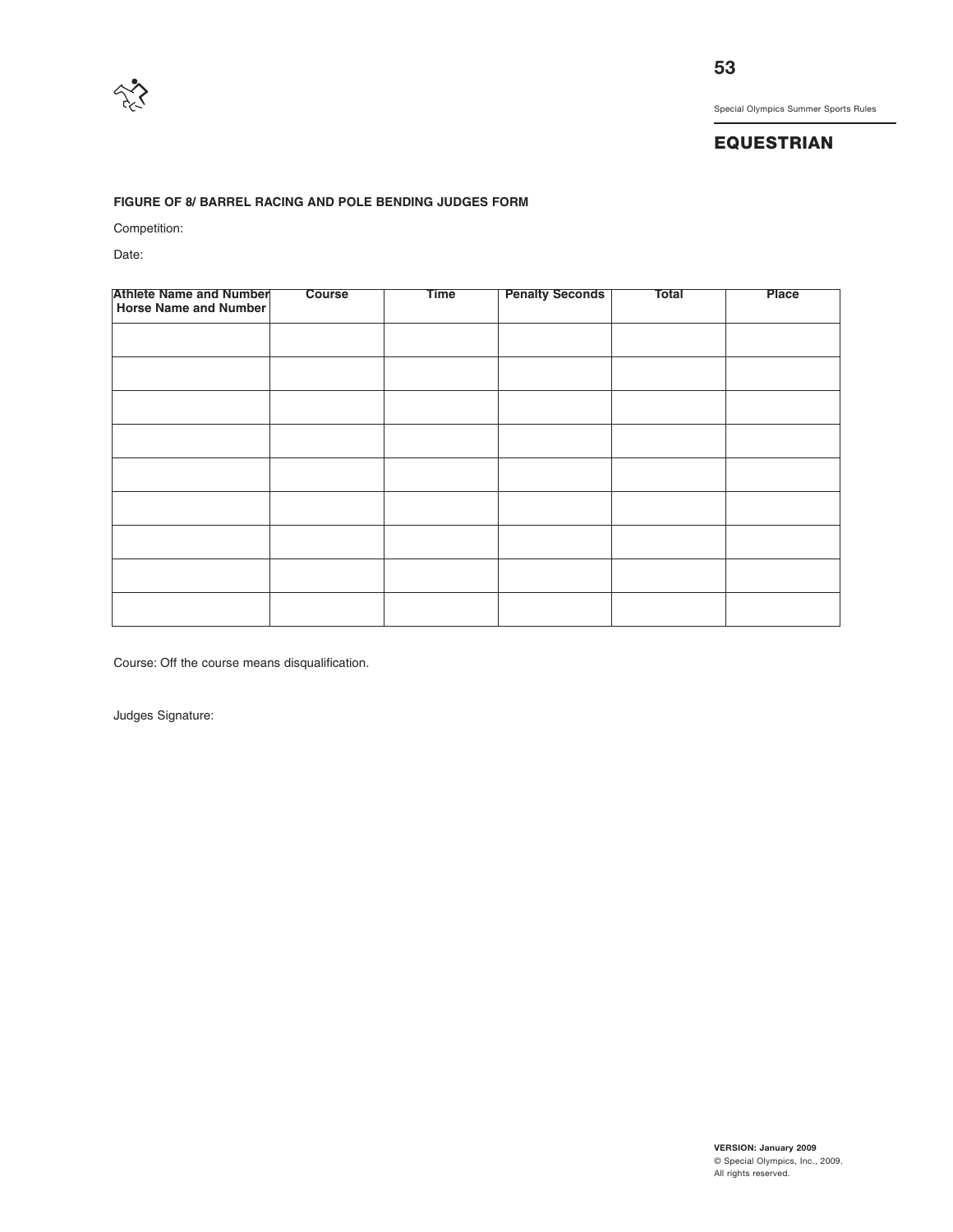# **EQUESTRIAN**

#### **TEAM RELAY JUDGES FORM**

Competition:

Date:

| <b>Team Number</b>      | <b>Athletes Names</b><br>and Numbers | Course | <b>Penalty</b><br>Seconds | <b>Time</b> | Total | Place |
|-------------------------|--------------------------------------|--------|---------------------------|-------------|-------|-------|
| T                       |                                      |        |                           |             |       |       |
|                         |                                      |        |                           |             |       |       |
|                         |                                      |        |                           |             |       |       |
| $\overline{2}$          |                                      |        |                           |             |       |       |
|                         |                                      |        |                           |             |       |       |
|                         |                                      |        |                           |             |       |       |
|                         |                                      |        |                           |             |       |       |
| $\overline{3}$          |                                      |        |                           |             |       |       |
|                         |                                      |        |                           |             |       |       |
|                         |                                      |        |                           |             |       |       |
| $\overline{4}$          |                                      |        |                           |             |       |       |
|                         |                                      |        |                           |             |       |       |
|                         |                                      |        |                           |             |       |       |
| $\overline{5}$          |                                      |        |                           |             |       |       |
|                         |                                      |        |                           |             |       |       |
|                         |                                      |        |                           |             |       |       |
| $6\overline{6}$         |                                      |        |                           |             |       |       |
|                         |                                      |        |                           |             |       |       |
|                         |                                      |        |                           |             |       |       |
|                         |                                      |        |                           |             |       |       |
| $\overline{7}$          |                                      |        |                           |             |       |       |
|                         |                                      |        |                           |             |       |       |
|                         |                                      |        |                           |             |       |       |
| $\overline{\mathbf{8}}$ |                                      |        |                           |             |       |       |
|                         |                                      |        |                           |             |       |       |
|                         |                                      |        |                           |             |       |       |
|                         |                                      |        |                           |             |       |       |

Course: Off the course means disqualification.

Judges Signature:

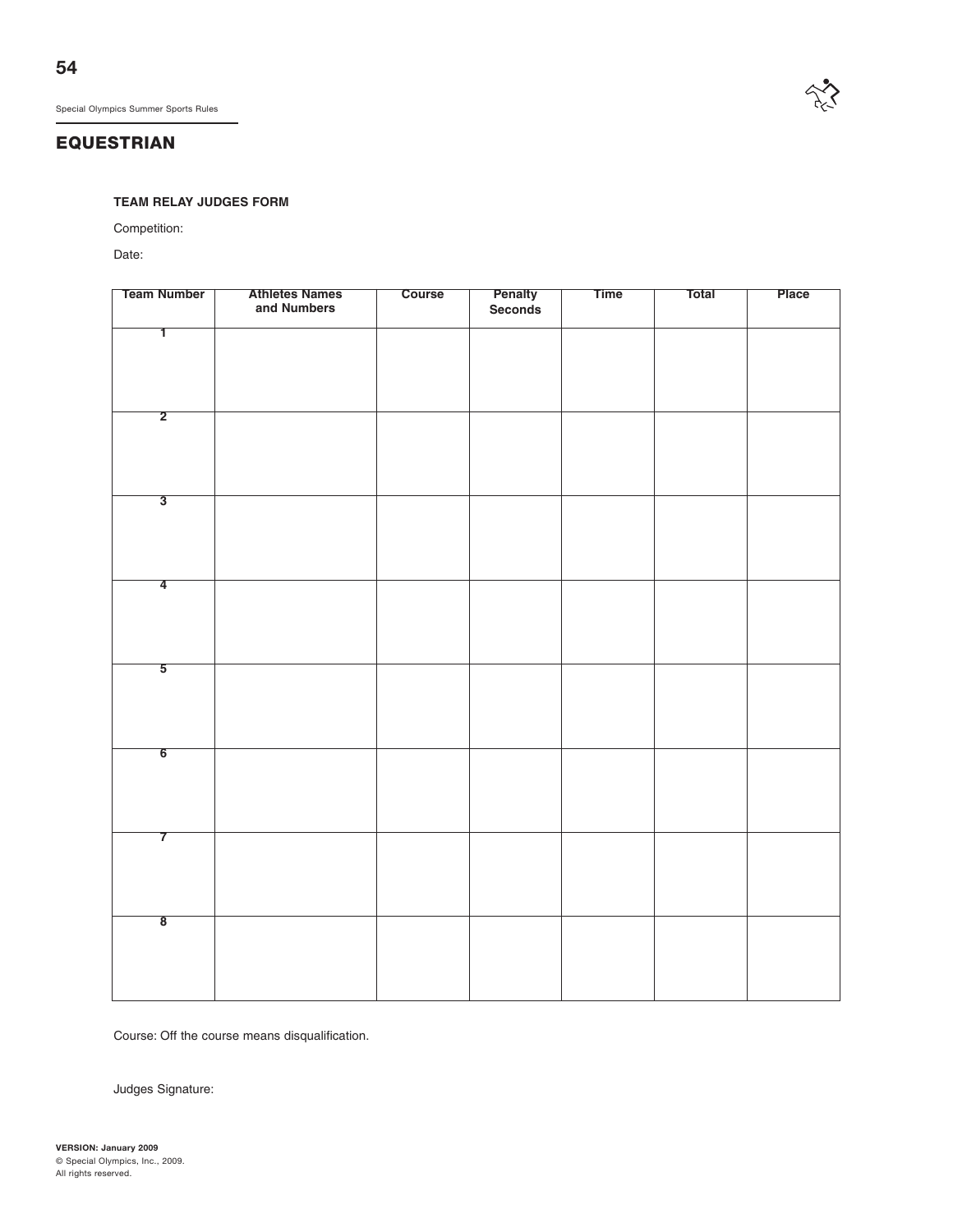

#### **EQUESTRIAN**

#### **2. Pole Bending**

| Event        | vo | ◡  | DЭ<br><b>BSP</b> | וס<br><b>BIP</b> | AP  |
|--------------|----|----|------------------|------------------|-----|
| Pole Bending | N0 | ΝO | <b>NO</b>        | Yes              | Yes |

- a. Facilities and Set-up
	- 1) There should be one person at the arena who is responsible for moving a pole which is knocked down. So as not to disturb or interfere with the rider, that person should wait until the rider is a long distance away and then move the pole quickly.
	- 2) The pole bending pattern is to be run around 6 poles set in a straight line.
	- 3) Each pole is to be 6.4m (21') apart. The first pole should be 6.4m (21') from the start line.
	- 4) Poles should be set on top of the ground at a minimum of 1.83m (6') in height. The base can be no larger than 37cm (14") in diameter.



- b. Execution of the course—A horse may start either to the right or to the left of the first pole and then run the remainder of the pattern accordingly. These instructions are written for a horse starting to the right of the first pole.
	- 1) At the signal from the starter, the athlete will:
		- a) Run down the right side of the poles to the last pole in the line.
		- b) Turn the last pole to the left.
		- c) Weave the poles, passing them alternately right to left until reaching the first pole.
		- d) Turn the first pole to the right.
		- e) Weave the poles, passing alternately left then right until reaching the last pole.
		- f) Turn the last pole to the left and run straight down the line of poles and cross the finish line.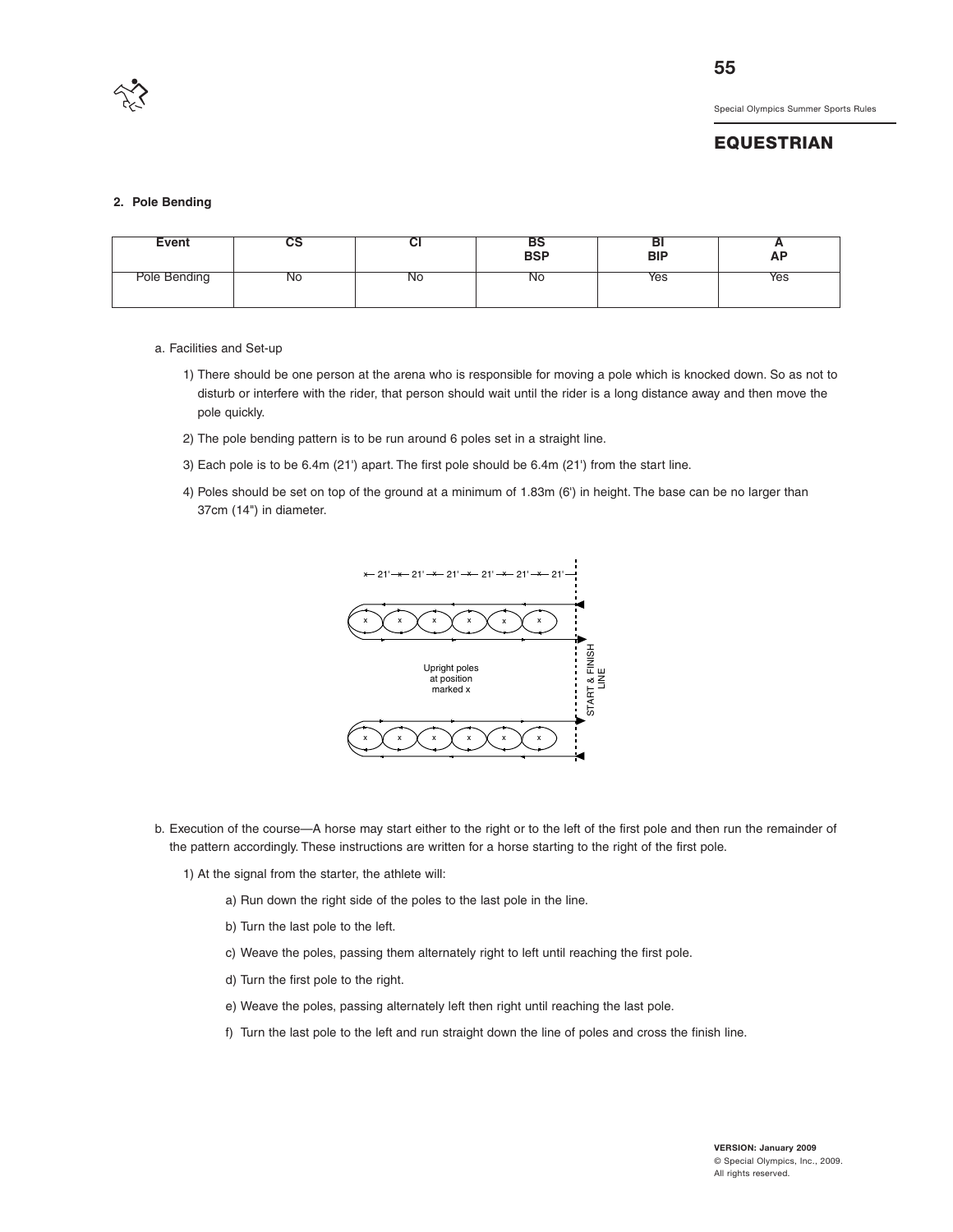

#### **3. Barrel Racing**

| <b>Event</b>         | uo | v  | כם<br><b>BSP</b> | DI<br><b>BIP</b> | <u>n</u><br><b>AP</b> |
|----------------------|----|----|------------------|------------------|-----------------------|
| <b>Barrel Racing</b> | No | No | <b>NO</b>        | Yes              | Yes                   |

#### a. Facilities and Set-up

- 1) Three barrels are set in a triangle, using the following measurements:
	- a) Barrels 1 and 2 are set 27.43m (90') apart and 18.29m (60') from the start/finish line.
	- b) Barrel 3 is set in the center (as the top of a triangle) 32m (105') away from barrels 1 and 2. See layout diagram.
- 2) If the course is too large for the available space, the pattern should be reduced in increments of 4.57m (15') until it fits into the arena. Remember to leave adequate space between barrels and any obstacles. The distance from Barrel 3 to the finish line need not be reduced by these increments if there is sufficient room for the horse to stop.
- 3) When measuring the area for the barrel course, remember to leave ample room for horses to complete their turns. Allow at least 13.77m (25') from the start/finish line to the end of the arena.
- 4) Upright poles should mark the start/finish line.
- 5) Brightly colored 55 gallon plastic or metal drums may be used.



- b. Execution of the course—The barrel course may be run either right or left. The instructions are written right.
	- 1) At a signal from the starter, the athlete will:
		- a) Run barrel number 1, passing to the left of it and completing an approximately 360 degree turn around it.
		- b) Go to barrel number 2, passing to the right of it and completing a slightly more than 360 degree turn around it.
		- c) Go to barrel number 3, passing to the right of it and completing an approximately 360 degree turn around it.
		- d) Then, sprint to the finish line, passing between barrels 1 and 2.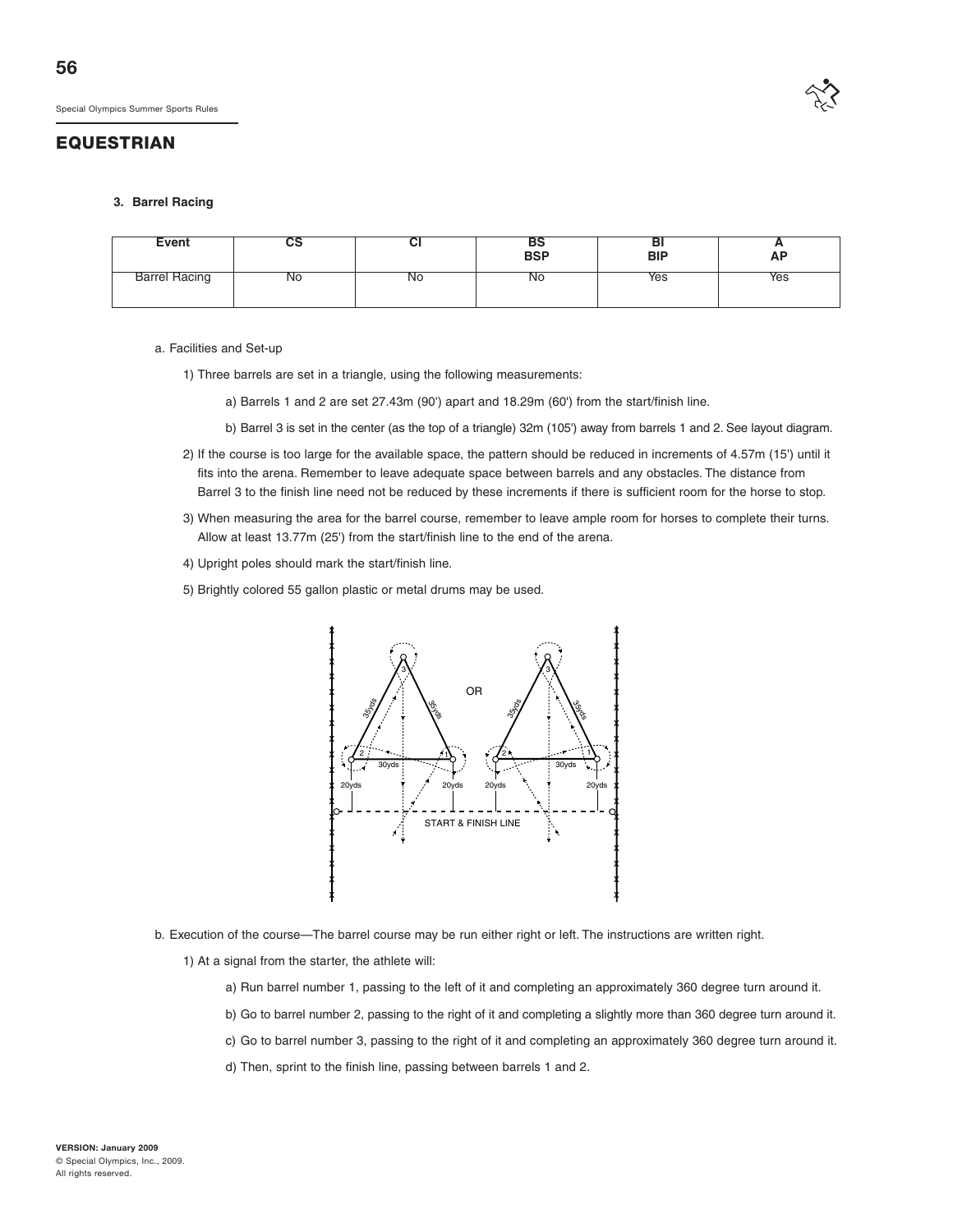

#### **EQUESTRIAN**

#### **4. Fugure of 8**

| Event       | və | ◡         | --<br>BS<br>BSP | ים<br><b>BIP</b> | <u>r</u><br><b>AP</b> |
|-------------|----|-----------|-----------------|------------------|-----------------------|
| Figure of 8 | N0 | <b>NO</b> | <b>NO</b>       | Yes              | Yes                   |

#### a. Facilities and Set-up

- 1) The start/finish line should be designated by 2 upright markers 6.1m (20') apart.
	- a) The markers are set 3.5m (10') on each side of the centerline. They must be short enough not to interfere with the electric timer.
- 2) The first and second poles marking the centerline are 13m (40') from the start/finish line, making them a total of 25m (80') apart.



- b. Execution of the course—The course may be run starting at either end. The rider may turn either right or left first, as long as the Figure of 8 is complete. The instructions are written turning right first.
	- 1) At a signal from the starter, the athlete will:
		- a) Start by crossing the centerline between the upright markers and then, run to the second pole.
		- b) Turn around the second pole to the right.
		- c) Run to the first pole.
		- d) Turn around the first pole to the left, making the Figure of 8.
		- e) Complete the course by running back across the start/finish line.
	- 2) Disqualifications:
		- a) Failure of the athlete to cross over the start/finish line between the markers before

turning the second pole.

- b) Failure of the athlete to cross over the start/finish line after turning the second pole and going to the first pole.
- c) Knocking over a marker indicating the start/finish line.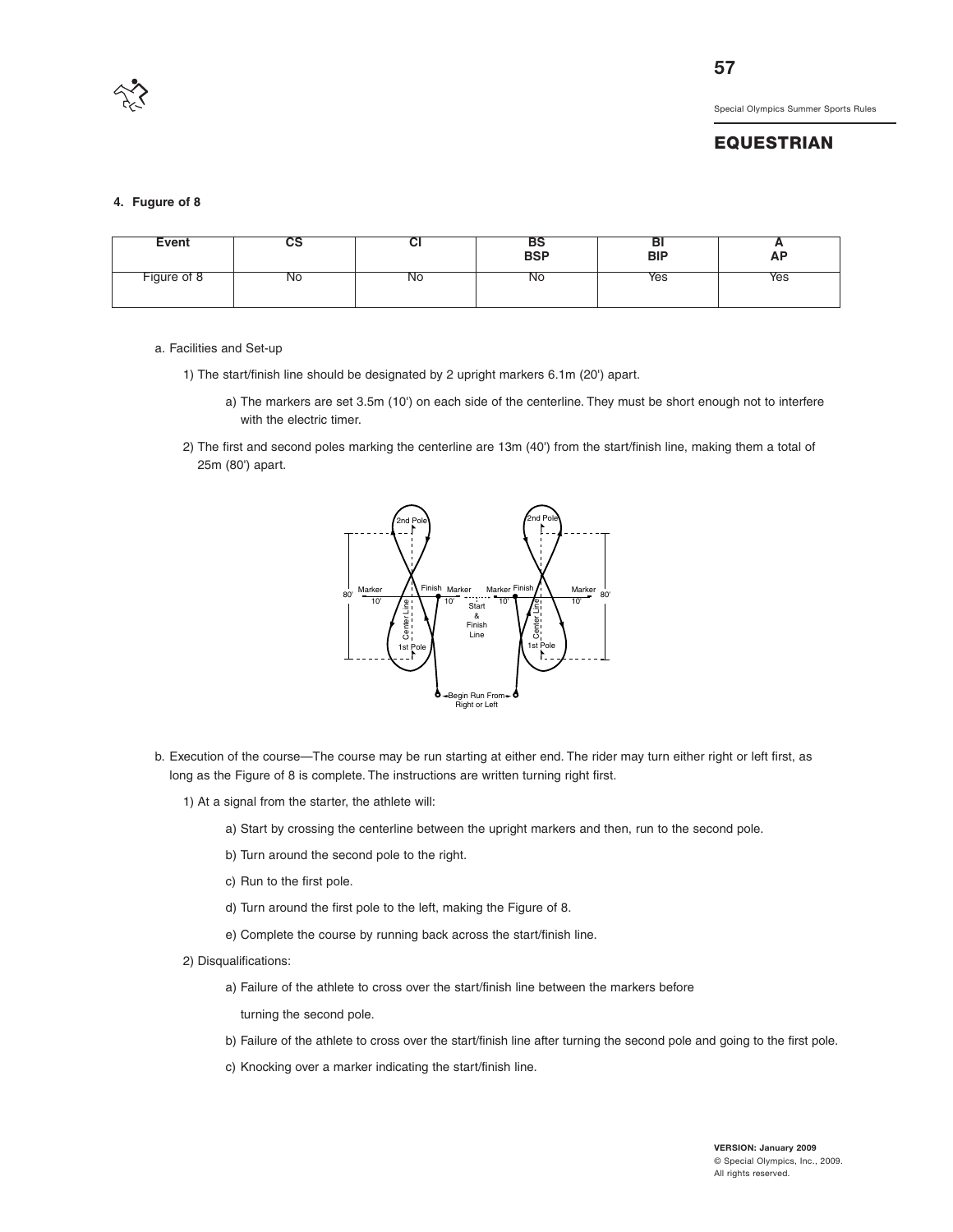

#### **5. Team Relays**

| Event             | uə  | u   | BSP | na<br>BIP | Ð<br><b>AP</b> |
|-------------------|-----|-----|-----|-----------|----------------|
| <b>Feam Relay</b> | Yes | Yes | Yes | Yes       | Yes            |

#### a. General Information

- 1) There is no canter at Level A. These riders perform Team Relay in trot.
- 2) Teams in a division must be equal in number with either 2, 3 or 4 riders. The competition management must indicate this in the entry information or the Coaches Handbook.
- 3) If it can be done safely, two teams may compete at the same time.
- 4) The clock is started when the nose of the team's first mount crosses the starting line.
- 5) The clock is stopped when the nose of the team's last mount crosses the finish line.
- 6) Batons are prohibited. Riders go when the nose of the previous horse crosses the line.
- 7) Horse handlers, if used, must walk behind the horse's nose. If the horse handler passes the horse's nose at any time, that rider must make a circle at a walk before continuing.
- 8) Riders entering without a team may draw for partners.
- b. Facilities and Set-up
	- 1) Depending on course design, the course should be a total of 30m (98' 5") long for the walk-only division and a total of 50m (164') long for the trot-only division.
	- 2) Suggested relay patterns are to use the barrel, pole or figure 8 stake race or to simply race a straight line.

#### **Team Relay Example**

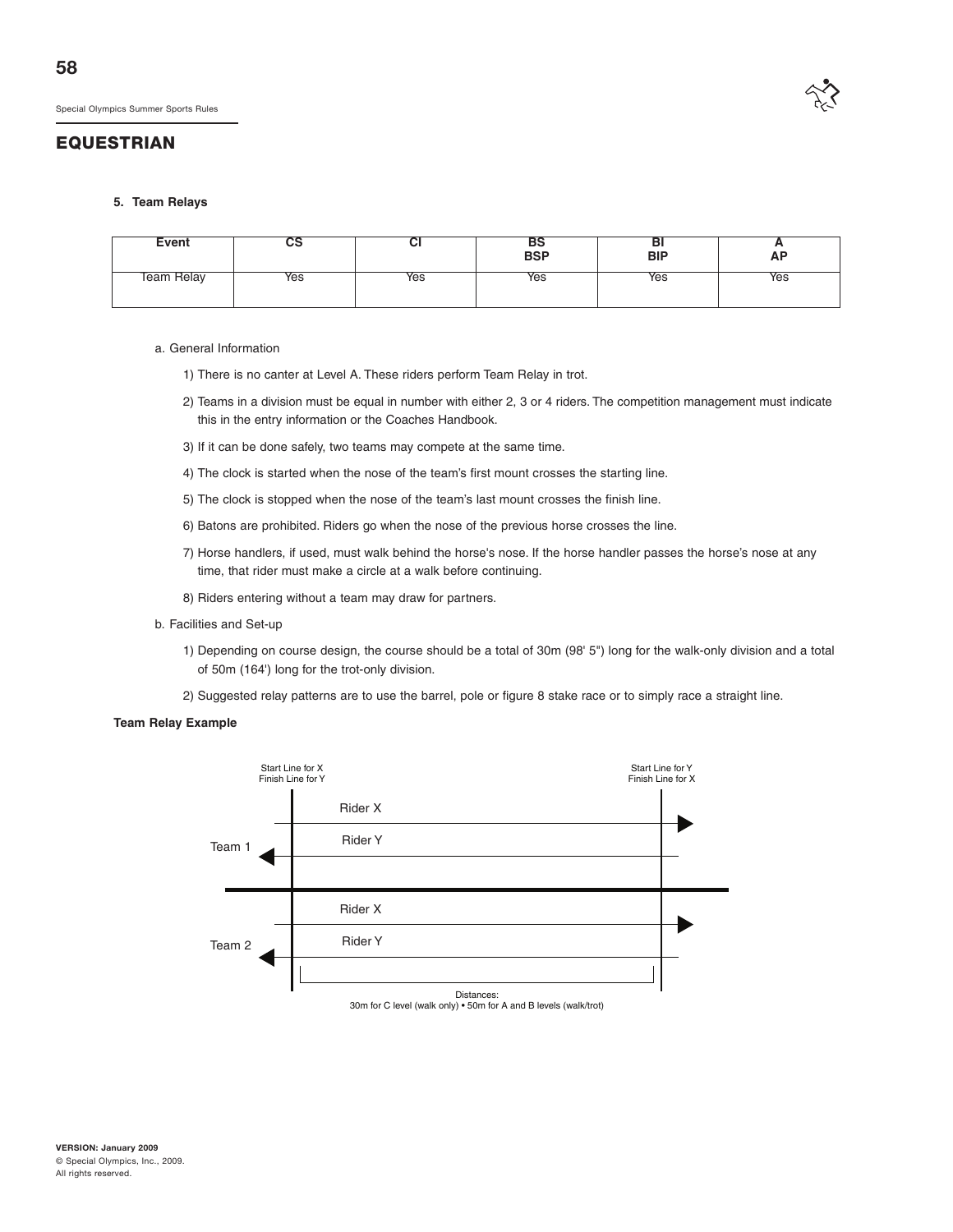

#### **EQUESTRIAN**

#### **SECTION B—SHOWMANSHIP**

#### **1. General Information**

- a. The emphasis in the Showmanship class should be on the athlete's ability to handle and show the horse, with safety as the main consideration. The horse is merely a prop to show the ability of the showman.
- b. Athletes showing horses under Western Tack Style may use a halter and lead shank made of leather or nylon. Chain leads are acceptable. Western attire, including an approved safety helmet, is appropriate.
- c. Athletes showing horses under English Tack Style may use a suitable English bridle or halter of either leather or nylon. (See English Equitation rules for acceptable bridles.) English attire, including an approved safety helmet, is appropriate.
- d. The Quarter method of showmanship will be used. The following suggested guidelines of movement are meant to serve as an illustration of movement around the horse while showing in Showmanship classes and are for the exhibitors'/coaches' information.
	- 1) Imaginary lines bisect the horse into 4 equal parts, as seen in the figure. (Note: The quadrants will be numbered I, II, III and IV for ease of identification).
		- a) One line runs across the horse just behind the withers.
		- b) The other imaginary line runs from head to tail.
	- 2) The athlete should move around the horse in the following manner:
		- a) When the judge is in I, the handler should be in IV.
		- b) As the judge moves to II, the handler should move to I.
		- c) When the judge moves to III, the handler moves to IV.
		- d) As the judge moves up the horse to IV, the handler returns once more to I.
	- 3) This method of showmanship is based on safety, as the handler can keep the horse's hindquarter from swinging toward the judge should the horse become fractious.
- e. Show management must post individual test patterns a minimum of one hour before the class is to be held.
- f. The following maneuvers are considered acceptable elements for individual test patterns:
	- 1) Lead the horse at a walk or jog/trot
	- 2) Back in a straight or curved line
	- 3) Halt
	- 4) Pivot or turn—quarter, half or full (360 degrees)
	- 5) Set up square



**VERSION: January 2009** © Special Olympics, Inc., 2009. All rights reserved.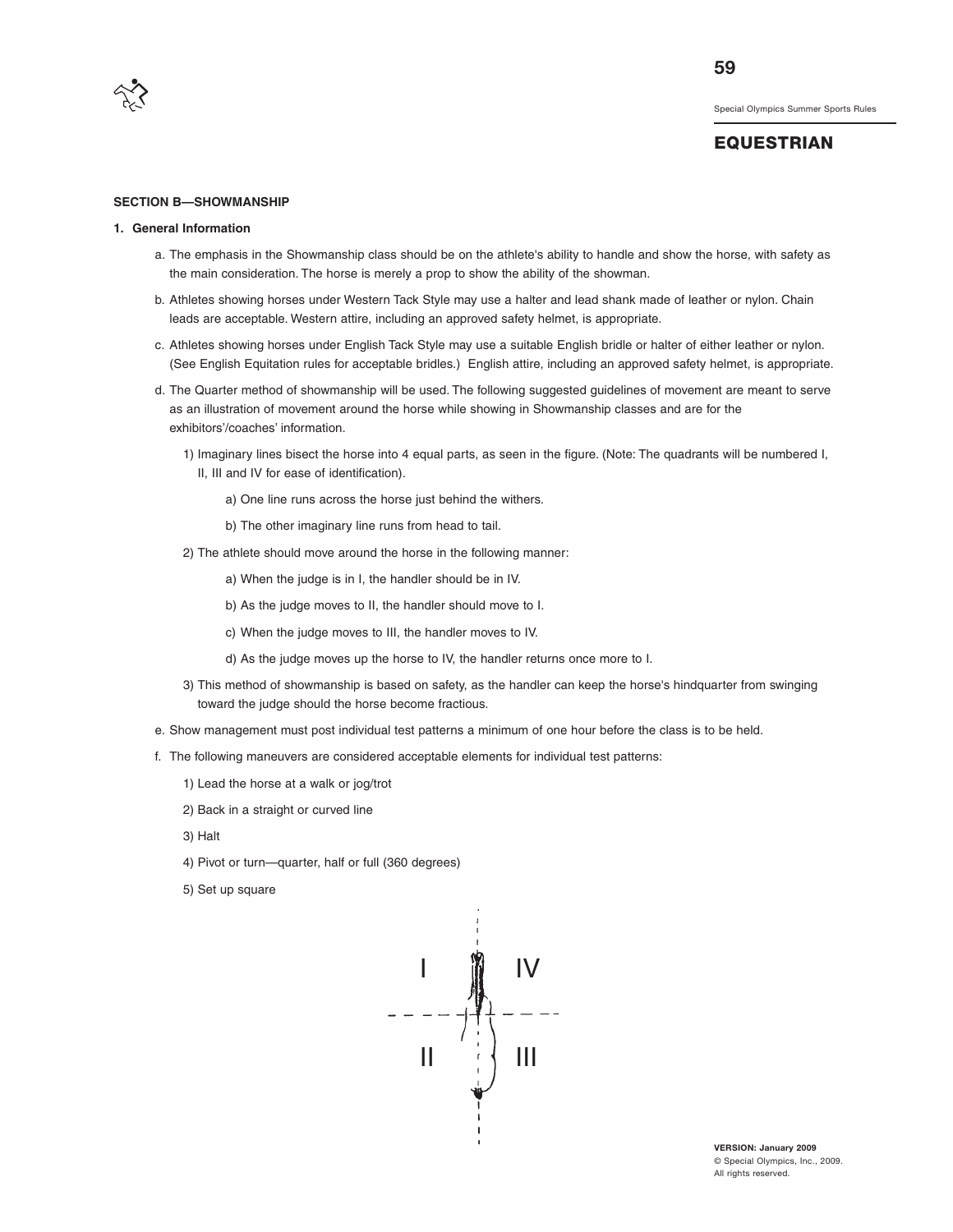#### **2. Class Routine**

- a. Enter the arena in a counter clockwise direction (unless otherwise directed by the judge), leading the horse at an alert walk. Note: The horse should lead readily at the walk or trot.
- b. After the class has been lined up, the judge will call on each exhibitor to move his/her horse individually. When moving the horse, be sure the judge gets a clear, unobstructed view of the horse's action.

#### **3. Judging**

- a. Appearance of thw horse and exhibitor: 20 points
	- 1) Grooming of the horse
		- a) Clean, well brushed hair coat (Dust and stains are objectionable).
		- b) Areas which must be clean: around the eyes, ears, muzzle, nostrils, between the legs and around the tail.
		- c) Mane, tail, forelock and wither tufts must be clean and free of tangles. It is prohibited to use any ornaments on the aforementioned. Manes, forelocks, and wither tufts may be English or Western braided if the exhibitor so desires.
	- 2) Trimming of the horse
		- a) Manes may be roached, but the forelock and wither tufts must be left.
		- b) The inside of the ears may be clipped.
		- c) Long hair on the jaw, legs and pasterns should be clipped.
	- 3) Tack
- a) Tack should be neat, clean and in good repair.
- b) Horses shown Western must be in a halter of nylon or leather.
- c) Horses shown English may be in either a bridle or halter of leather or nylon
- 4) Appearance of the exhibitor
	- a) Clothes and person—neat and clean.
	- b) Appropriate Western tack-style clothes.
	- c) Appropriate English tack-style clothes. Jackets are optional.
- b. Showing the horse in the ring: 60 points
	- 1) Leading: 40 points
		- a) The athlete should lead from the left side of the horse with the lead shank/reins held in the right hand about 2–3cm (8–12") from the halter/bit. (Smaller athletes may need a longer hold.) The athlete should not hold the chain part of the shank. It is at the judge's discretion whether to penalize for this.
		- b) The athlete should stay in position by the left side of the horse's head, "eye to eye" with the horse. The athlete should not touch the horse with his/her hands or feet.
		- c) Excess lead shank/rein should be held safely and neatly in the left hand. A tightly coiled/rolled lead shank or reins wrapped around the athlete's left hand will be cause for points to be deducted from the athlete's score.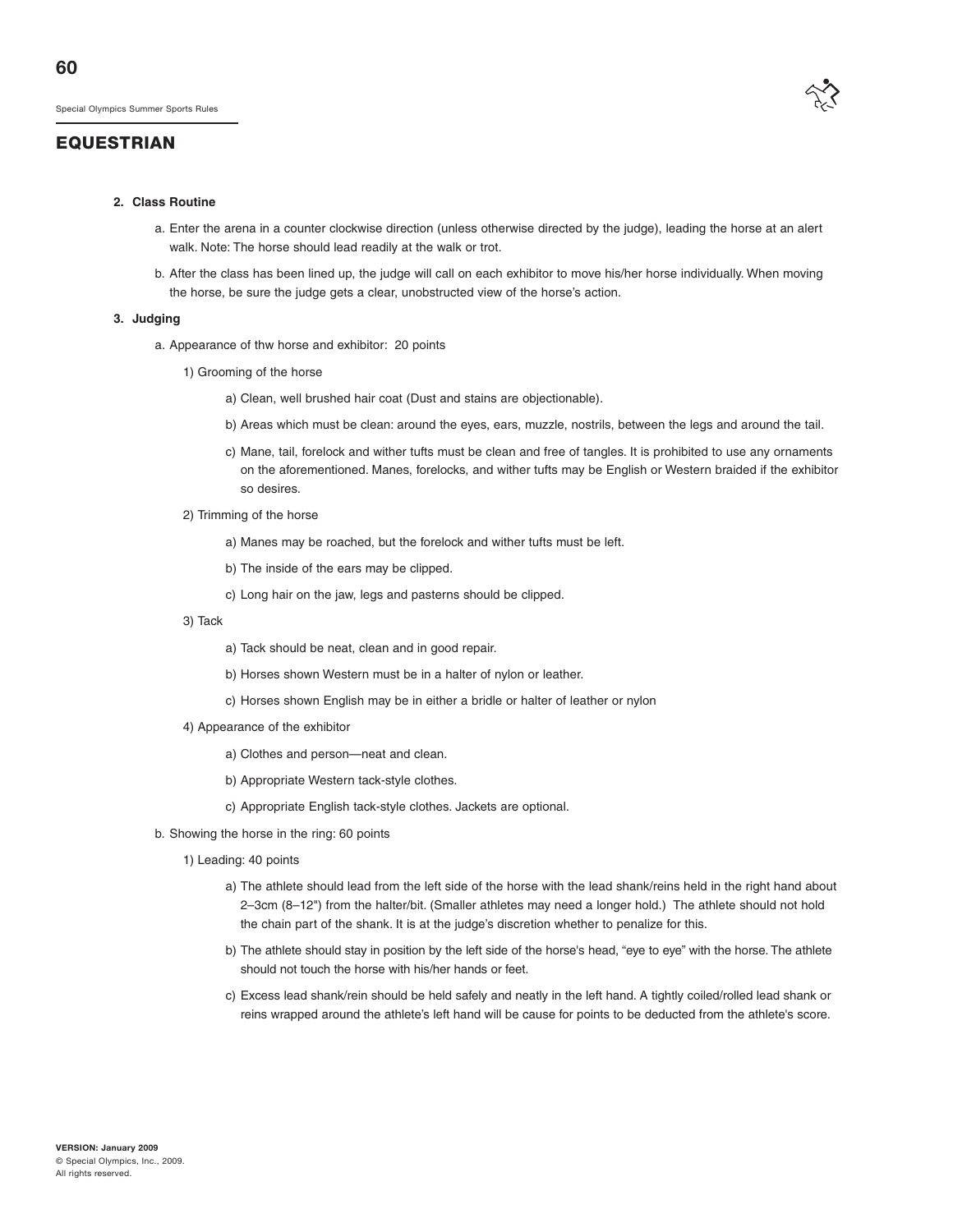

**61**

- d) A loose, flapping lead shank or rein will be considered a fault.
- e) Emphasis should be placed on the light control of the horse with a minimum of pressure on the lead shank/reins, to allow the horse to hold its head naturally. The horse should move out and continue readily, freely and quietly at the walk and jog/trot, with a minimum of urging by the athlete.
- f) It is permissible for the athlete to pass between the horse and the judge as the judge moves around the animal, but the athlete should avoid blocking the judge's view beyond the movement required to step between the horse and the judge. The athlete should step quickly and quietly to the zone where both horse and judge can be observed.
- g) All pivot turns of 90 degrees or larger should be executed to the right.
- h) It is to be remembered that the athlete is also being judged on safety. The athlete should not crowd the competitor next to him/her when positioned in a side by side line up or in front of him/her when lined up head to tail.
- i) If the judge or ringmaster requests a change in position, the athlete should first look around to see that the nearby competitors have their horses under control, then move out promptly as indicated.
- 2) Posing: 20 points
	- a) When posing the horse, the athlete should stand facing, but not directly in front of, the horse. The athlete should always be in a position where he/she can keep an eye on the judge.
	- b) The athlete should pose the horse with his feet squarely under him, using the lead shank/reins to achieve the pose, never kicking a horse's leg into position.
	- c) When the judge is observing other horses, the athlete should let his/her horse stand if it is posed reasonably well.
	- d) The athlete should be natural. Over showing, undue fussing and maneuvering are objectionable.
- c. Poise alertness and merits: 20 points
	- 1) Athlete's awareness of the position of the judge at all times.
	- 2) Athlete shows the horse at all times and is not distracted by persons and things outside of the ring. He/she shows the entire time, until the class has been placed and excused from the ring.
	- 3) Athlete remains attentive for any instructions from the judge or ringmaster and cooperates readily with them.
	- 4) Athlete is businesslike, yet friendly and courteous, while maintaining sportsmanlike conduct towards officials and other competitors.

#### **4. Faults**

- a. Poorly groomed, trimmed horse
- b. Improper position of exhibitor during inspection or while leading the horse
- c. Changing of hands on lead, continuous holding of chain, lead dragging the ground
- d. Failure to set the horse up squarely for inspection or taking excessive time to do so
- e. Backing or leading crooked
- f. Maneuvers not performed at designated markers
- g. Touching the horse
- h. Severe disobedience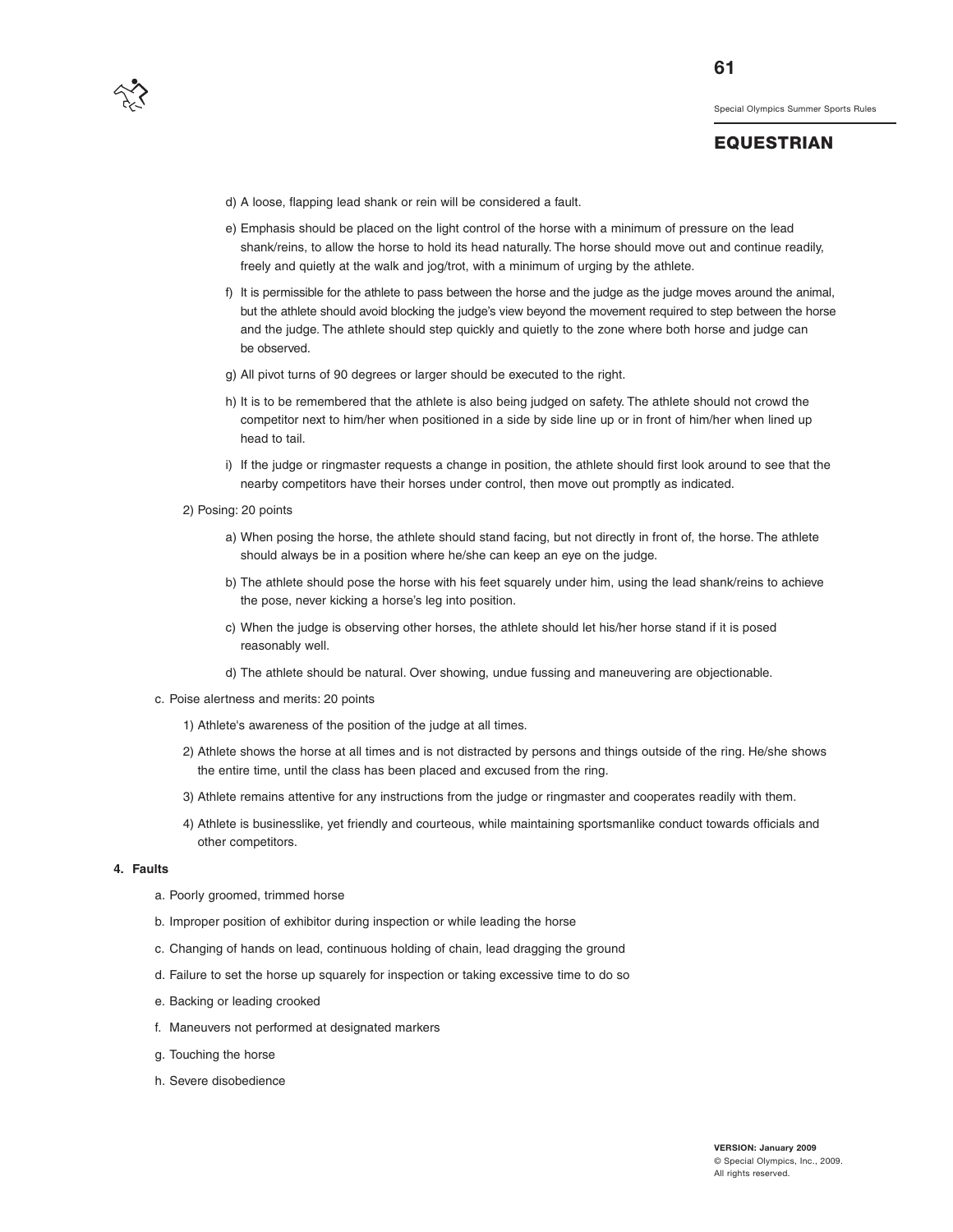#### **EQUESTRIAN**

#### **PART 6—GROUP EVENTS**

#### **SECTION A—DRILL TEAMS OF 2 AND 4**

#### **1. General Information**

- a. The arena will be the small dressage arena with the letters in place as a reference for the riders.
- b. English or Western tack style may be used. All rules for bridles and saddles must follow the same guidelines as for the equitation classes.
- c. Athletes must wear helmets and boots according to general attire rules.
- d. Athletes must adhere to required apparel for safety.
- e. Costumes, if worn, must not be a hindrance to the safety of either the athlete or the horse. All costumes should be worn in practice so that the horse and rider can become accustomed to them prior to competition.
- f. A reader may call the directions for the drill but is bound by the same rules as those for Dressage and Western Riding.

#### **2. Judging—200 possible points**

- a. Team (Horses and Riders): 35 possible points
	- 1) Costuming  $= 5$
	- 2) Uniformity = 10
	- 3) Appearance = 10
	- 4) Attitude =  $10$
- b. Performance: 130 possible points
	- 1) Overall Effect  $= 80$
	- $2)$  Speed = 10
	- 3) Timing = 10
	- 4) Spacing  $= 10$
	- 5) Precision = 10
	- 6) Positioning = 10
- c. Effect: 35 possible points
	- 1) Suitability of Movements = 20
	- 2) Special Effect Music/Props, etc. = 15

#### **3. Team Composition**

- a. A Drill Team may be made up of different divisions of riders, however riders must stay within the qualifications of their divisions within the drill's execution.
	- 1) Division C riders must not be allowed or asked to trot/jog.
	- 2) Division B riders must not be allowed or asked to canter/lope.
	- 3) Division A riders are not required to canter/lope.

#### **4. Theme—May be portrayed by music and costuming:**

- a. Care should be taken in designing costumes to enable the athletes to see and move clearly.
- b. Safety is of utmost importance. No athlete should be attached to either the saddle or the horse.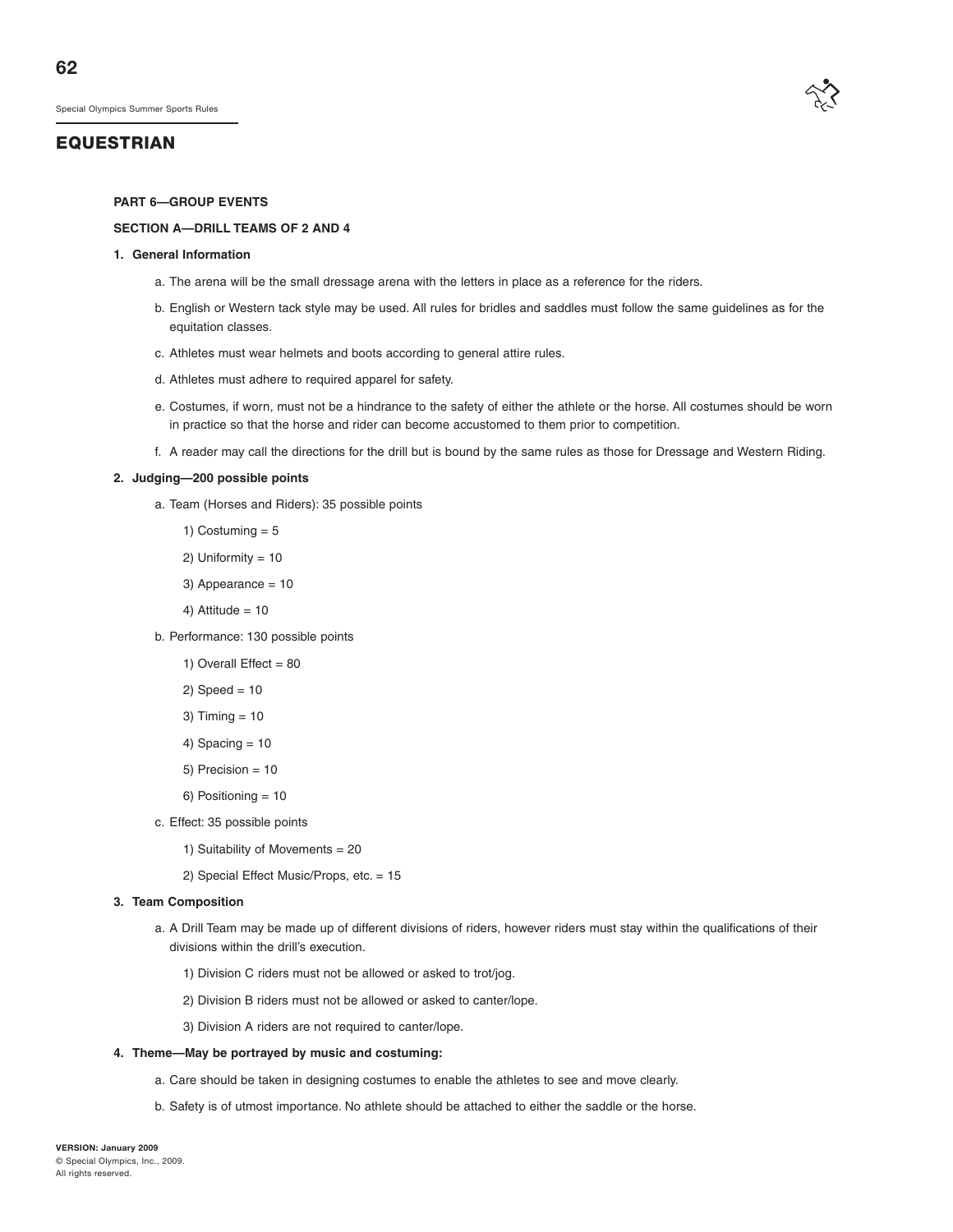

## **EQUESTRIAN**

- c. Costuming the horse should allow for freedom of movement and sight. Hanging or flapping costumes should be avoided.
	- 1) Horses need to practice with the costumes.
	- 2) It would be wise to ride through the whole routine with costumes to allow the horses to see the costumes from all sides.

#### **SECTION B—UNIFIED SPORTS TEAM RELAYS**

1.Unified Sports Relay teams may consist of 2 or 4 riders.

- 2. During competition, the team must contain 1 Athlete and 1 Partner at all times (2 Athletes and 2 Partners for a 4 person team). Failure to adhere to the required ratio results in a forfeit.
- 3.Walk-only and Trot-only divisions will be offered.
- 4.See the rules for Team Relays in Gymkhana Events.

#### **SECTION C—UNIFIED SPORTS DRILL TEAMS**

- 1. Unified Sports Drill Teams may consist of 2 or 4 members.
- 2. During competition, the team must contain 1 Athlete and 1Partner at all times (2 Athletes and 2 Partners for a 4 person team). Failure to adhere to the required ratio results in a forfeit.
- 3. See the rules for Drill Teams above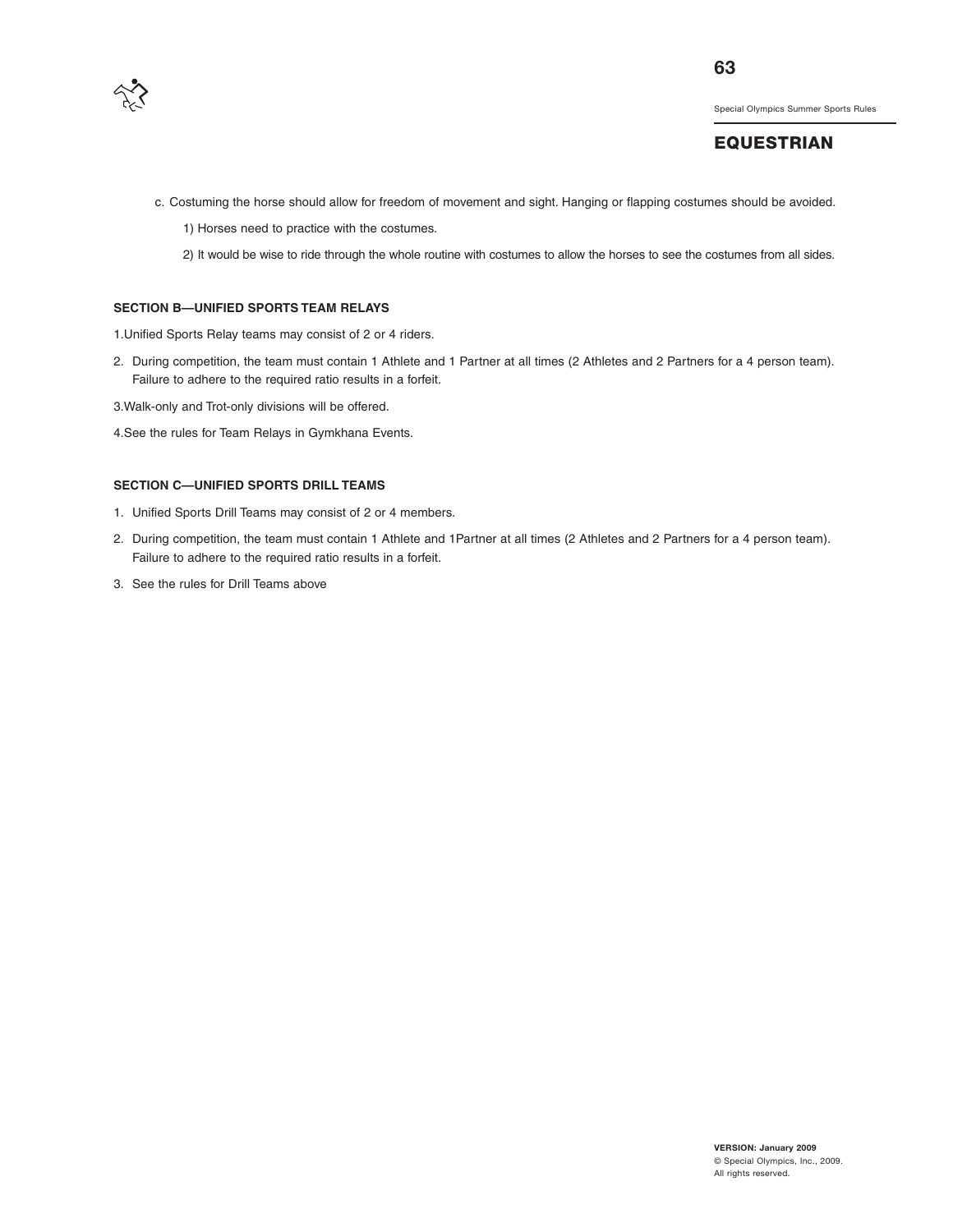**64**

Special Olympics Summer Sports Rules

#### **EQUESTRIAN**



#### **APPENDIX A**

#### **EQUESTRIAN SPORTS RIDER PROFILE**

It is obligatory to fill in very carefully all sections of the form.

To be completed by the Instructor/Coach and Physical Therapist.

**1. Athlete Information**

Name \_\_\_\_\_\_\_\_\_\_\_\_\_\_\_\_\_\_\_\_\_\_\_\_\_\_\_\_\_\_\_\_\_\_\_\_\_\_\_\_\_\_\_\_\_\_\_\_\_\_\_\_\_\_\_\_\_\_\_\_\_\_\_\_\_\_\_\_\_

Tack style \_\_\_\_\_\_\_\_\_\_\_\_\_\_\_\_\_\_\_\_\_\_\_ Nationality \_\_\_\_\_\_\_\_\_\_\_\_\_\_\_\_\_\_\_\_\_\_\_\_\_\_\_\_\_\_\_\_\_

Age \_\_\_\_\_\_\_\_\_\_\_\_\_\_\_Gender \_\_\_\_\_\_\_\_\_\_\_\_\_\_\_\_Height \_\_\_\_\_\_\_\_\_\_\_\_\_\_\_\_\_ Weight \_\_\_\_\_\_

Indicate the events (maximum of 3) by placing an "X" in the box(es) under the appropriate Division.

| <b>Events</b>                | $\overline{\text{cs}}$ | टा        | <b>BS</b> | <b>BSP</b>      | ΒТ | <b>BIP</b> | А | <b>AP</b> |
|------------------------------|------------------------|-----------|-----------|-----------------|----|------------|---|-----------|
| <b>English Equitation</b>    |                        |           |           |                 |    |            |   |           |
| <b>Western Equitation</b>    |                        |           |           |                 |    |            |   |           |
| <b>English Trail</b>         |                        |           |           |                 |    |            |   |           |
| Western Trail                |                        |           |           |                 |    |            |   |           |
| <b>Team Relays</b>           |                        |           |           |                 |    |            |   |           |
| Drill Team of 2 or 4         |                        |           |           |                 |    |            |   |           |
| Showmanship at Halter/Bridle | $N\sigma$              |           | No        | No              |    |            |   |           |
| <b>Dressage</b>              | $\overline{No}$        |           | No        | No              |    |            |   |           |
| <b>Prix Caprilli</b>         | No                     | No        | <b>No</b> | No              | No | <b>No</b>  |   |           |
| Pole Bending                 | <b>No</b>              | <b>No</b> | <b>No</b> | $\overline{No}$ |    |            |   |           |
| <b>Barrel Racing</b>         | No                     | No        | No        | No              |    |            |   |           |
| Figure 8 Stake Race          | No                     | No        | No        | No              |    |            |   |           |
| <b>Western Riding</b>        | No                     | No        | No        | No              |    |            |   |           |

#### **2. Instructor/Coach Information**

Name\_\_\_\_\_\_\_\_\_\_\_\_\_\_\_\_\_\_\_\_\_\_\_\_\_\_\_\_\_\_\_\_\_\_\_\_\_\_\_\_\_\_\_\_\_\_\_\_\_\_\_\_\_\_\_\_\_\_\_\_\_\_\_\_\_\_\_\_\_

Mailing address \_\_\_\_\_\_\_\_\_\_\_\_\_\_\_\_\_\_\_\_\_\_\_\_\_\_\_\_\_\_\_\_\_\_\_\_\_\_\_\_\_\_\_\_\_\_\_\_\_\_\_\_\_\_\_\_\_\_\_\_\_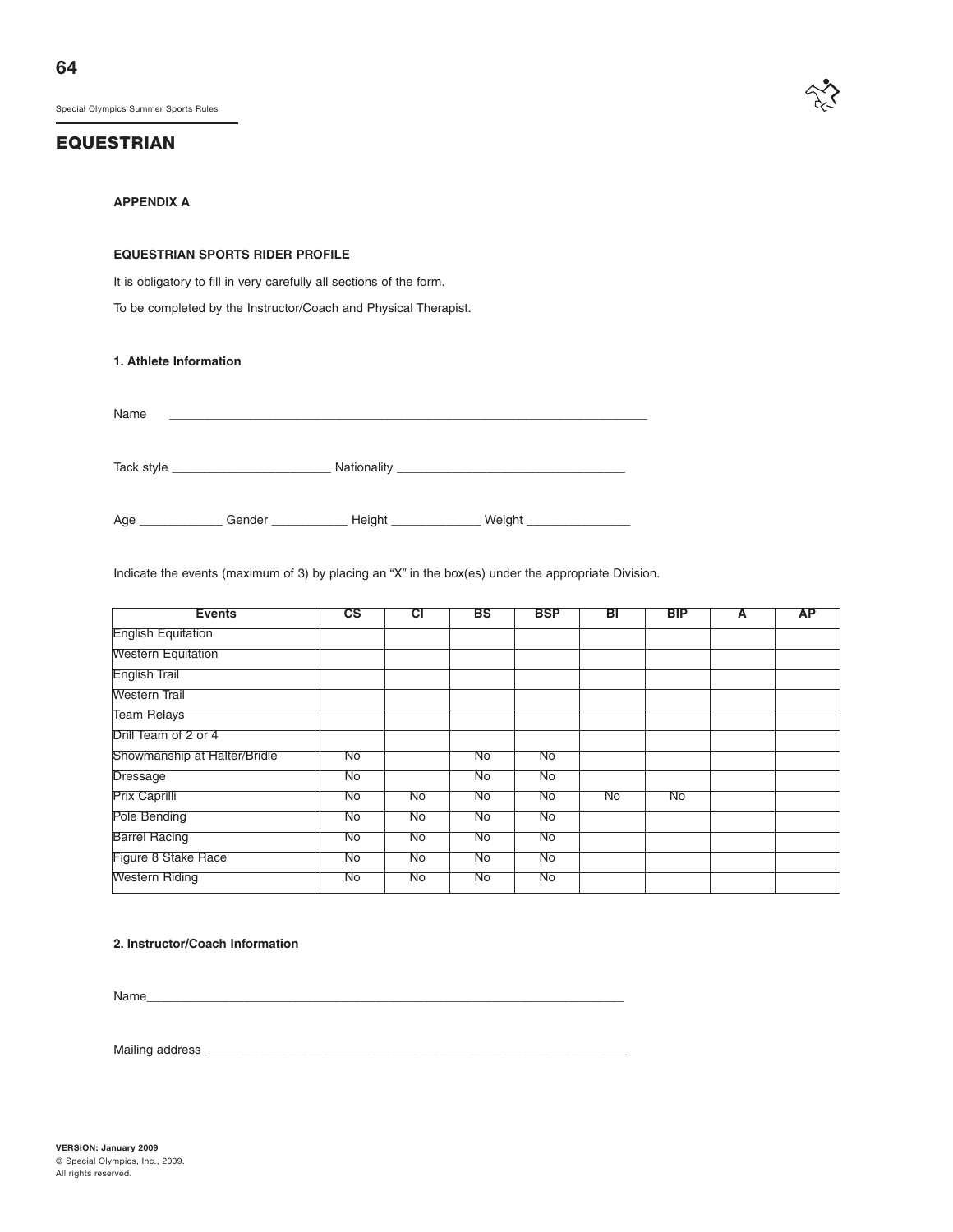# **EQUESTRIAN**

|                            | Special Olympics certified (mandatory):                                                                                                                                                                                       |        | Y                | N       |                      |  |  |  |
|----------------------------|-------------------------------------------------------------------------------------------------------------------------------------------------------------------------------------------------------------------------------|--------|------------------|---------|----------------------|--|--|--|
|                            | Daytime                                                                                                                                                                                                                       |        |                  | Evening |                      |  |  |  |
|                            | Please include your area/country code and the best time to call.                                                                                                                                                              |        |                  |         |                      |  |  |  |
|                            |                                                                                                                                                                                                                               |        |                  |         |                      |  |  |  |
|                            | 3. Athlete's disability (other than intellectual disibilities) [14] Decree and the set of the set of the set of the set of the set of the set of the set of the set of the set of the set of the set of the set of the set of |        |                  |         |                      |  |  |  |
| 4. Ambulatory Status       |                                                                                                                                                                                                                               |        |                  |         |                      |  |  |  |
| Wheelchair:                | Dependent                                                                                                                                                                                                                     |        | Electric         |         | Propels Self         |  |  |  |
|                            | ____ Ambulatory: Needs assistance or supervision                                                                                                                                                                              |        |                  |         |                      |  |  |  |
| _____ Independent with:    |                                                                                                                                                                                                                               | Walker | Canes            |         | Crutches             |  |  |  |
| _____ Independent          |                                                                                                                                                                                                                               |        |                  |         |                      |  |  |  |
|                            | 5. Tack/Equipment Status (Circle all that apply):                                                                                                                                                                             |        |                  |         |                      |  |  |  |
| Saddle: English Western    |                                                                                                                                                                                                                               |        |                  |         |                      |  |  |  |
| Other necessary equipment: |                                                                                                                                                                                                                               |        |                  |         |                      |  |  |  |
| Seat Cover                 | Handhold                                                                                                                                                                                                                      |        | Neckstrap        |         | <b>Adapted Reins</b> |  |  |  |
| Crop                       | Dressage Whip                                                                                                                                                                                                                 |        | Peacock Stirrups |         | S-Shaped Stirrups    |  |  |  |
| Devonshire Boots Waistbelt |                                                                                                                                                                                                                               |        |                  |         |                      |  |  |  |
|                            |                                                                                                                                                                                                                               |        |                  |         |                      |  |  |  |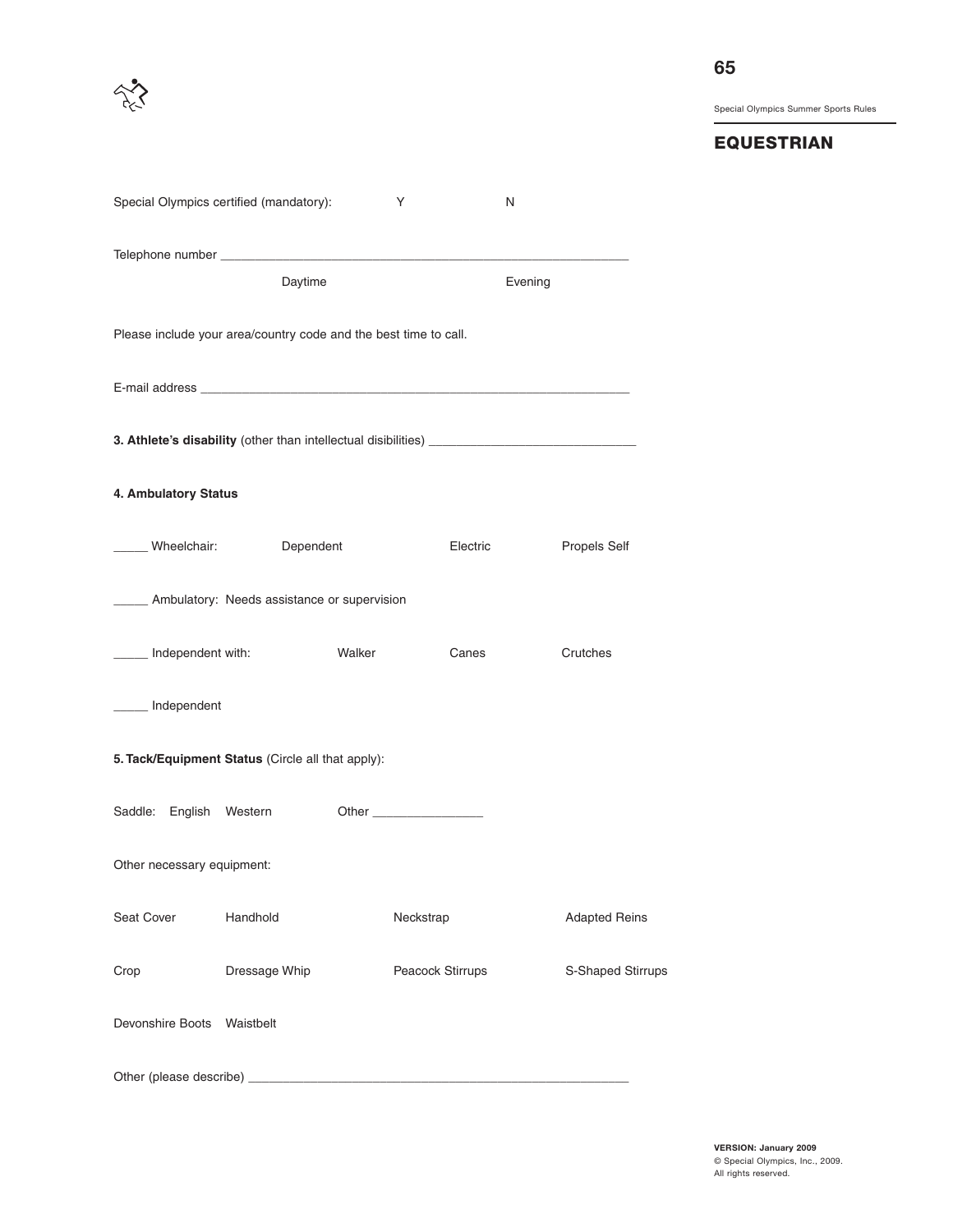# **EQUESTRIAN**

Instructors must bring SEI-ASTM or BHS approved safety stirrups and leathers, and any specially adapted tack or equipment which is required by the rider. Adaptive Equipment must be approved by the Competition Management. It is recommended that all athletes use the ramp to minimize stress on the horses' backs.

#### **6. Astride Assistance Status**

Place an "X" in the appropriate box.

|                      | <b>Walk</b> | <b>Sitting Trot</b> | Jog | <b>Posting Trot</b> |
|----------------------|-------------|---------------------|-----|---------------------|
| <b>Horse Handler</b> |             |                     |     |                     |
| 1 Sidewalker         |             |                     |     |                     |
| 2 Sidewalkers        |             |                     |     |                     |

#### **7. Career and Accomplishments History** (for announcer's purpose)

Began riding \_

Has instruction: Daily \_\_\_\_\_\_\_\_\_\_\_\_ Weekly \_\_\_\_\_\_\_\_\_\_\_\_\_ Monthly \_

\_\_\_\_\_\_\_\_\_\_\_\_\_\_\_\_\_\_\_\_\_\_\_\_\_\_\_\_\_\_\_\_\_\_\_\_\_\_\_\_\_\_\_\_\_\_\_\_\_\_\_\_\_\_\_\_\_\_\_\_\_\_\_\_\_\_\_\_\_\_

\_\_\_\_\_\_\_\_\_\_\_\_\_\_\_\_\_\_\_\_\_\_\_\_\_\_\_\_\_\_\_\_\_\_\_\_\_\_\_\_\_\_\_\_\_\_\_\_\_\_\_\_\_\_\_\_\_\_\_\_\_\_\_\_\_\_\_\_\_\_

\_\_\_\_\_\_\_\_\_\_\_\_\_\_\_\_\_\_\_\_\_\_\_\_\_\_\_\_\_\_\_\_\_\_\_\_\_\_\_\_\_\_\_\_\_\_\_\_\_\_\_\_\_\_\_\_\_\_\_\_\_\_\_\_\_\_\_\_\_\_

\_\_\_\_\_\_\_\_\_\_\_\_\_\_\_\_\_\_\_\_\_\_\_\_\_\_\_\_\_\_\_\_\_\_\_\_\_\_\_\_\_\_\_\_\_\_\_\_\_\_\_\_\_\_\_\_\_\_\_\_\_\_\_\_\_\_\_\_\_\_\_\_\_\_

Describe the athlete's Special Olympics equestrian sports competition history:

Describe any open equestrian sports competition history:

**8. Athlete's Horse Requirements:**

Does the athlete adapt easily to other horses? Y N

Size horse required \_\_\_\_\_\_\_\_\_\_\_\_\_\_\_\_\_\_\_\_\_\_\_\_cm(hands)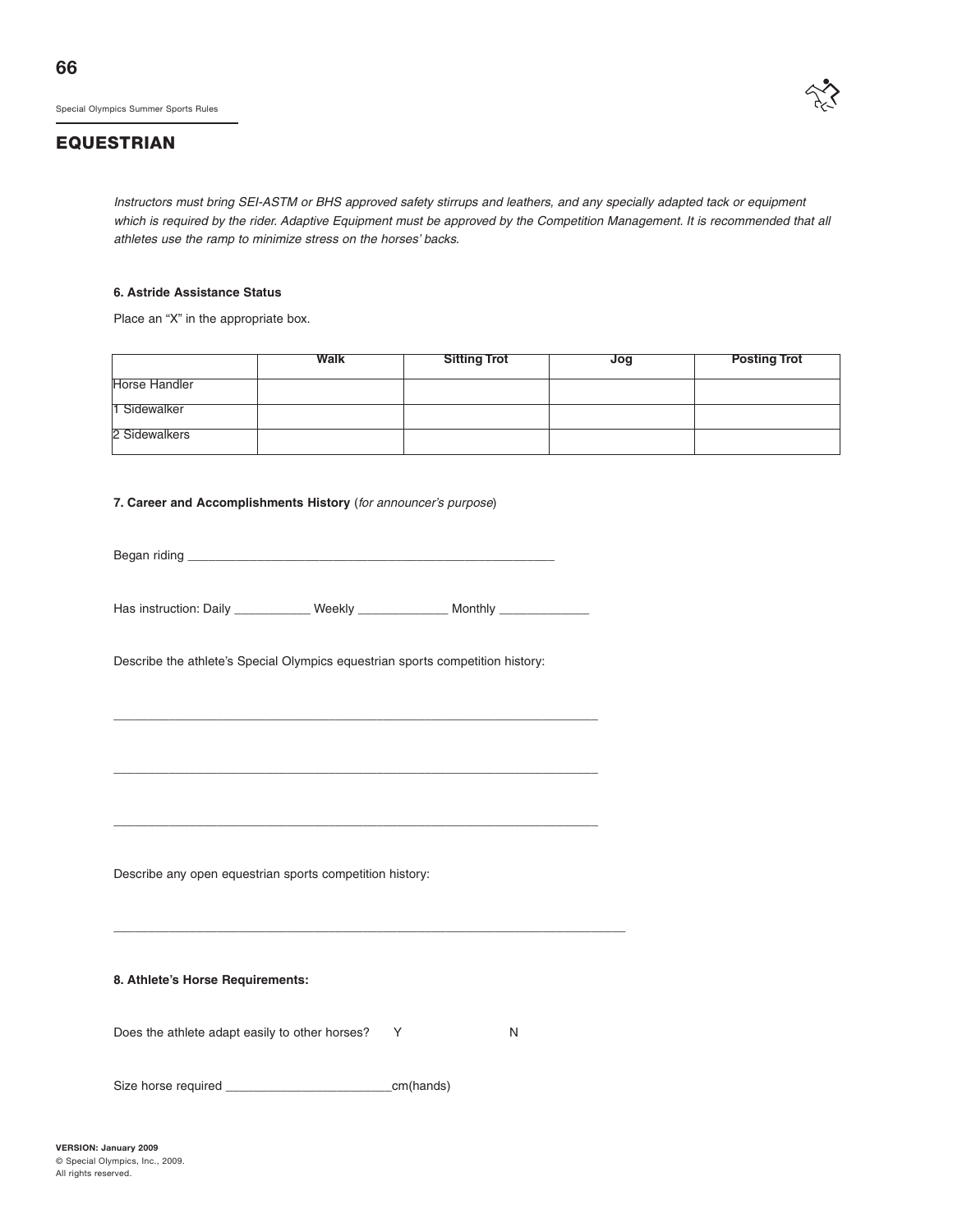

# **67**

Special Olympics Summer Sports Rules

# **EQUESTRIAN**

| Size of barrel:                                                       | Narrow                                          | Normal                                                          | <b>Broad</b> |   |   |
|-----------------------------------------------------------------------|-------------------------------------------------|-----------------------------------------------------------------|--------------|---|---|
|                                                                       | Gaits which can be handled by the athlete:      |                                                                 |              |   |   |
| Walk:                                                                 | Steady                                          | Free Moving                                                     |              |   |   |
| <b>Sitting Trot:</b>                                                  | Very Smooth                                     | Free Moving                                                     |              |   |   |
| <b>Posting Trot:</b>                                                  | Steady                                          | Some<br>Springiness                                             | Freely       |   |   |
| Canter:                                                               | Steady                                          | Free Moving                                                     |              |   |   |
| Jog:                                                                  | Very Smooth                                     | Free Moving                                                     |              |   |   |
| <b>Alternate Gait:</b>                                                | Very Smooth                                     | Free Moving                                                     |              |   |   |
| <b>Rein Contact:</b>                                                  | Light                                           | Middle                                                          | Heavy        |   |   |
| Other:                                                                | Neck Rein                                       | Direct Rein                                                     |              |   |   |
|                                                                       | Other information important to match the horse: |                                                                 |              |   |   |
|                                                                       |                                                 |                                                                 |              |   |   |
|                                                                       |                                                 |                                                                 |              |   |   |
| 9. Medical Status                                                     |                                                 |                                                                 |              |   |   |
| Current Special Olympics medical form on file:                        |                                                 |                                                                 |              | Υ | N |
| Negative diagnosis for Atlanto-Axial Instability (for Down syndrome): |                                                 |                                                                 |              | Y | N |
|                                                                       |                                                 | Physician's Referral Form on file at training sponsor's office: |              | Y | N |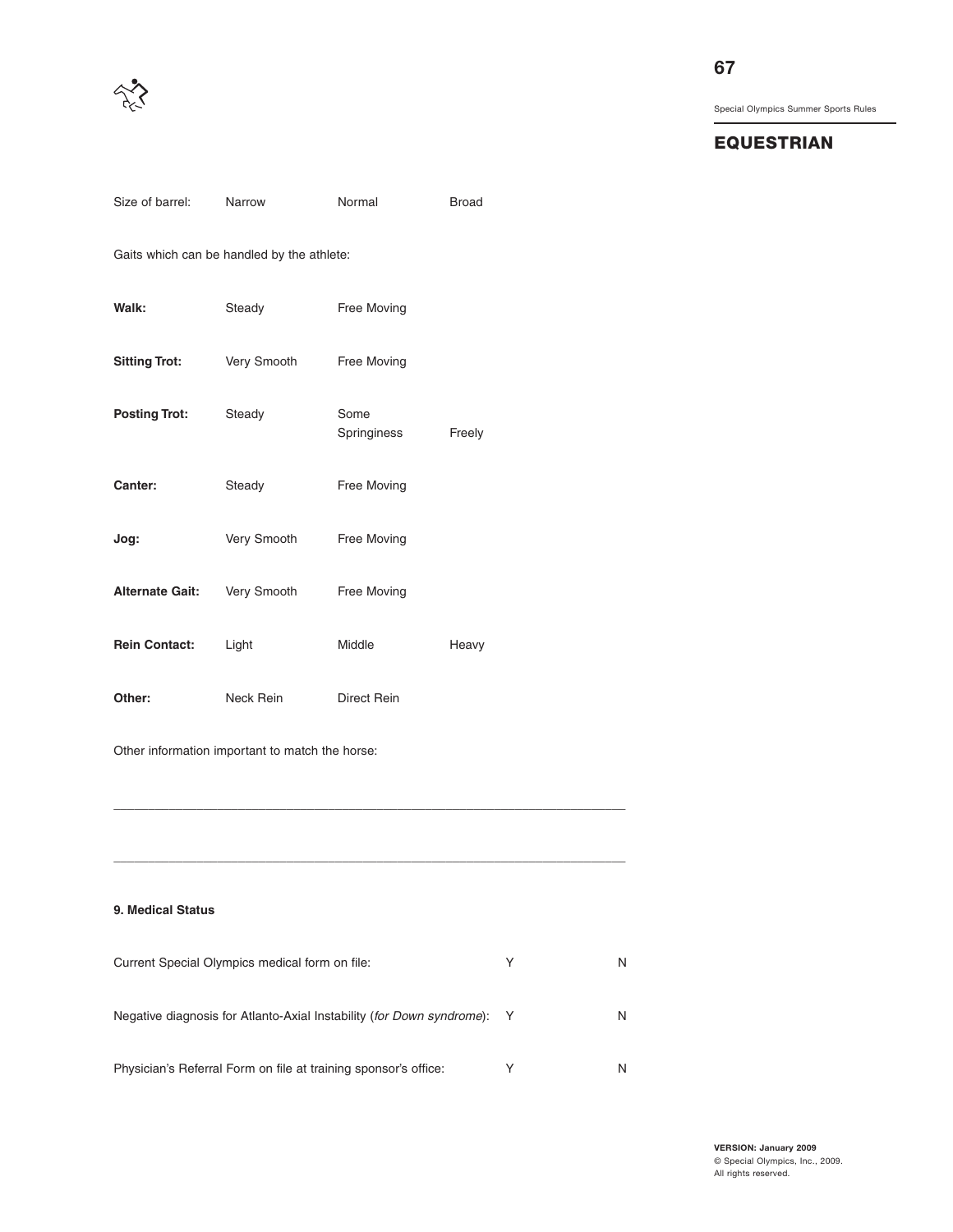# **EQUESTRIAN**

List and describe any special health considerations/precautions.

\_\_\_\_\_\_\_\_\_\_\_\_\_\_\_\_\_\_\_\_\_\_\_\_\_\_\_\_\_\_\_\_\_\_\_\_\_\_\_\_\_\_\_\_\_\_\_\_\_\_\_\_\_\_\_\_\_\_\_\_\_\_\_\_\_\_\_\_\_\_\_\_\_\_

\_\_\_\_\_\_\_\_\_\_\_\_\_\_\_\_\_\_\_\_\_\_\_\_\_\_\_\_\_\_\_\_\_\_\_\_\_\_\_\_\_\_\_\_\_\_\_\_\_\_\_\_\_\_\_\_\_\_\_\_\_\_\_\_\_\_\_\_\_\_\_\_\_\_

Does the athlete have any:

Fused joints? (specify)

Severe joint limitations or contractures?

Problems with seizures?

List the currently prescribed medications that the athlete is taking:

\_\_\_\_\_\_\_\_\_\_\_\_\_\_\_\_\_\_\_\_\_\_\_\_\_\_\_\_\_\_\_\_\_\_\_\_\_\_\_\_\_\_\_\_

Please remember to submit this form with the Athlete Registration Form (one for each athlete). Also, if athletes are entering 'P' divisions they must have a letter from their physician.

\_\_\_\_\_\_\_\_\_\_\_\_\_\_\_\_\_\_\_\_\_\_\_\_\_\_\_\_\_\_\_\_\_\_\_\_\_\_\_\_\_\_\_\_\_\_\_\_\_\_\_\_\_\_\_\_\_\_\_\_\_\_\_\_\_\_\_\_\_\_\_\_\_\_\_\_\_\_\_\_\_\_\_\_\_\_\_\_\_\_\_\_\_\_\_\_\_\_\_\_\_\_\_\_

I certify that I have read, understand and shall abide by the Official Special Olympics Summer Sports Rules (Equestrian Sports). I have entered myself/my athlete in the appropriate division level according to this rider Profile, submitted with the Athlete Registration Form.

Signature (required) \_\_\_\_\_\_\_\_\_\_\_\_\_\_\_\_\_\_\_\_\_\_\_\_\_\_\_\_\_\_\_\_\_ Date \_\_\_\_\_\_\_\_\_\_\_\_\_\_\_\_\_\_\_\_

Print name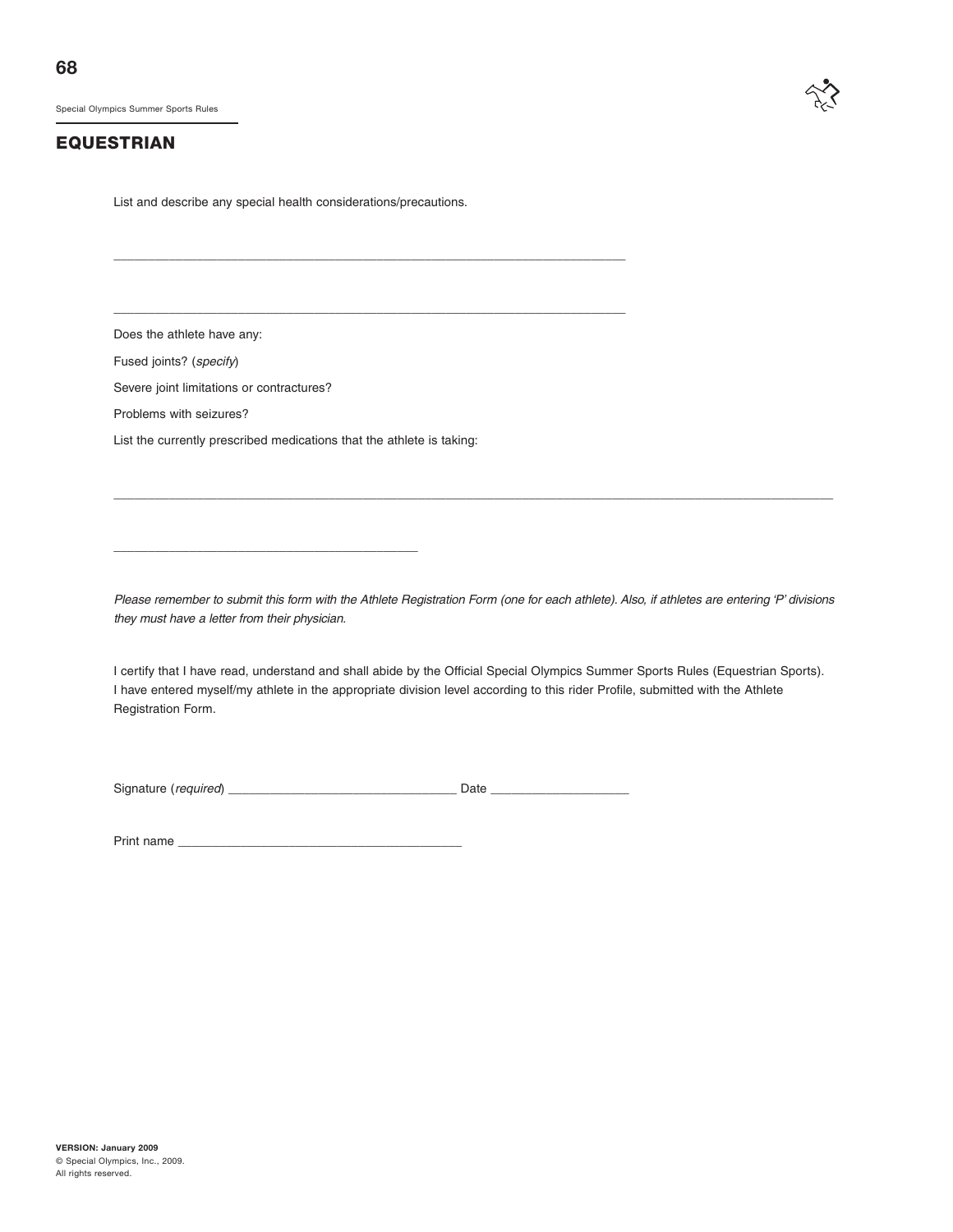

**EQUESTRIAN**

| <b>APPENDIX B</b>        |                                                                         |                      |               |
|--------------------------|-------------------------------------------------------------------------|----------------------|---------------|
| <b>Horse Profile</b>     |                                                                         |                      |               |
|                          |                                                                         |                      |               |
|                          |                                                                         |                      |               |
|                          |                                                                         |                      |               |
| Gaits                    |                                                                         |                      |               |
| Walk:                    | Steady _______                                                          | Free Moving _______  |               |
| Sitting Trot:            | Very Smooth _____                                                       | Free Moving _____    |               |
| Posting Trot:            | Steady ____                                                             | Some Springiness____ | Freely ___    |
| Canter:                  | Steady ____                                                             | Free Moving ______   |               |
| Jog:                     | Very Smooth _____                                                       | Free Moving ______   |               |
|                          | Alternate Gait: Very Smooth ______                                      | Free Moving ______   |               |
| Rein Contact:            | Light_______                                                            | Middle $\_\_$        | Heavy________ |
| Mounting:                |                                                                         |                      |               |
|                          | Regular _________ Ramp _________ Stairs _________ Lift _______          |                      |               |
| Accept unusual equipment |                                                                         |                      |               |
|                          | (different saddles, stirrups, waistbelt, others): Yes _______ No ______ |                      |               |